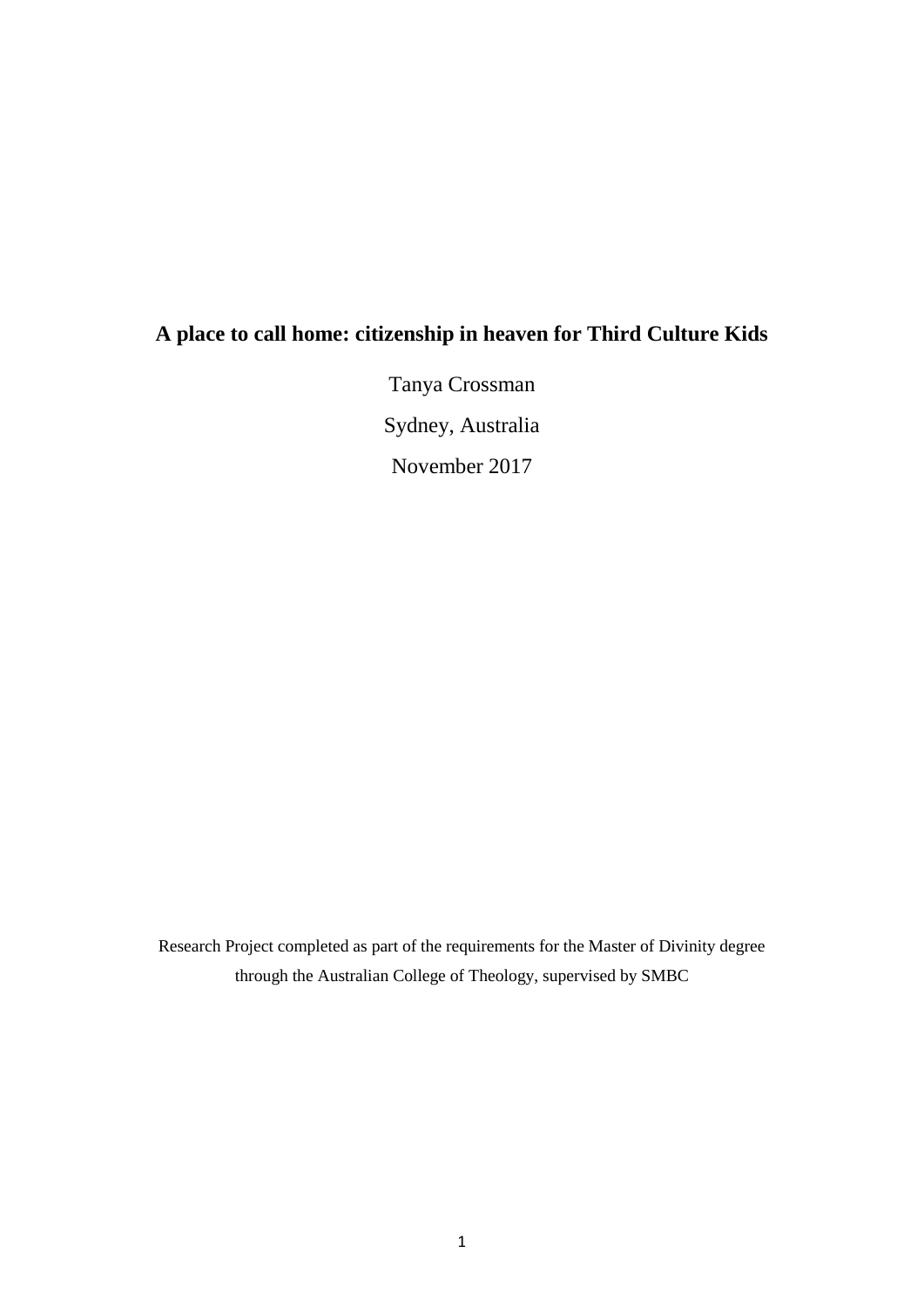# **Contents**

| Cover sheet .                                                       |  |  | the contract of the contract of the contract of the contract of                                                                                                                                                               |  |                                     |           |  | page 1  |
|---------------------------------------------------------------------|--|--|-------------------------------------------------------------------------------------------------------------------------------------------------------------------------------------------------------------------------------|--|-------------------------------------|-----------|--|---------|
| Contents page.                                                      |  |  | and the contract of the contract of the contract of the contract of the contract of                                                                                                                                           |  |                                     |           |  | page 2  |
|                                                                     |  |  |                                                                                                                                                                                                                               |  |                                     |           |  |         |
| Abstract                                                            |  |  | . The contract of the contract of the contract of the contract of the contract of the contract of the contract of the contract of the contract of the contract of the contract of the contract of the contract of the contrac |  |                                     |           |  | page 3  |
| Introduction                                                        |  |  | the contract of the contract of the contract of the contract of the contract of                                                                                                                                               |  |                                     |           |  | page 4  |
| Chapter $1$ – Third Culture Kids                                    |  |  |                                                                                                                                                                                                                               |  | and the contract of the contract of |           |  | page 5  |
| Chapter $2 - \text{Citizens of the}$ . $\blacksquare$               |  |  |                                                                                                                                                                                                                               |  |                                     | $\bullet$ |  | page 10 |
| Chapter $3$ – The impact of citizenship in heaven on TCKs $\cdot$ . |  |  |                                                                                                                                                                                                                               |  |                                     |           |  | page 20 |
| Conclusion                                                          |  |  |                                                                                                                                                                                                                               |  | and the contract of the contract of |           |  | page 26 |
|                                                                     |  |  |                                                                                                                                                                                                                               |  |                                     |           |  |         |
| Appendix $A$ – introduction to interviewees .                       |  |  |                                                                                                                                                                                                                               |  |                                     |           |  | page 28 |
| Appendix $B$ – survey questions and statistics                      |  |  |                                                                                                                                                                                                                               |  |                                     |           |  | page 30 |
| Appendix $C$ – additional material from surveys                     |  |  |                                                                                                                                                                                                                               |  |                                     |           |  | page 33 |
|                                                                     |  |  |                                                                                                                                                                                                                               |  |                                     |           |  |         |
| Bibliography.                                                       |  |  | the contract of the contract of the contract of the contract of the contract of the contract of the contract of                                                                                                               |  |                                     |           |  | page 35 |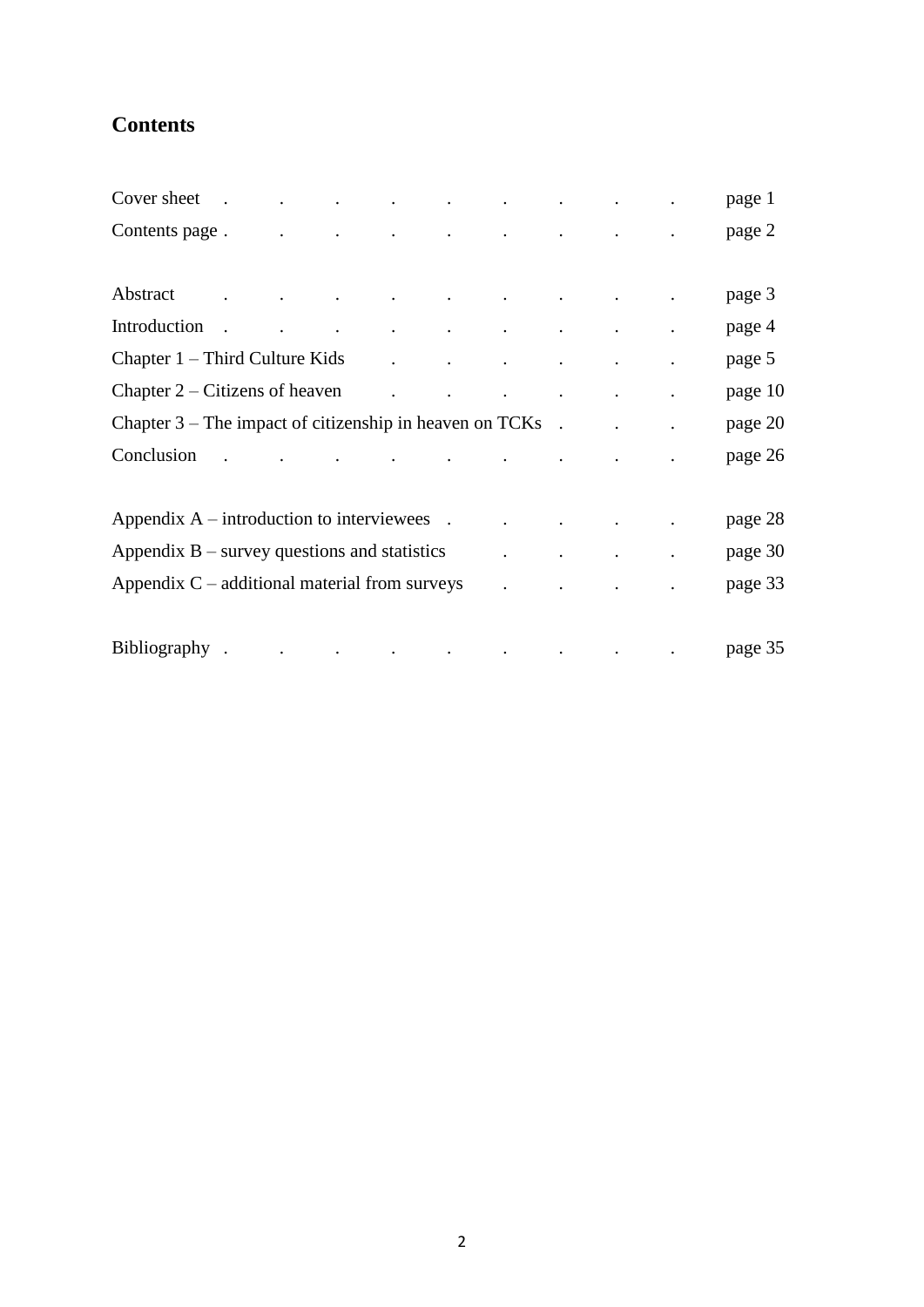## **Abstract**

In this research project I compare the lived experiences of Third Culture Kids (TCKs) to New Testament theology of citizenship in heaven. I argue that citizenship in heaven provides an important bridge between felt needs of TCKs and biblical truth – an essential tool in clear and effective presentation and application of the gospel to their lives.

Chapter 1 introduces the concept of Third Culture Kids, then shares insights from interviews with nine Christian TCKs on the topics of home, belonging, allegiance, and citizenship. Statistics from a survey of 92 Christian TCKs provide additional support.

Chapter 2 investigates the concept of citizenship further, in both modern and biblical usage, with reference to what it meant to be an Israelite in the Old Testament. I consider the imagery of citizenship of heaven which arises in the New Testament, alongside imagery of Christians as sojourners or foreigners on earth.

Chapter 3 pulls these two concepts together, demonstrating the clear overlap between TCKs' emotional connection to concepts of belonging generally, and citizenship specifically, with important themes developed in Christian theology. I explore how TCKs' lived experiences connect to their soteriology, with special reference to justification and sanctification.

I conclude that citizenship in heaven is a powerful tool to enable effective discipleship of TCKs. This concept brings comfort to TCKs in the midst of transition and complex earthly connections, which is valuable in itself. In addition, it connects TCKs' felt needs and lived experiences with truth revealed through Scripture, enabling them to more readily and deeply internalise the truth of the gospel.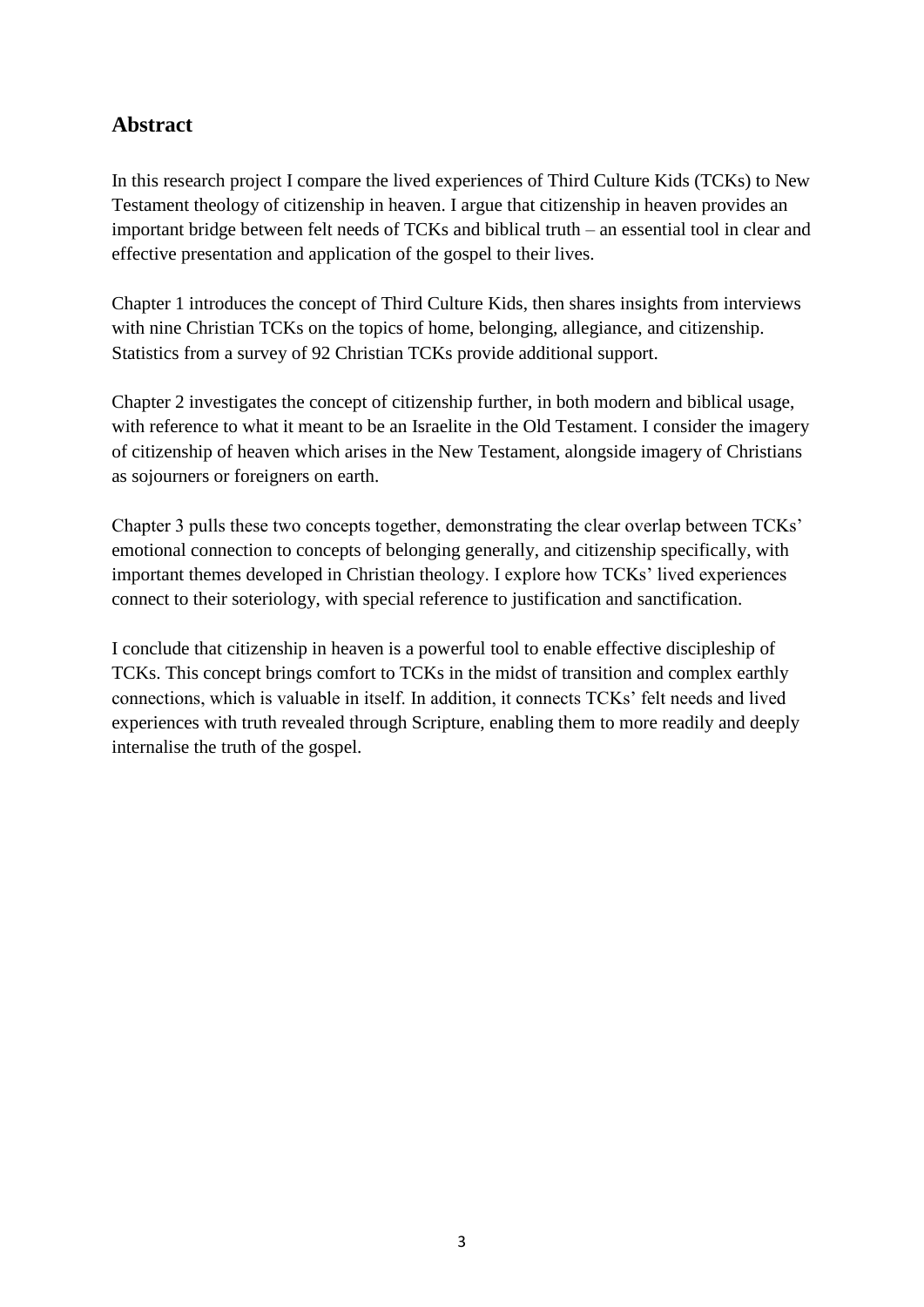## **Introduction**

Third Culture Kids (TCKs) grow up with multiple cultural influences as they balance connection to the country they have a passport from with life as a foreigner elsewhere. This experience creates a unique worldview, in which concepts of home and belonging can stir emotional confusion and conflict. The Christian doctrine of "citizenship in heaven" touches these same themes. For this reason, I set out to investigate how this theology might be understood by, and be applied to, TCKs.

I collected qualitative data through interviews and quantitative data through a survey. My target demographic was young adult TCKs who identify as Christian. I interviewed a diverse group of nine Christian TCKs aged 19-26 about their thoughts and feelings surrounding concepts of home, belonging, allegiance and citizenship, as well as their theology of citizenship in heaven.<sup>1</sup> I then surveyed 92 Christian TCKs aged 16-35 (65% in the 19-25 age bracket), to see if trends observed in the small number of interviews would carry across a wider sampling.<sup>2</sup>

Despite sharing the demographics of age and faith, these TCKs came from a wide range of backgrounds. Their passport countries include: Australia, Cameroon, Canada, DR Congo, Finland, Germany, Guatemala, Indonesia, Japan, Malaysia, New Zealand, Singapore, South Korea, Switzerland, Taiwan, UK, USA, and Zambia. They lived overseas for different reasons related to parents' work or study: 39% mission, 33% international business, 9% NGO/IGO, 9% teachers, 4% students, 4% foreign service, 2% other. 57% lived outside their passport countries for 11-18 years before age 18; 35% for 6-10 years; 8% for 3-5 years.

I bring together quotes and statistics from this research with wide readings in the fields of theology, exegesis, homiletics, missiology, sociology, and pastoral care. I argue that the theology of citizenship in heaven provides an important bridge between felt needs of TCKs and biblical truth. Connection with felt needs is essential for clear and effective communication of information to any target audience. This makes citizenship in heaven an extremely valuable tool in effective presentation and application of the gospel to the lives of TCKs. Anyone who cares pastorally for TCKs should be equipped to understand this theology and how it connects with TCKs.

1

<sup>&</sup>lt;sup>1</sup> Introduction to the backgrounds of the interview group is in Appendix A.

<sup>&</sup>lt;sup>2</sup> The list of survey questions, and the statistics gathered, are in Appendix B.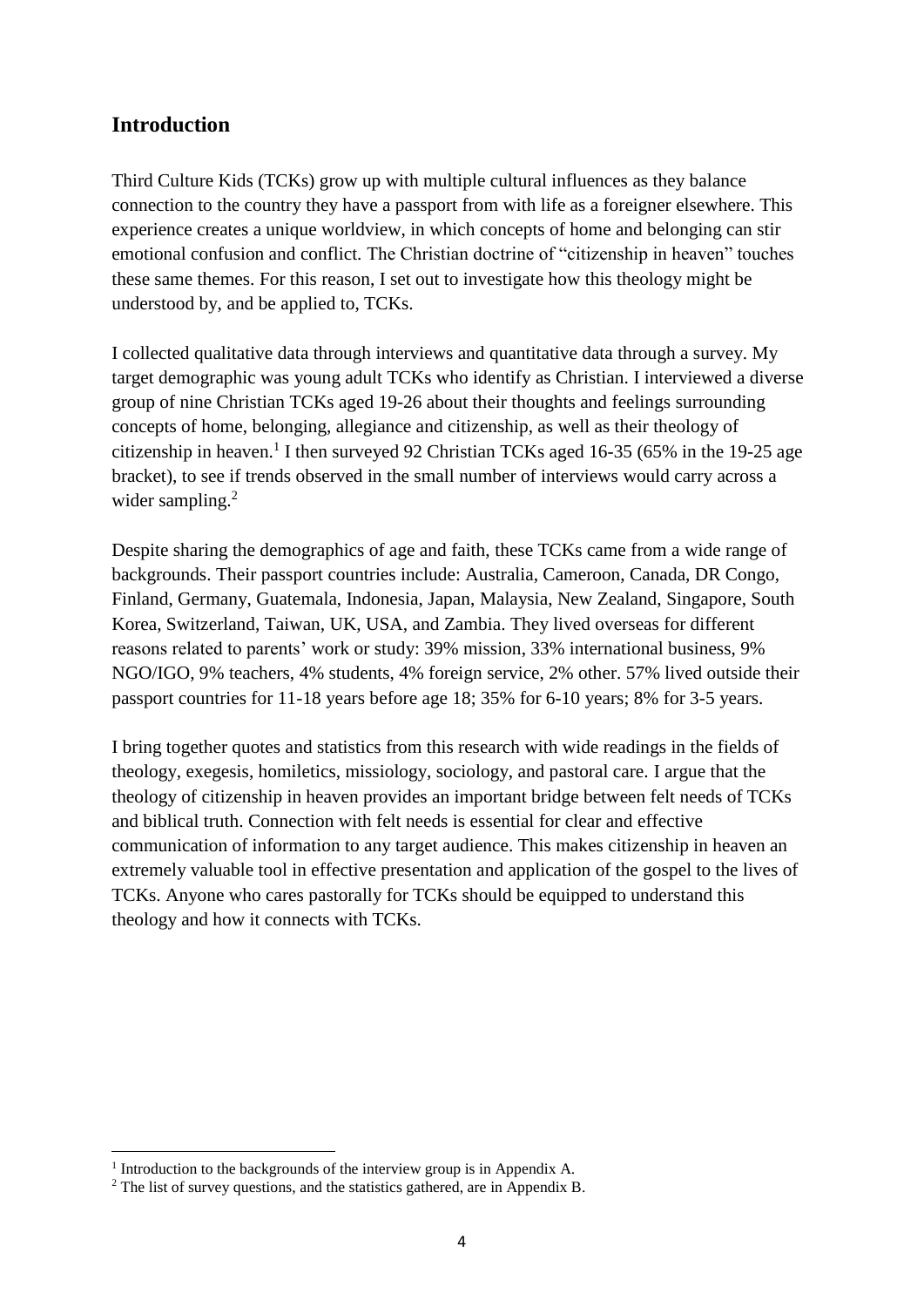## **Chapter 1 – Third Culture Kids**

#### **What is a Third Culture Kid?**

'Third Culture Kid' (or TCK) is a term which relates to living outside one's passport country during childhood. Anyone who "spent a significant part of his or her developmental years" in a country of which he or she was not a citizen (nor planning to become a citizen) is considered a TCK.<sup>3</sup> The term was coined by social scientists Ruth Hill Useem and John Useem in the 1960s.<sup>4</sup> They noticed that expatriates formed a "shared lifestyle" distinct from "either their home or their host culture" and named this the "third culture".<sup>5</sup> They described the three cultures of a TCK as the parents' culture, the culture the TCK lives in, and the shared culture of TCKs themselves.<sup>6</sup>

Contrary to popular belief, the three cultures of a TCK are not three places or people groups, but three "categories of influence".<sup>7</sup> With increased globalisation has come increasingly multi-layered international experiences, so it is important to expand these categories in order to encompass the diverse range of TCK experiences. A helpful recasting of the three cultures is Legal Culture, Geographic Culture, and Relational Culture.<sup>8</sup>

A Legal Culture is any country in which a person has legal standing: a passport or permanent residency. A Geographic Culture is any culture a person has meaningfully interacted with – cultures lived in and cultures received through familial heritage. According to research I conducted previously, 35% of TCKs have more than one legal culture; 40% have four or more geographic cultures; 10% have six or more.<sup>9</sup>

The 'Third Culture' encompasses shared experiences in a Relational Culture. "Although elements from each culture may be assimilated into the TCK's life experience, the sense of belonging is in relationship to others of similar background…growing up in and among many cultures creates an emotional experience and bond that transcends the details."<sup>10</sup> This is why TCKs "identify more strongly with people who have shared their childhood *experiences* than with those who have merely shared a location".<sup>11</sup>

 $\overline{a}$ <sup>3</sup> David C. Pollock and Ruth E.. Van Reken, *Third Culture Kids: Growing Up Among Worlds*, 2 ed. (Boston, MA: Nicholas Brealey Publishing, 2009), 13.

<sup>4</sup> Ruth Hill Useem, "Third Culture Kids: Focus of Major Study," *Newslinks: Newspaper of the Internatioanl School Services* 12 (1993): 1.

<sup>5</sup> Pollock and Van Reken, *Third Culture Kids*, 14.

<sup>6</sup> Useem, "Third Culture Kids: Focus of Major Study."

<sup>7</sup> Tanya Crossman, *Misunderstood: The Impact of Growing Up Overseas in the 21st Century* (United Kingdom: Summertime Publishing, 2016), 1.

<sup>8</sup> Ibid, *Misunderstood*, 1-3.

<sup>9</sup> Ibid, *Misunderstood*, 2.

<sup>10</sup> Pollock and Van Reken, *Third Culture Kids*, 13, 18.

<sup>11</sup> Crossman, *Misunderstood*, 2.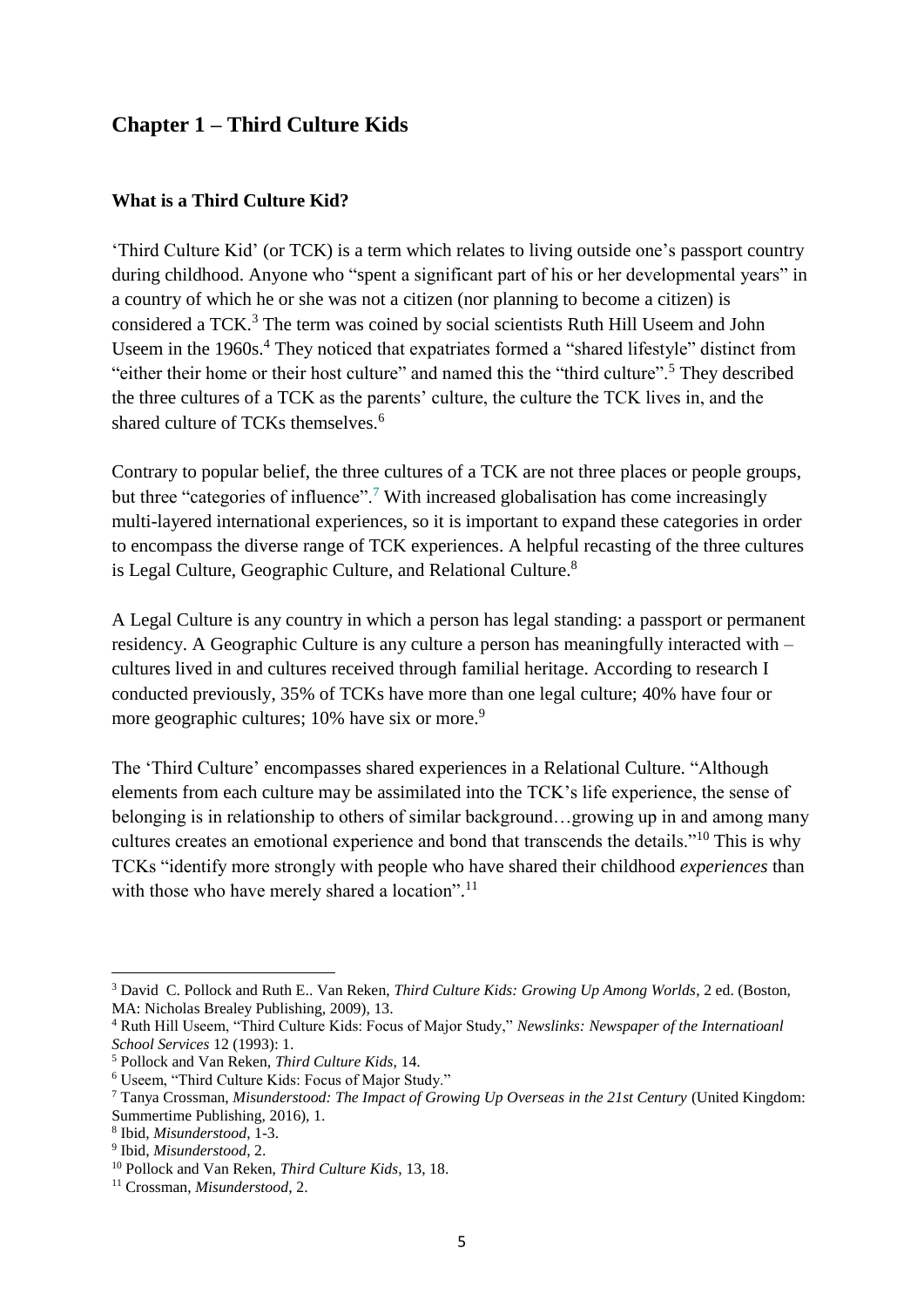TCKs grow up with multiple cultural influences, and therefore have a different experience to adult expatriates, who leave home with a sense of identity developed in a culturally stable environment. TCKs grow up "between two or more countries, cultures, languages – even if they live in the one place." $12$ 

TCKs are a subset of Cross Cultural Kids (CCKs): "A cross-cultural kid (CCK) is a person who is living or has lived in – or meaningfully interacted with – two or more cultural environments for a significant period of time during childhood."<sup>13</sup> Other cross-cultural experiences that fall under the CCK umbrella include: immigrant kids, refugee kids, biracial and bicultural kids, and domestic TCKs (children who move multiple times within their passport country).<sup>14</sup>

In my previous research, 62% of TCKs said 'feeling in between' was a significant part of their childhood experience.<sup>15</sup> For many TCKs it is the Third Culture, something outside lines on a map, that feels like home. "The Third Culture may not inhabit a specific piece of land, but it is home for many TCKs nonetheless."<sup>16</sup>

#### **Home**

"Home connotes an emotional place – somewhere you truly belong".<sup>17</sup> The experience of transience means that for TCKs, 'home' is rarely linked to a single physical place. "For most people, personal identity involves identification with a home country – yet the concept of home can be ambiguous and indefinable to TCKs. On one hand, home is the passport country; the place where their parents were raised and where their relatives live. On the other hand, home is the country or countries (or places) where they spent their formative years: where they grew up, went to school, and made their best friends."<sup>18</sup> Adding multiple Legal and Geographic Cultures to the mix complicates the situation further.

These expatriate families "usually expect at some point to return permanently to live in their home country. Not all do, but that is the general presumption when they first leave their home countries, and this expectation shapes countless decisions along the way".<sup>19</sup> The family's ability to stay in a place may be impacted by company policy, visa rules, or other bureaucratic issues. TCKs are therefore caught in between, living "in a place that is not legally their home, regardless of how attached they may feel to it."<sup>20</sup>

**.** 

<sup>12</sup> Ibid, *Misunderstood*, xxv.

<sup>13</sup> Pollock and Van Reken, *Third Culture Kids*, 30-31.

<sup>14</sup> Ibid, *Third Culture Kids*, 44-45.

<sup>15</sup> Crossman, *Misunderstood*, 4.

<sup>16</sup> Ibid, *Misunderstood*, 6.

<sup>17</sup> Pollock and Van Reken, *Third Culture Kids*, 188.

<sup>18</sup> Lois J. Bushong, *Belonging Everywhere & Nowhere: Insights into Counseling the Globally Mobile* (Indianapolis, Indiana: Mango Tree Intercultural Services, 2013), 251.

<sup>19</sup> Pollock and Van Reken, *Third Culture Kids*, 17.

<sup>20</sup> Crossman, *Misunderstood*, 9.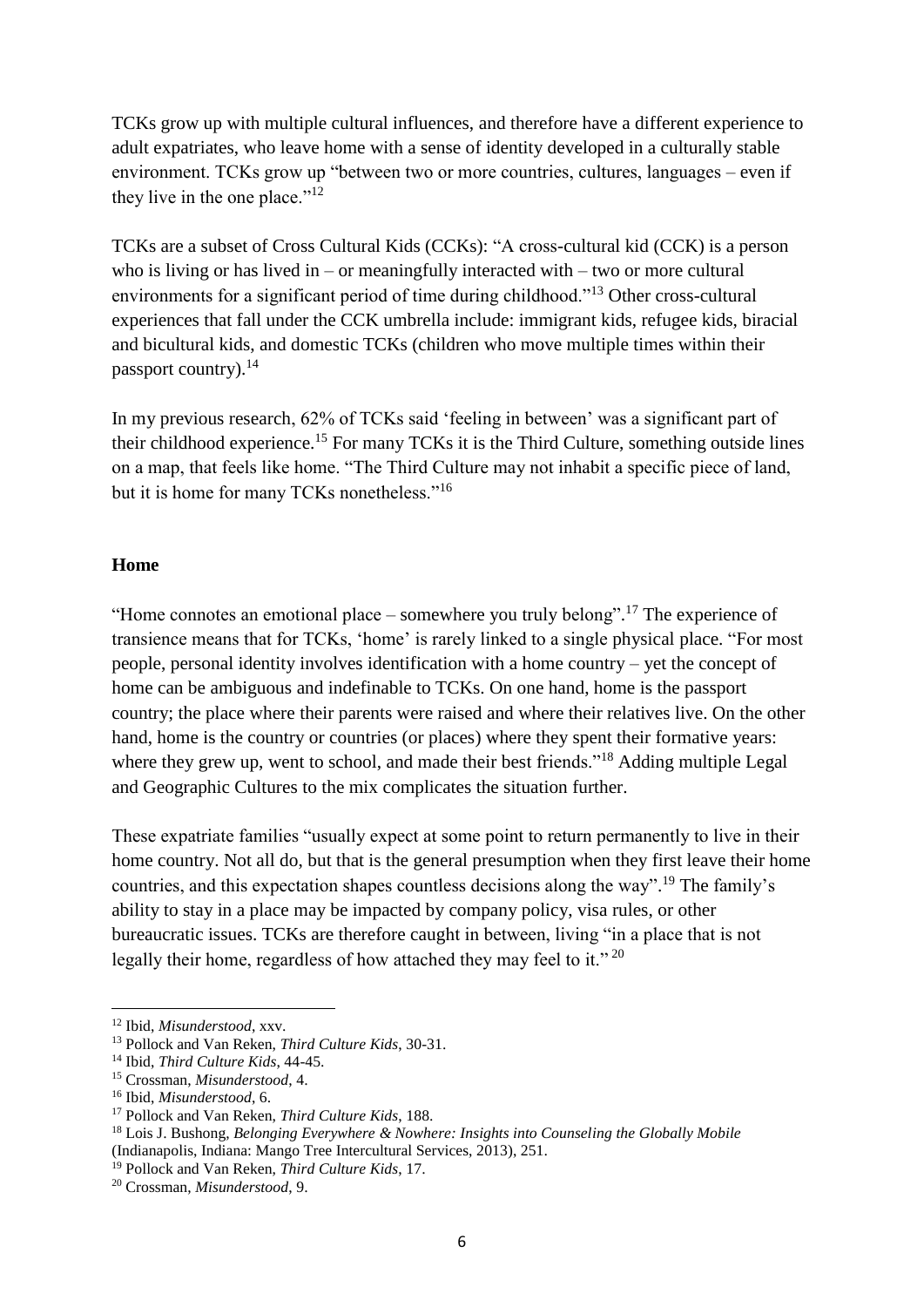"For TCKs the word home is more of a concept, as opposed to a place."  $-$  Nadia<sup>21</sup>

"Often a TCK's feeling of home is connected to people rather than to places".<sup>22</sup> Two of the TCKs I interviewed expressed their struggle to understand what it would be like for home to be located in a single place. Eight of the nine clearly identified home as emotional, not physical. The ninth talked about home as a series of places, but still in the context of emotional connections. 23

"Physical location can be important, but the familiarity of a place is more often than not defined by the people and the interactions you have. For me, that is home." – Lee

Seven identified home as people; six connected this specifically to nuclear family (parents, siblings, spouse, child). Five connected home to a community they belonged to – whether based around a church, workplace, or school.

This was also reflected in the survey. When asked for their primary definition of home, only 16.5% indicated a single place, though 26% agreed that home is "wherever I am currently living". 34% indicated that home was immediate family, and 11.5% that home was found in other communities (6.5% friends, 5% church). 12% said none of these were home.

Several TCKs talked about home breaking down over time. When the community disperses, so does the feeling of 'home'. TCKs can feel homesick for a place that no longer exists, or even for a place they have never lived in, depending on where the people they feel connected go.

"I lost my home, where I used to be. I have many places I could have called home, but now there's no core community there, it simply wouldn't feel like home anymore." – Kaito

"To [my passport country peers] home is a familiar place, but to me my family is home. My home is not here, because they're not here. When I go visit them it's not really familiar either. I miss places that I've never been to, or not been in long. . .My home is literally in three or four countries now, maybe five sometimes." – Min

**.** 

<sup>&</sup>lt;sup>21</sup> "Nadia" is a pseudonym given to one of the nine TCKs I interviewed. All inset quotes taken from interviews have a pseudonym attached. Appendix A introduces the interviewees and their varied international experiences. <sup>22</sup> Crossman, *Misunderstood*, 258.

<sup>&</sup>lt;sup>23</sup> She spoke of the small personal effects she takes from place to place, which are important for the stories they hold; it is these emotional connections that make each room she lives in her "home". She also referenced kitchens as feeling like home, as this is where people interact.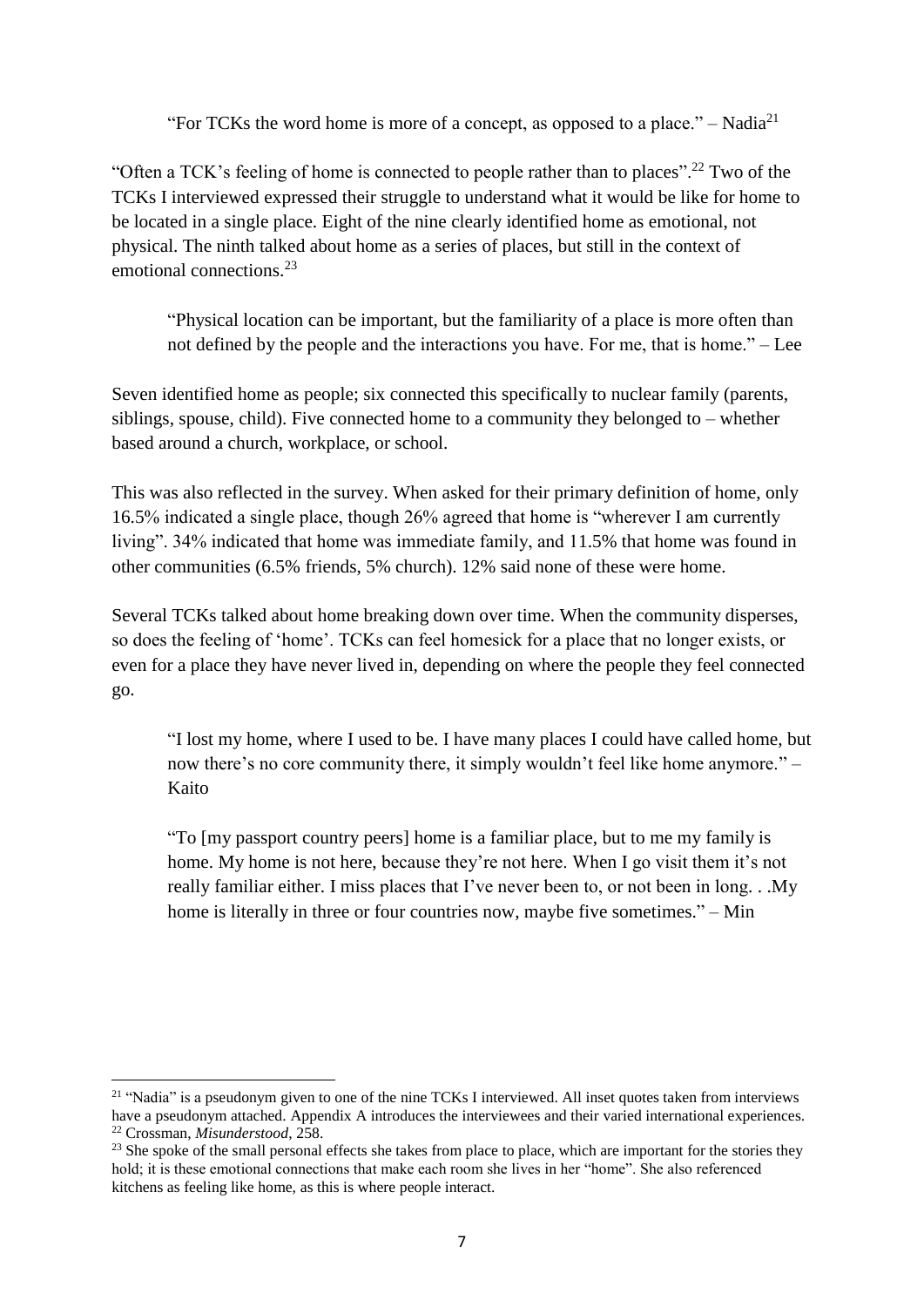## **Belonging**

TCKs connect not only home but a sense of belonging to "relationship rather than physical place – their life in relationship to an organizational system".<sup>24</sup> This was clear in the survey results. When asked to choose where they most experience belonging, 49% said with family and 31% in an international/multicultural environment. Only 3% identified a country as their primary place of belonging. When allowed to choose multiple options, a third chose their passport country and a third chose another country – but these were the lowest numbers. 61% said in an international/multicultural environment, 56% with friends, 48% with family, and 40% at church.

Four of the TCKs I interviewed connected belonging to community, with three of them specifying Christian community. Five said that belonging comes with shared interests. Three said it comes from people who accept them, and particularly, people who understand or accept their differences.

"I always say where I belong is in my family, or amongst a group of people whom I can connect with, or a group of people who understand my background or understand where I'm coming from or why I think a certain way or why I have certain habits." – Nadia

"For me belonging has been with people who understand me." – Gabriel

"I don't use the word 'home' anymore, but I use the word 'family' a lot. And I don't mean immediate family, but including friends and family, and essentially the family of God. That is where my sense of belonging is. . .It is with my church family that I feel like I belong, I have a part to play, I'm part of the body of Christ, and that is my way of belonging and acceptance as well." – Lee

One thread connecting a lot of their comments was the idea that belonging requires more than common characteristics – not just sharing an ethnicity, a nationality, a job, a church. There needs to be some sort of integration, that they both give (contribute) and receive (be accepted and understood). Four said that to really belong in a group there had to be some sort of shared work – contributing to a shared goal. One said that not understanding how things work prevents the development of a sense of belonging.

"It's always a two-way thing, to feel like you belong. You can't just be there and feel like you're contributing but no one really accepts you, or feel like everyone accepts you but you're not actually building anything while you're there." – Min

**<sup>.</sup>** <sup>24</sup> Bushong, *Belonging Everywhere & Nowhere*, 108.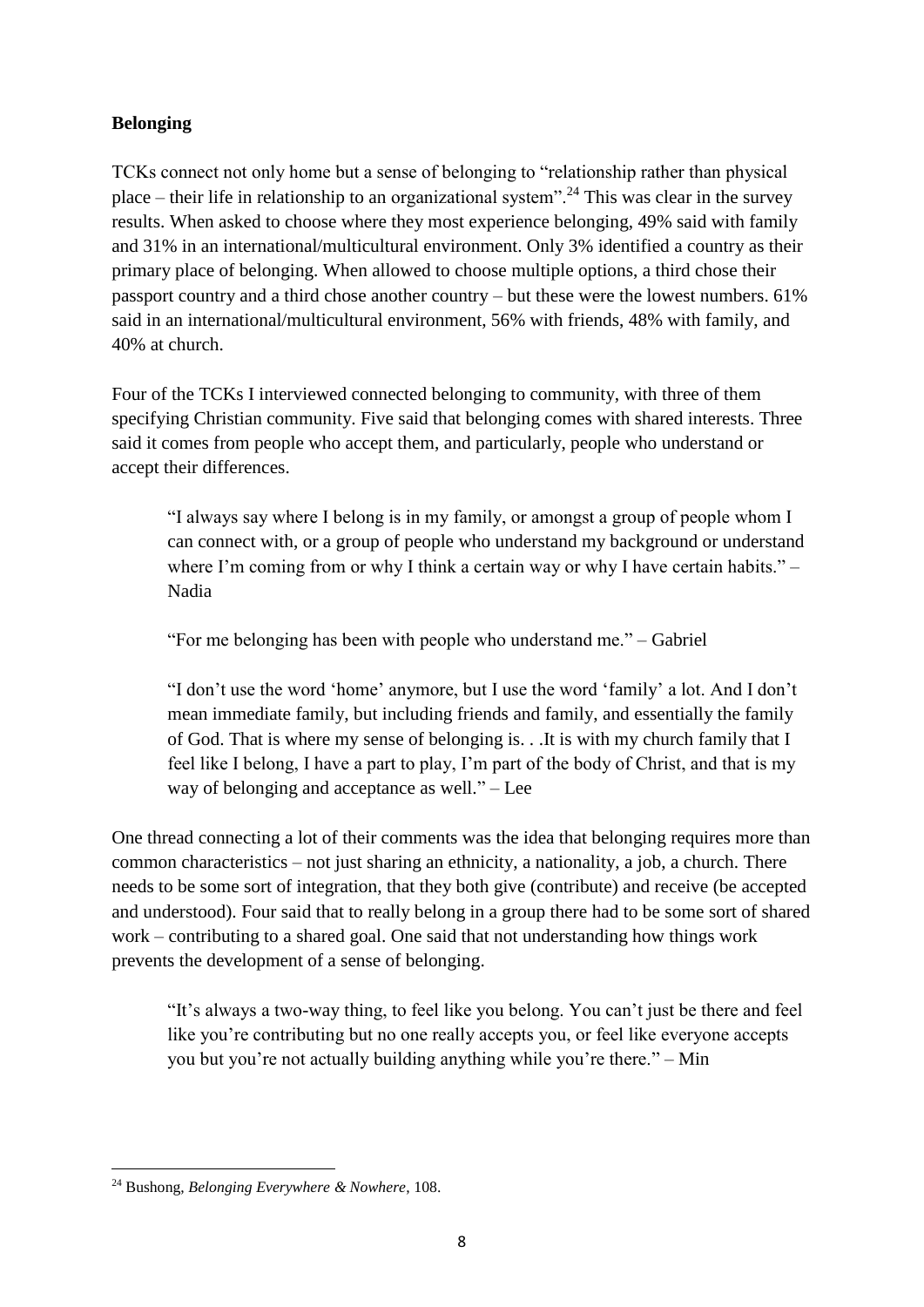### **Patriotism: allegiance and appreciation**

Patriotism is often understood as allegiance to one country over and above all others. This makes sense when a person is connected both legally and emotionally to a single country, but TCKs have connections to multiple countries. As TCKs lack a central sense of belonging to a single place, singular allegiance can present difficulties.

The TCKs I interviewed described patriotism as love for, appreciation of, or pride in one's country, but did not identify with extreme patriotism.<sup>25</sup> (Only 16% of TCKs surveyed defined patriotism as allegiance to one country; 51% preferred the terminology of appreciation.) Three connected patriotism with fighting. One, because he completed compulsory military service; the other two saw patriotism as more than just pride in one's country, but insisting that one's country is better than the rest, to the point of arguing with others or even dying for one's country.

"The simplest form of patriotism is loving your country, and showing that love, that's being a patriot. Then the deeper sense of it is dying for your country. Or thinking that it's the best, and it's perfect. That's patriotism." – Alexis

"I would say patriotism is something not worth having. . .Be proud of your country, but don't have patriotism. . .patriotism is fighting for something." – Gabriel

Six of the nine TCKs I interviewed said they are not patriotic. Two of the six, and two others, said they feel patriotic toward multiple countries.<sup>26</sup> Only one of the nine said he considers himself a patriot. For him, patriotism was connected not only to love of but also to contribution toward the country – connecting to TCKs' thoughts on belonging.

"I think patriotism is when you don't just love your country but you…have a contribution to it, in the short term and in the long term. Because you're contributing to the wellness of your country so you're also emotionally invested in it…I think I'm really a patriot, because my dream is to find different ways to enhance the economy of the country. . .So I consider myself very, not extremely, but very patriotic." – Bellande

24% of TCKs surveyed said they were not patriotic, with 10% saying patriotism was a "negative/unhelpful sentiment". 18% said they were patriotic to one country, and 41% said they were patriotic to multiple countries. Interestingly, only 31% agreed with a definition of patriotism that embraced multiple countries; there may be a gap between how they define patriotism and how they experience it.

 $\overline{a}$ 

<sup>&</sup>lt;sup>25</sup> Eight of the nine TCKs I interviewed specifically mentioned Americans when discussing patriotism. They saw American nationalistic pride as the most extreme version of patriotism – a "hard core love or obsession". <sup>26</sup> For further examples of patriotism to multiple countries, see Crossman, *Misunderstood*, 261.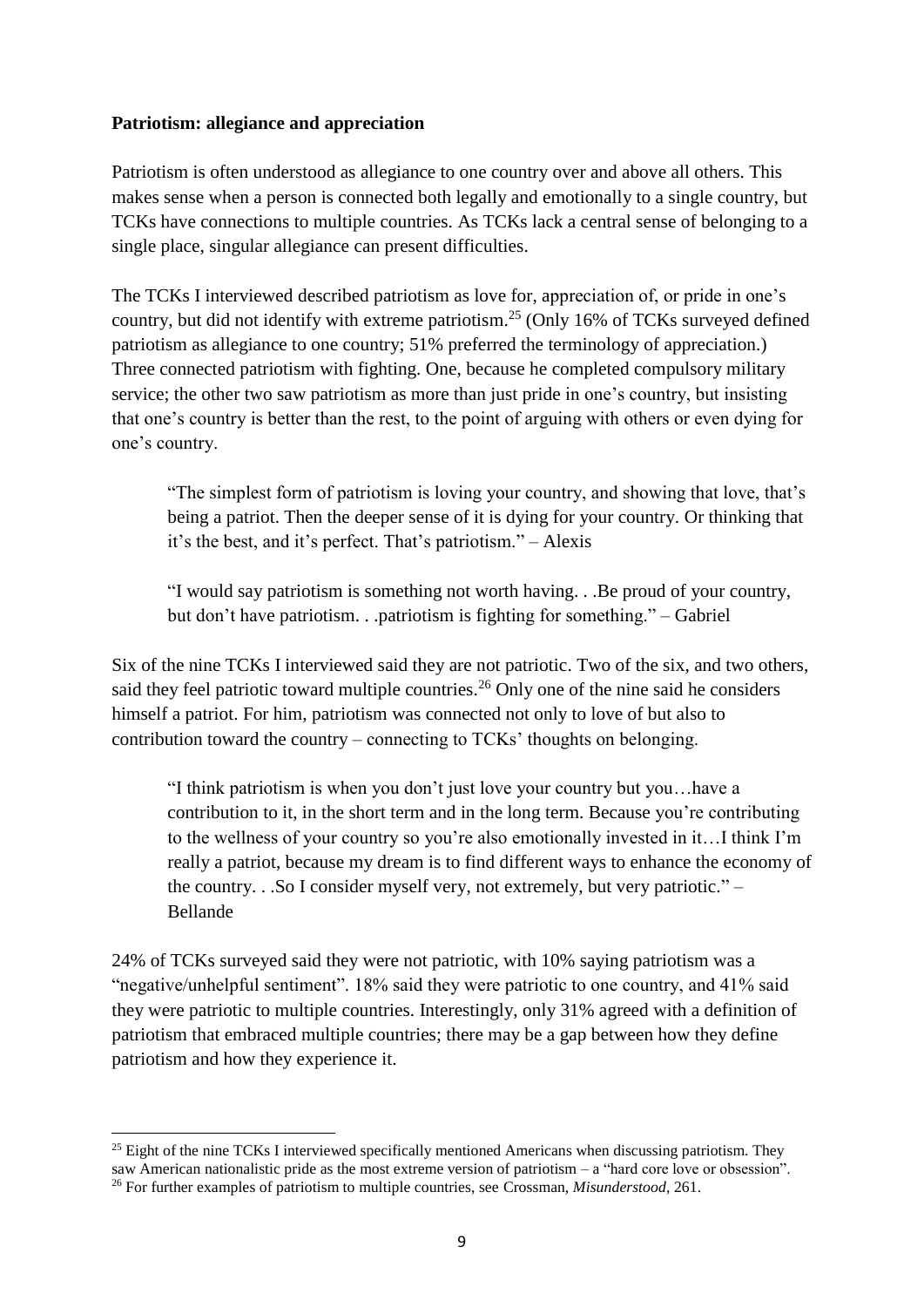## **Citizenship**

TCKs' complicated connections to country also affect their views on citizenship. The responses from my interviews fell into two distinct categories. The first: that citizenship is merely a matter of paperwork. You are a citizen of the country that issues your passport, and there is no further meaning to it. The second idea was that citizenship concerns personal involvement – shared values, understanding of culture/language, acceptance by locals, and contribution to the community.

"It's a very government, bureaucratic word. You're a citizen when the government says you're a citizen, when you have the passport, the piece of paper that allows you to be there, that allows you to access the rights of everyone else in the country and it's protected in law. . .it's a very clinical thing." – Hayley

"It just means I hold a passport. . .I could equally say I'm Tanzanian or Cambodian but I'm not entitled to say that. The fact that I have a Cameroonian passport gives me this title." – Nadia

While four of the nine TCKs initially identified citizenship strictly in terms of passport, three later added the need for personal involvement. Three others identified citizenship as understanding the culture and speaking the language, but two of those three also later said the passport is important. One TCK said citizenship was about contributing to the country; the last said citizenship was primarily about where one lives (whether as a local or foreigner, whether contributing or not).

"It's purely legal. It's strictly a legal term. When I think citizenship I just think of where your passport is.  $\ldots$  I can see that citizenship means being a part of your country in some way, or helping lead it to a good direction. . .I just have to think of it in a really simple way. It's just logistics. If you live there and you're 'supposed' to be there, so you're not an 'alien,' then you're a citizen." – Alexis

65% of TCKs surveyed saw a passport as the primary definition of citizenship, with 14% citing residence, 13% contribution to society, and 7% understanding of language and culture. When allowed to choose multiple options, the same number chose the passport, but the other responses jumped – 47% residence, 45% cultural connection, 41% contribution, 30% language.

TCKs see two aspects of citizenship – legal recognition and personal involvement. Most believe both are needed in order to both feel one is a citizen and also be recognised by others as a citizen. The passport declares one to be a citizen, but it is the other connections that create the identity of a citizen.

"You can quite easily be a citizen of a country without knowing any kind of cultural norms or history or the language even. . .citizenship, legally speaking, comes just like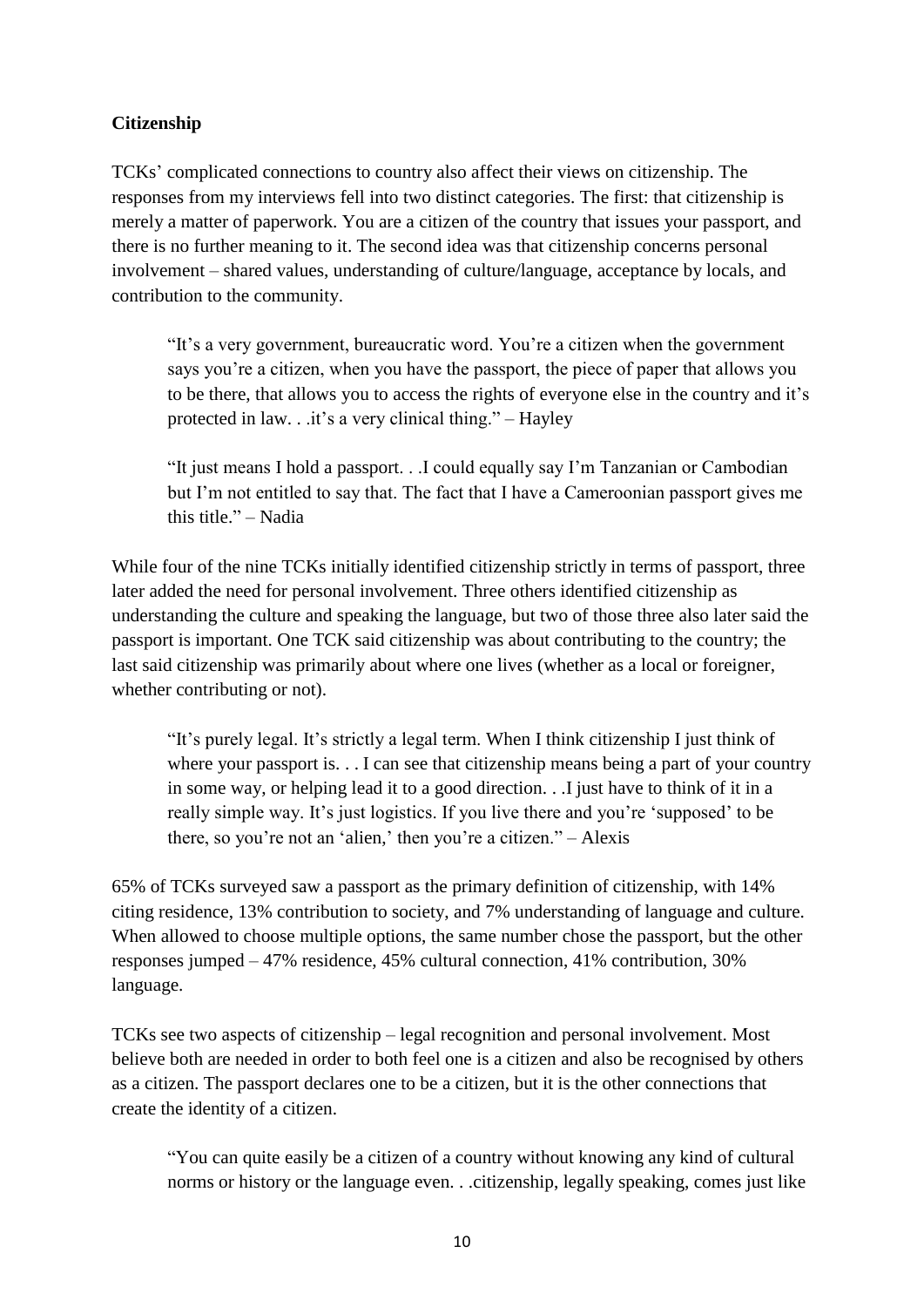that with paperwork, but in terms of actual action it takes time, it takes years to really feel like you have become a citizen of that place. . .If you don't have the piece of paper to prove it then you're not a citizen of the place. Regardless to how much that person knows about that place or how much they are familiar with the place." – Kaito

### **Summary**

The international lives of TCKs lead to a sense of home and belonging that is rooted in people rather than in places. TCKs are familiar with the sensation of otherness: living as foreigners in childhood homes, or feeling foreign in countries they are legally attached to. This disconnect transfers to their understanding of citizenship. TCKs see two sides to citizenship: legal recognition (passport), and personal involvement (residence, contribution, and cultural connection).

The next chapter will concentrate on the biblical picture of citizenship; the third chapter will overlay the two, looking for points of connection between TCKs' experiences and the biblical narrative.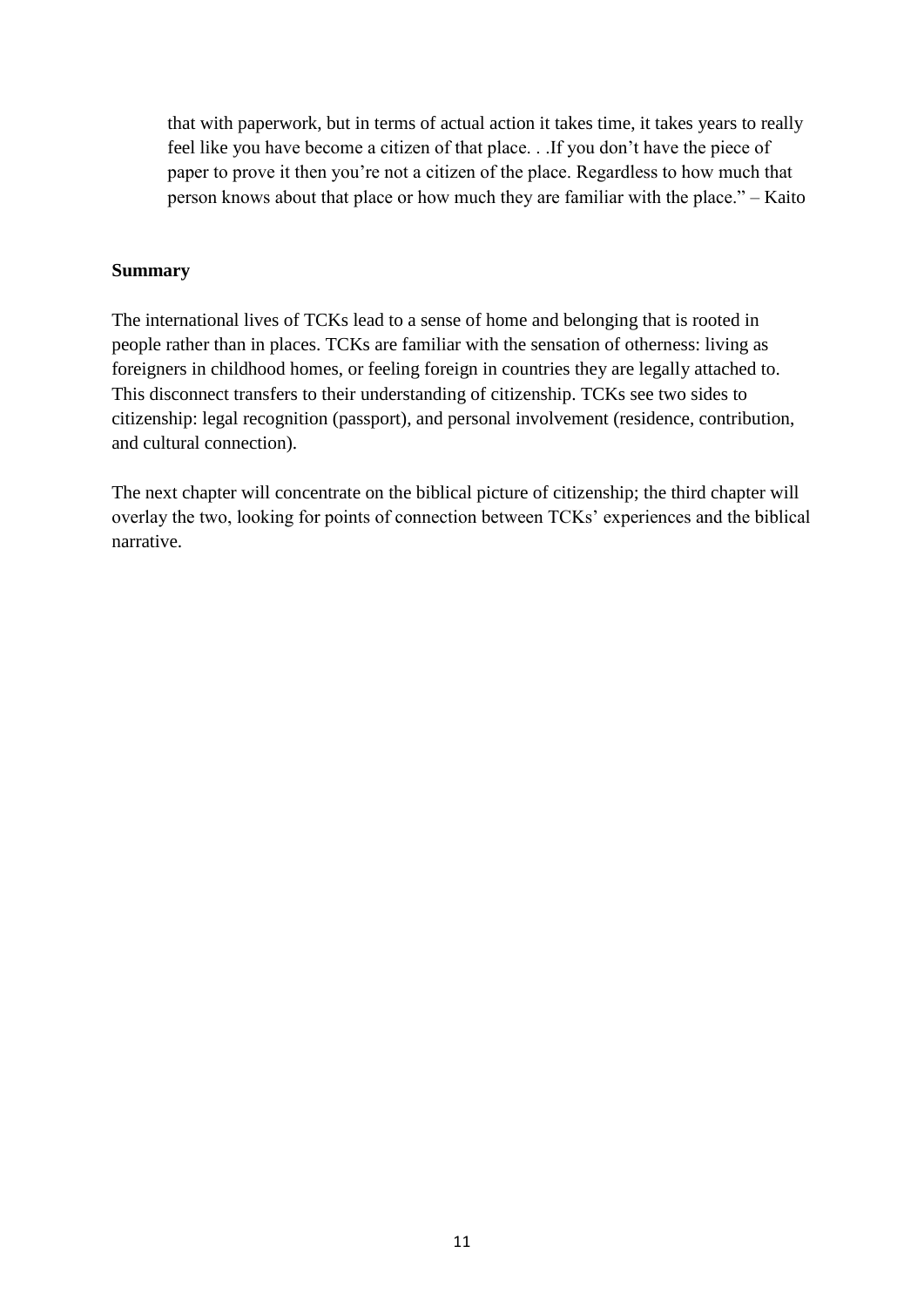## **Chapter 2 – Citizens of heaven**

### **Citizenship**

Citizenship is an identity marker: part of how I see myself and how I am seen by others. It is not merely practical but holds emotional resonance, and is "basic to our creaturely existence as embodied, located and relational beings."<sup>27</sup>

The English word 'citizen' derives from the Latin *civitas*, referring to "a collective body of equal members in polity of a given (national) boundary."<sup>28</sup> Citizenship in the modern era continues to hold a political aspect; it is a form of belonging granted by a political entity (the nation state).<sup>29</sup> Speaking about refugees, Ryan notes that "there is a presumption that the locus of political identity is the state. The state confers citizenship to individuals, whose legal and civic identity is defined accordingly."<sup>30</sup>

Citizenship includes "civic responsibilities and duties required to be carried out in a given society."<sup>31</sup> Definitions of 'citizen' in the Macquarie Dictionary mostly fall into two categories. The first describes "a member, native or naturalised, of a state or nation... owing allegiance to a government and entitled to its protection"; the second concerns residency of a place, especially for one "entitled to its privileges".<sup>32</sup>

Citizenship is not something a person can unilaterally choose; the state must also choose the individual. The state can even confer citizenship on an individual without their involvement. This was recently demonstrated in the Australian federal parliament. Five sitting members of the house and senate were stripped of their positions when the high court ruled they were dual citizens at the time of their election, and therefore ineligible to be elected.<sup>33</sup> Several of these politicians had unknowingly received citizenship by descent despite being born in Australia and never having held any other passport.<sup>34</sup>

1

<sup>27</sup> Paul S. Williams, "Foreword," in *Christian Citizenship in the Middle East: Divided Allegiance or Dual Belonging?,* eds. Mohammed Girma and Cristian Romocea (London: Jessica Kingsley Publishers, 2017), 9. <sup>28</sup>Mohammed Girma, "Citizenship: A Christian Conception," in *Christian Citizenship in the Middle East: Divided Allegiance or Dual Belonging?,* eds. Mohammed Girma and Cristian Romocea (London: Jessica Kingsley Publishers, 2017), 23.

<sup>29</sup> Ben Ryan, "Citizens, Migrants and States," in *Christian Citizenship in the Middle East: Divided Allegiance or Dual Belonging?,* eds. Mohammed Girma and Cristian Romocea (London: Jessica Kingsley Publishers, 2017), 121.

<sup>30</sup> Ibid, "Citizens, Migrants and States," 133.

<sup>31</sup> Cristian Romocea, "Introduction," in *Christian Citizenship in the Middle East: Divided Allegiance or Dual Belonging?,* eds. Mohammed Girma and Cristian Romocea (London: Jessica Kingsley Publishers, 2017), 14. <sup>32</sup> *The Macquarie Dictionary*, 2nd revised ed. (NSW: Macquarie Library, 1987), 346.

<sup>33</sup> Paul Karp, *High court citizenship case: Barnaby Joyce and four others ruled ineligible* (The Guardian, 2017 [cited November 4 2017]); available from https://www.theguardian.com/australia-news/2017/oct/27/high-courtrules-barnaby-joyce-and-four-others-ineligible-in-dual-citizenship-case.

<sup>34</sup> Amy Remeikis and Paul Karp, *Dual-citizenship high court ruling: the stakes of the case – explainer* (The Guardian, 2017 [cited November 4 2017]); available from https://www.theguardian.com/australianews/2017/oct/10/dual-citizenship-high-court-ruling-the-stakes-of-the-case-explainer.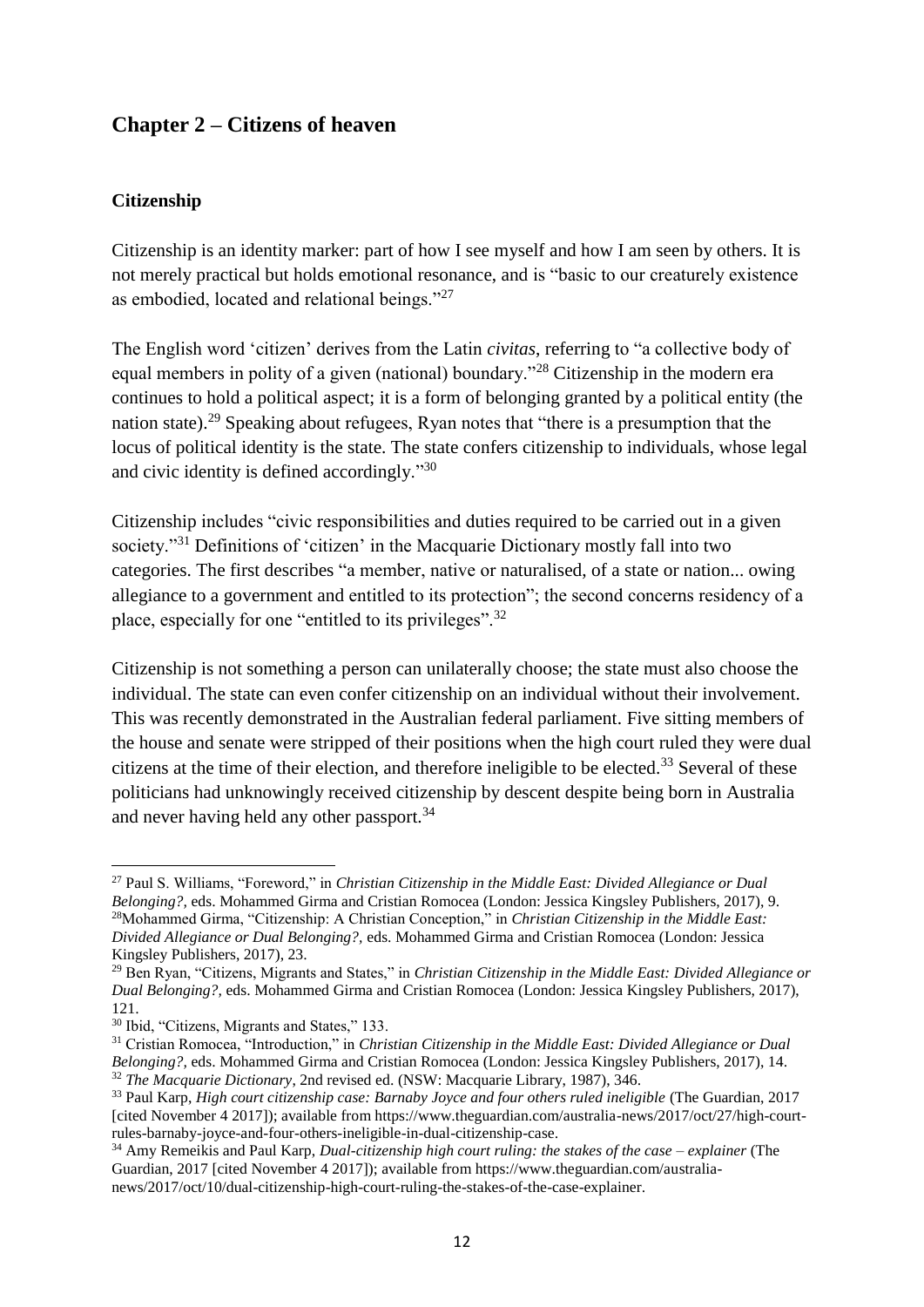### **Citizenship in the Bible**

 $\overline{a}$ 

In the Old Testament, to be an Israelite meant connection to a religion, a political nation, and a physical country. Israel's politics had a religious dimension, and its religion was also political.<sup>35</sup> To belong to the people of God meant to belong to an earthly nation. Faith, nationhood, geography – all were connected.

The New Testament also uses imagery of nationhood to describe God's people, but while embracing a broader spiritual reality rather than a particular piece of earthly geography. Indeed, "one of the main points on which early Christianity differentiated itself from Judaism was precisely its transnational character".<sup>36</sup> In Jesus, all peoples are invited to join the kingdom, and family, of God. This does not make a faith-nation-geography connection obsolete. Instead, Israel serves as a picture of the deeper spiritual reality which New Testament writers began to unpack in the shadow of the cross.

The concept of Christians as citizens appears several times in the New Testament. Paul uses it in Ephesians and Philippians. Peter uses it in his first letter. The author of Hebrews also employs similar imagery. This imagery was later used by various early church fathers.<sup>37</sup>

The biblical metaphor of citizenship is often assumed to relate specifically to Roman citizenship. Paul himself was a dual citizen: a Roman citizen and also a citizen of Tarsus (Acts 21:29, 22:25-29). <sup>38</sup> Philippi and Ephesus were both cities with a strong connection to Rome, and Roman citizenship. Philippi was particularly Romanised, and "held the unique status of being a colony of the Roman Empire, a source of pride but also of potential conflict for the Christians living there".<sup>39</sup> Paul could reasonably expect his readers "to interpret his metaphor in the light of local facts."<sup>40</sup> While not all were Roman citizens, citizenship was a concrete reality in their lives, not an abstract concept.<sup>41</sup>

Another suggestion is that the metaphor relates primarily to Greek citizenship. The problem is that in this system citizens were both "subjects of the authority of the city-state and the creators of it".<sup>42</sup> This does not fit the biblical picture of creatures under the authority of a Creator.

<sup>35</sup> W. Brueggemann, "Scripture: Old Testament," in *The Blackwell Companion to Political Theology,* eds. P. Scott and W. T. Cavanaugh *Blackwell Companions to Religion* (Oxford: Blackwell, 2004), 9.

<sup>36</sup> Nigel Biggar, "The Bible, Christianity and Patriotism," in *Christian Citizenship in the Middle East: Divided Allegiance or Dual Belonging?,* eds. Mohammed Girma and Cristian Romocea (London: Jessica Kingsley Publishers, 2017), 59.

<sup>37</sup> Gordon Zerbe, "Discipleship as Citizenship," *Canadian Mennonite* 17 (2013): 4.

<sup>38</sup> Francis Lyall, *Slaves, Citizens, Sons: Legal Metaphors in the Epistles* (Grand Rapids, Mich.: Academie Books, 1984), 63.

<sup>39</sup> Borggren, "Paul's call to true citizenship and to gaman," *The Covenant Quarterly* 73 (2015): 34.

<sup>40</sup> Lyall, *Slaves, Citizens, Sons*, 60. See also N. T. Wright, *Surprised by Hope* (London: SPCK, 2007), 111.

<sup>41</sup> F. F. Bruce, *Philippians* (Peabody, Mass.: Hendrickson Publishers, 1983), 133. 42Girma, "Citizenship," 25.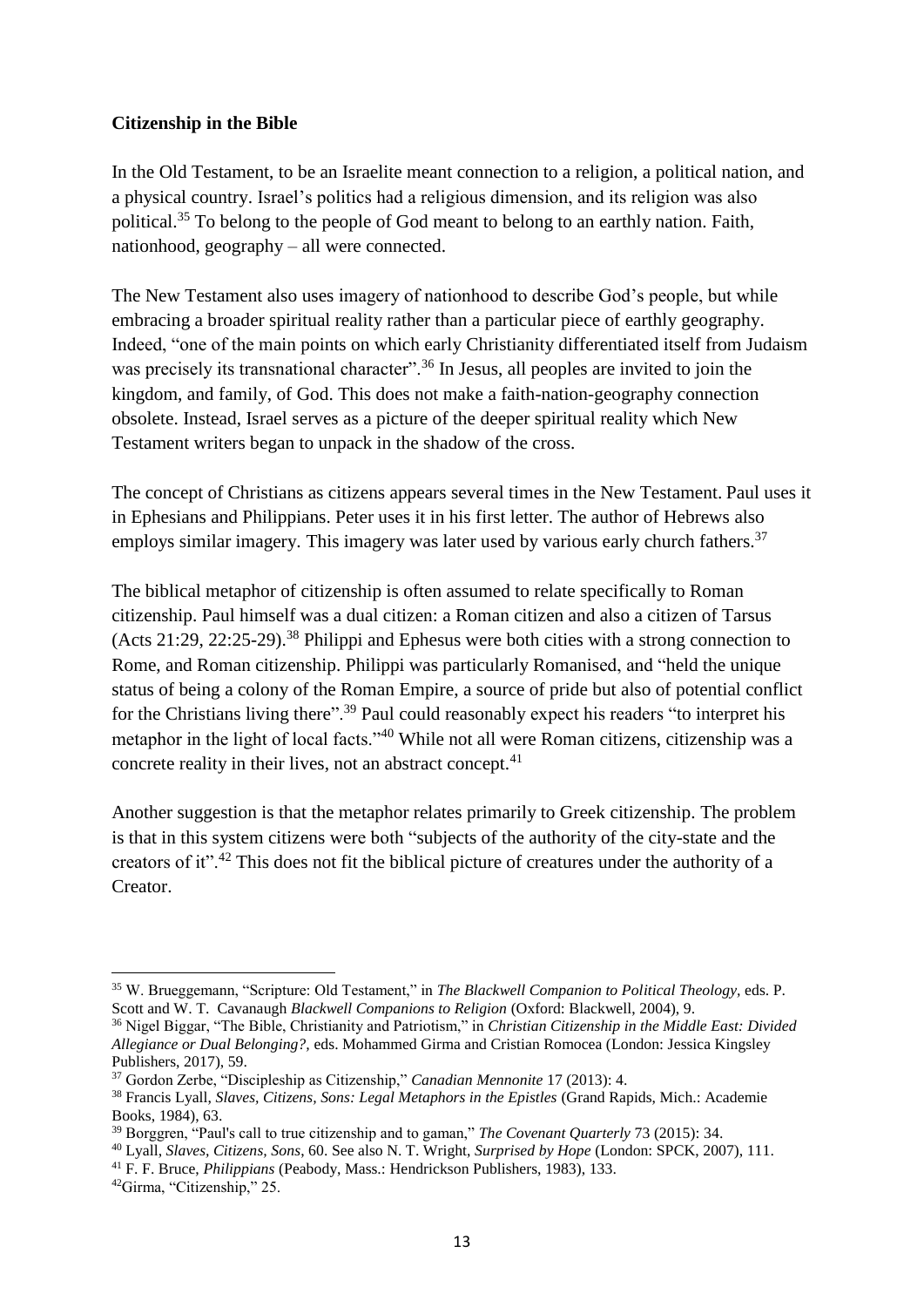Different understandings of citizenship can interpret the metaphor, and this may well be the intent. Citizenship was generally understood throughout the ancient world.<sup>43</sup> Lyall argues "we can be certain that some role is played by Jewish law and some by Roman law in the selection and interpretation of these metaphors".<sup>44</sup> The rights and responsibilities associated with citizenship may differ from one society to another, but the basic concept (which is not expanded on in biblical references) carries across Roman, Greek, Latin, and even modern understandings of citizenship. The New Testament may not contain "a clear conceptual articulation of the notion" but there are certainly several strong themes.<sup>45</sup>

#### **Christians as fellow citizens of one kingdom**

In Ephesians Paul uses citizenship to describe the combined people of God, both Jews and Gentiles, as one unity. He describes the Gentiles as "no longer strangers [ξένοι] and aliens [πάροικοι]" but instead "fellow citizens with the saints and members of the household of God" (Ephesians 2:19).

The Greek words ξένος (*xenos*) and πάροικος (*paroikos*) are similar but have an important difference. *Xenoi* are foreigners – "people outside a country or community, with no special rights or privileges".<sup>46</sup> Not a resident, but a "mere passing stranger".<sup>47</sup> On the other hand, a *paroikos* is "a resident foreigner" – in effect, an expatriate.<sup>48</sup> *Paroikoi* "were like aliens with an 'immigrant visa,' which granted them limited rights and privileges, but not full citizenship or permanent residency."<sup>49</sup>

Paul wrote of the creation of a new people transcending divisions. "Christian citizenship is transnational and universal in character, forming bonds that extend outside and beyond those of the territorial state."<sup>50</sup> Revelation illustrates this inclusion in striking fashion, describing people from every earthly place and people gathered together in united worship of Jesus (Revelation 5:9-10, 7:9-10).

 $\overline{a}$ 

<sup>43</sup> Lyall, *Slaves, Citizens, Sons*, 59.

<sup>44</sup> Ibid, *Slaves, Citizens, Sons*, 49.

<sup>45</sup> Romocea, "Introduction," 15.

<sup>46</sup> Arthur G. Patzia, *Ephesians, Colossians, Philemon* (Grand Rapids, MI: Baker Books, 2011), 171. Also see Bauer, describing *xenos* as visitor rather than resident. Walter Bauer et al., *A Greek-English Lexicon of the New Testament and other Early Christian Literature*, 3rd ed. (Chicago, Ill.: The University of Chicago Press, 2000), 684.

<sup>47</sup> James Hope Moulton and George Milligan, *The Vocabulary of the Greek Testament: Illustrated from the Papyri and other Non-Literary Sources* (Grand Rapids, Mich.: William B. Eerdmans, 1980), 496. <sup>48</sup> Bauer et al., *A Greek-English Lexicon*, 779.

<sup>49</sup> Patzia, *Ephesians, Colossians, Philemon*, 171.

<sup>50</sup> Williams, "Foreword," 10.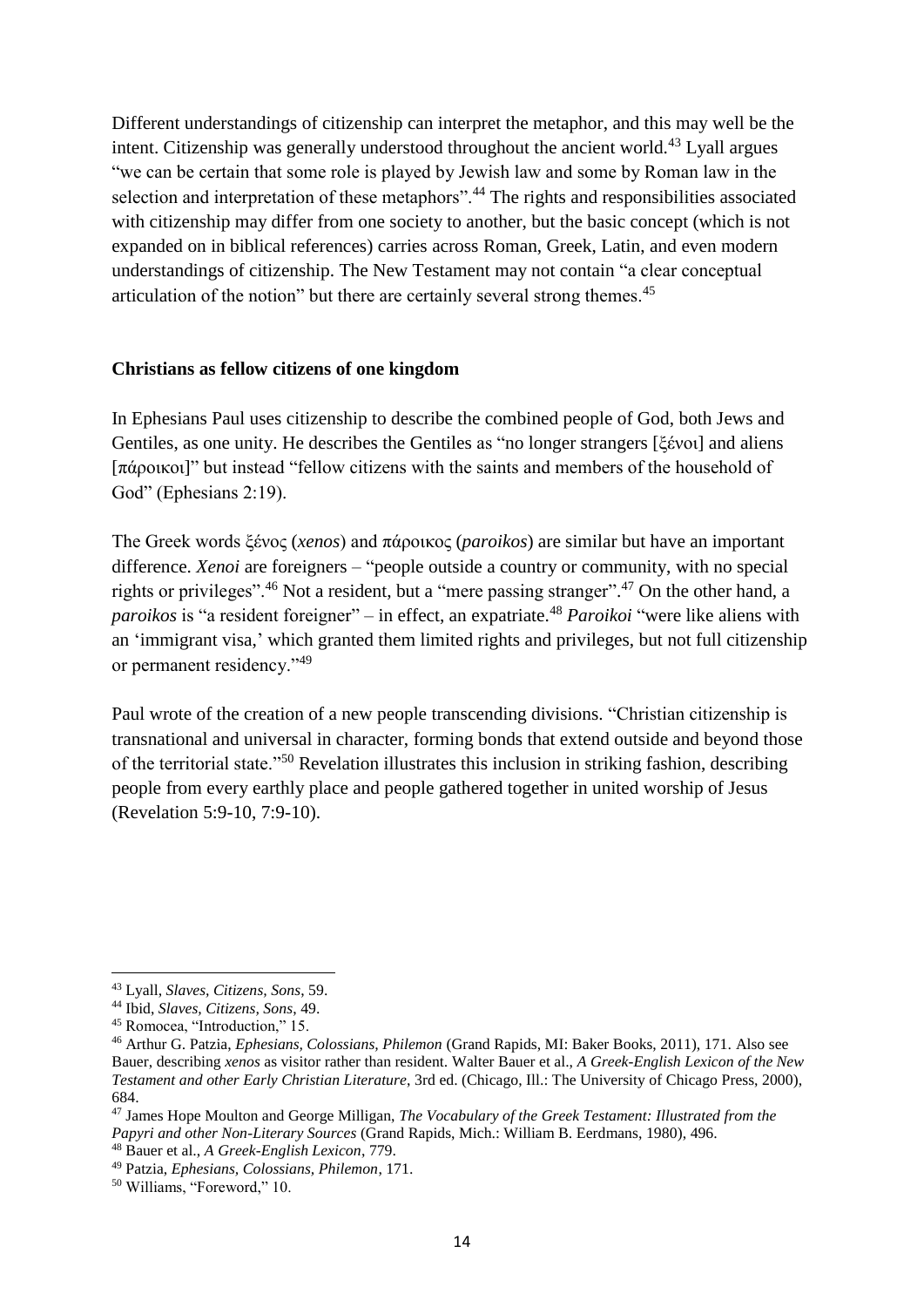#### **Christians as expatriates on earth**

Peter also uses *paroikos* alongside παρεπίδημος (*parepidēmos*), referring to "staying for a while in a strange or foreign place," also reminiscent of modern expatriates.<sup>51</sup> He applies these words to all Christians: "Beloved, I urge you as sojourners [πάροικοι] and exiles [παρεπίδημους] to abstain from the passions of the flesh, which wage war against your soul" (1 Peter 2:11). His message is that to be a believer is to live as an expatriate on earth, citizens of another place who hold to that identity. "As pilgrims living and worshiping in the 'boundary epoch' between the two advents of Jesus Christ, Christians experience the strangeness of ecclesial existence: they are truly "sojourners and strangers" in the here and now."<sup>52</sup> Peter also calls the people of God "a holy nation" (1 Peter 2:9); Christians may be expatriates in the world, but they are also one people.<sup>53</sup>

Paul's message in Philippians 3:20 is similar. He writes that "our citizenship is in heaven," explaining that believers ought act differently to unbelievers. This is the only New Testament use of the word πολιτευμα (*politeuma*), translated "citizenship". *Politeuma* may relate to a "colony" (Philippi's unique status) or perhaps a "commonwealth".<sup>54</sup> It refers to a ruling body "and by extension to the 'political identity' and 'citizenship' of those who place their hope in that regime".<sup>55</sup> It is related to πολιτευεσθαι (*politeuesthai*), which Paul used in Philippians 1:27 in reference to "responsibility as members of a community. So here, if their citizenship is in heaven, their way of life should be in keeping with that citizenship".<sup>56</sup> Christians live on earth, but really belong to a different kingdom altogether – and should act accordingly.

This theology of citizenship also connects to Paul's imagery of being "ambassadors" (2 Corinthians 5:18-21, Ephesians 6:19-20). <sup>57</sup> Christians are representatives of the heavenly kingdom while living in earthly countries.

The author of Hebrews also uses *xenos* and *parepidēmos* to describe Christians. Hebrews 11:13-16 is a particularly poignant description of "human existence as a transient life on earth in anticipation of a transcendent homeland."<sup>58</sup> Having listed many Israelite ancestors of faith, the writer continues:

<sup>57</sup> Lyall, *Slaves, Citizens, Sons*, 64.

<sup>1</sup> <sup>51</sup> Bauer et al., *A Greek-English Lexicon*, 775. See also: Moulton and Milligan, *The Vocabulary of the Greek Testament*, 493.

<sup>52</sup> Gregg R. Allison, *Sojourners and Strangers: The Doctrine of the Church* (Wheaton, Ill.: Crossway, 2012), 154.

<sup>&</sup>lt;sup>53</sup> Lyall suggests that "Paul, the citizen, speaks of citizenship. The other writers, aliens, speak of alienage". This seems a little too arbitrary, as Paul also speaks of alienation and the other writers also use nation language. Dunning critiques this "direct link," calling it "historically unsustainable". Lyall, *Slaves, Citizens, Sons*, 47; Benjamin Dunning, "Strangers and aliens no longer: negotiating identity and difference in Ephesians 2," 99 (2006): 5.

<sup>54</sup> Gordon D. Fee, *Philippians* (Downers Grove, Ill.: InterVarsity Press, 2001), 378.

<sup>55</sup> Zerbe, "Discipleship as Citizenship," 7.

<sup>56</sup> Bruce, *Philippians*, 133

<sup>&</sup>lt;sup>58</sup> James W. Thompson, "Strangers on the earth': philosophical perspective on the promise in Hebrews," *Restoration Quarterly* 57 (2015): 210.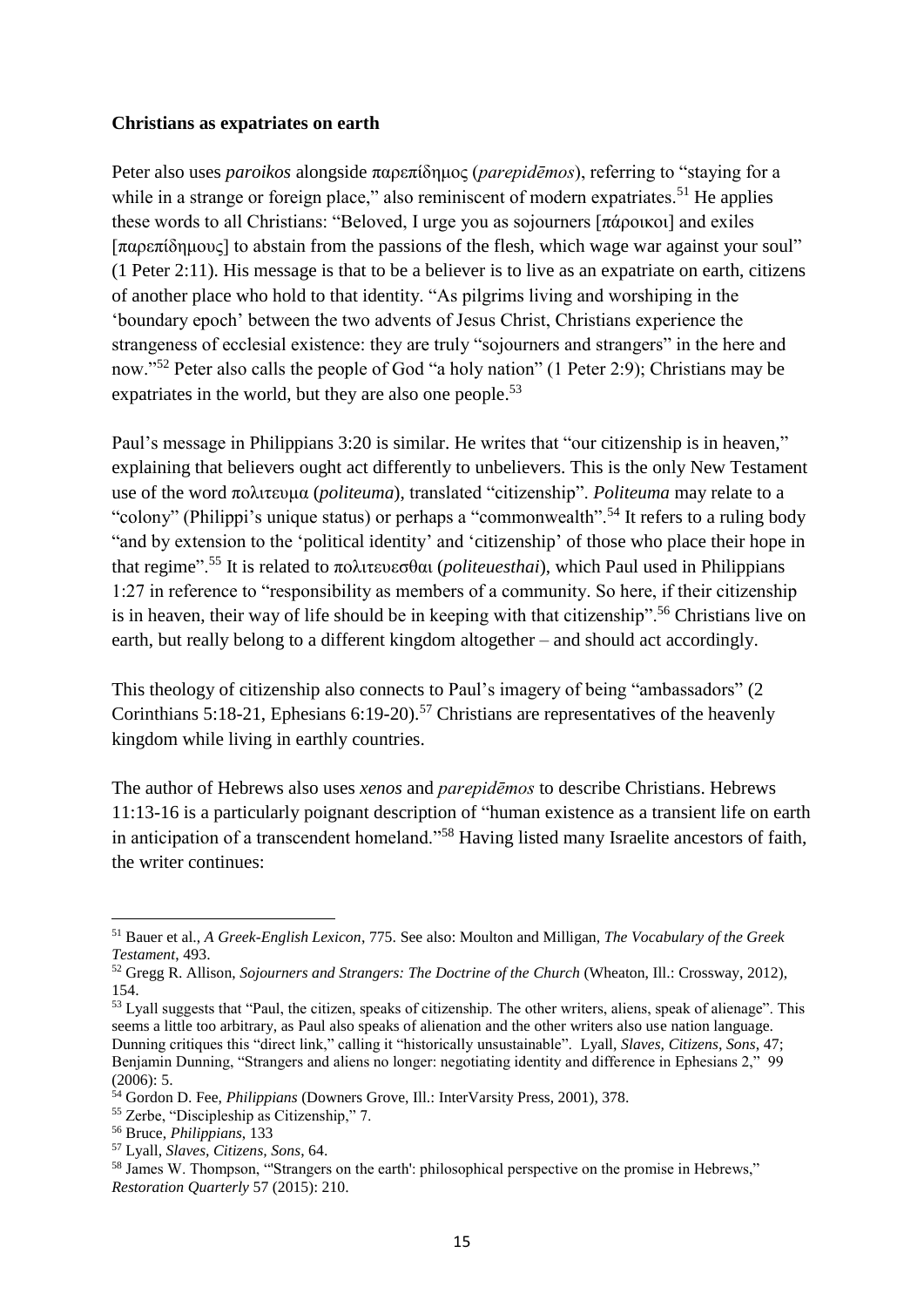These all died in faith, not having received the things promised, but having seen them and greeted them from afar, and having acknowledged that they were strangers and exiles on the earth. For people who speak thus make it clear that they are seeking a homeland. If they had been thinking of that land from which they had gone out, they would have had opportunity to return. But as it is, they desire a better country, that is, a heavenly one. Therefore God is not ashamed to be called their God, for he has prepared for them a city. (Hebrews 11:13-16)

Again, there is a sense of identity rooted in the Christian's 'real' home country – a place not seen and yet aligned with – for "the true habitable world is not the world as it is presently".<sup>59</sup> "Christians are not (or should not be) really at home in this world, for they look for another."<sup>60</sup>

The imagery "offers a new way of seeing" to those who feel out of place on earth.<sup>61</sup> Thompson connects this to the Old Testament, whose "defining narratives…involve the theme of the existence of Israel in a foreign land: the exodus from Egypt, the wilderness wanderings, and the exile…Both I Peter and Hebrews follow this tradition, giving a positive interpretation to the patriarchs' existence as strangers and aliens".<sup>62</sup>

#### **Allegiance**

There is a sense in which a nation only exists by excluding land and people who do not belong to it.<sup>63</sup> New Testament pictures of citizenship in heaven contain a sense of dualism, which portrays "two diverse groups of citizens" – those whose allegiance is to Christ, and those who oppose him.<sup>64</sup>

This raises an important question: can Christians be thought of as dual citizens – citizens of both heaven and earth? Or is this a divided allegiance to be avoided? The answer seems to be both yes and no. The dualism of heavenly vs earthly kingdoms says no, for "no one can serve two masters" (Matthew 6:24). The Australian politicians mentioned earlier were removed from their positions because the Australian constitution disqualifies anyone who "is under any acknowledgment of allegiance, obedience, or adherence to a foreign power, or is a subject or a citizen or entitled to the rights or privileges of a subject or a citizen of a foreign

**.** 

<sup>59</sup> Richard Bauckham et al., *A Cloud of Witnesses: The Theology of Hebrews in its Ancient Contexts* (London: T&T Clark, 2008), 35.

<sup>60</sup> Lyall, *Slaves, Citizens, Sons*, 48.

<sup>&</sup>lt;sup>61</sup> Thompson, "Strangers on the earth," 212.

<sup>62</sup> Ibid, "Strangers on the earth," 205, 206.

<sup>&</sup>lt;sup>63</sup> "Nations are fundamentally constituted by national consciousness, by a sense of national identity, by the feeling of individuals that they belong to this people. And such a sense of community is usually born in reaction against another people, who are culturally different and whose difference grates or threatens: I belong to this people because I oppose that one." Biggar, "The Bible, Christianity and Patriotism," 50-51.

<sup>64</sup> Allison, *Sojourners and Strangers*, 92.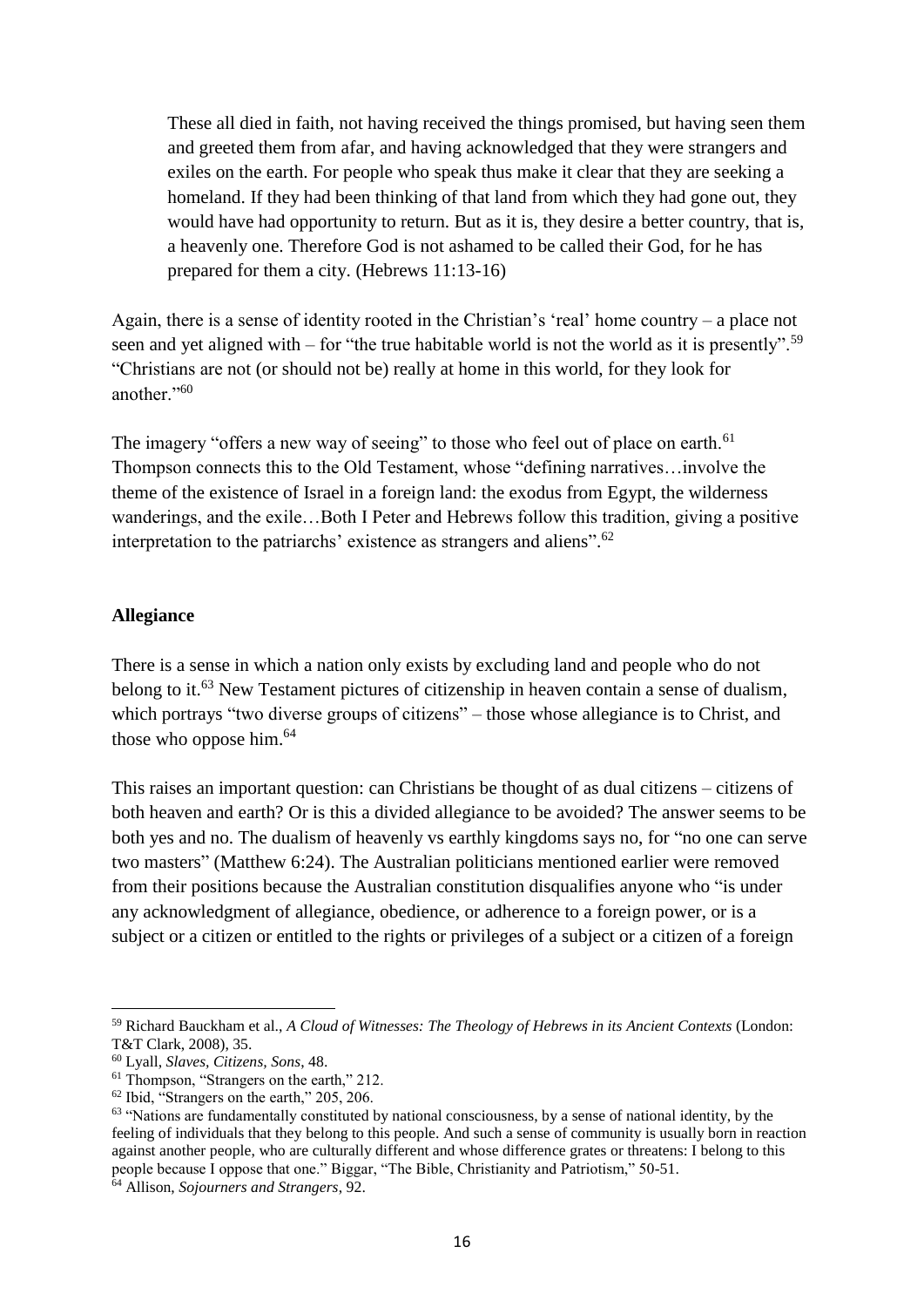power".<sup>65</sup> The requirement is that those who serve at a federal level have allegiance to Australia only, that their decisions not be influenced by outside powers. In the same way, Christians are not to have divided loyalties.

"My idea and understanding of patriotism is quite extreme in that I've seen it tangibly manifest within an army and military context. . .I think that military [service] requires an unswerving loyalty to one country. I think you can actually be patriotic to different countries. For me, though, I don't hold any patriotism to any country. I think that ties into the fact that I consider myself a citizen of heaven. That is my citizenship. That will remain true and unchanging regardless of what the earthly situation may look like." – Lee

On the other hand, there is biblical teaching on being good citizens of earthly nations (Matthew 22:15-22, Romans 13:1-7, Titus 3:1-2). Heavenly allegiance is not an anti-nation position, but rather sets the believer against an invisible kingdom with different values and expectations, standing in opposition to the heavenly kingdom (Ephesians 6:10-12). Our allegiance must be to one kingdom or the other – we cannot serve both. "Though allegiance is not a common way to describe Christian faith, it is an accurate account. To confess that Jesus is Lord means to assert allegiance to a Messiah – an anointed king – who claims dominion over all aspects of life." 66

Augustine was influential in describing this distinction between what he called the city of God and the earthly city.<sup>67</sup> These 'cities' represented "two opposing ways of life rather than two actual geographical areas".<sup>68</sup> He described stark differences between these two ways of living, while approving earthly engagement.<sup>69</sup> One may live out heavenly citizenship within an earthly context.

Parrent argues that Christians are dual citizens, "both of a heavenly city and an earthly city: the two, though distinct, are inextricably intertwined."<sup>70</sup> While I agree both citizenships ought be exercised, earthly citizenships are inferior to heavenly citizenship. A citizen of heaven follows the values of the kingdom of heaven; this may put him in favour with earthly authorities at one point, and in opposition to them at another. "Christians worship a

**.** 

<sup>65</sup> Ian Holland, *Section 44 of the Constitution* (Parliament of Australia, 2004 [cited November 4 2017]); available from

https://www.aph.gov.au/About\_Parliament/Parliamentary\_Departments/Parliamentary\_Library/Publications\_Ar chive/archive/Section44.

<sup>66</sup> C.A. Strine, "Migration, Dual Identity and Integration: A Christian Approach to Embracing Others Across Enduring Lines of Difference," in *Christian Citizenship in the Middle East: Divided Allegiance or Dual Belonging?,* eds. Mohammed Girma and Cristian Romocea (London: Jessica Kingsley Publishers, 2017), 113- 114.

<sup>67</sup> Gerard O'Daly, *Augustine's City of God: A Reader's Guide* (Oxford, Eng.: Clarendon Press, 1999), 54-55, 160.

<sup>68</sup> Girma, "Citizenship," 35-36.

<sup>69</sup> Girma methodically works through what it means for Christians to engage with the nation state, arguing for "critical engagement." Ibid, "Citizenship," 40.

<sup>70</sup> Parrent, "Dual citizens, not resident aliens," 46.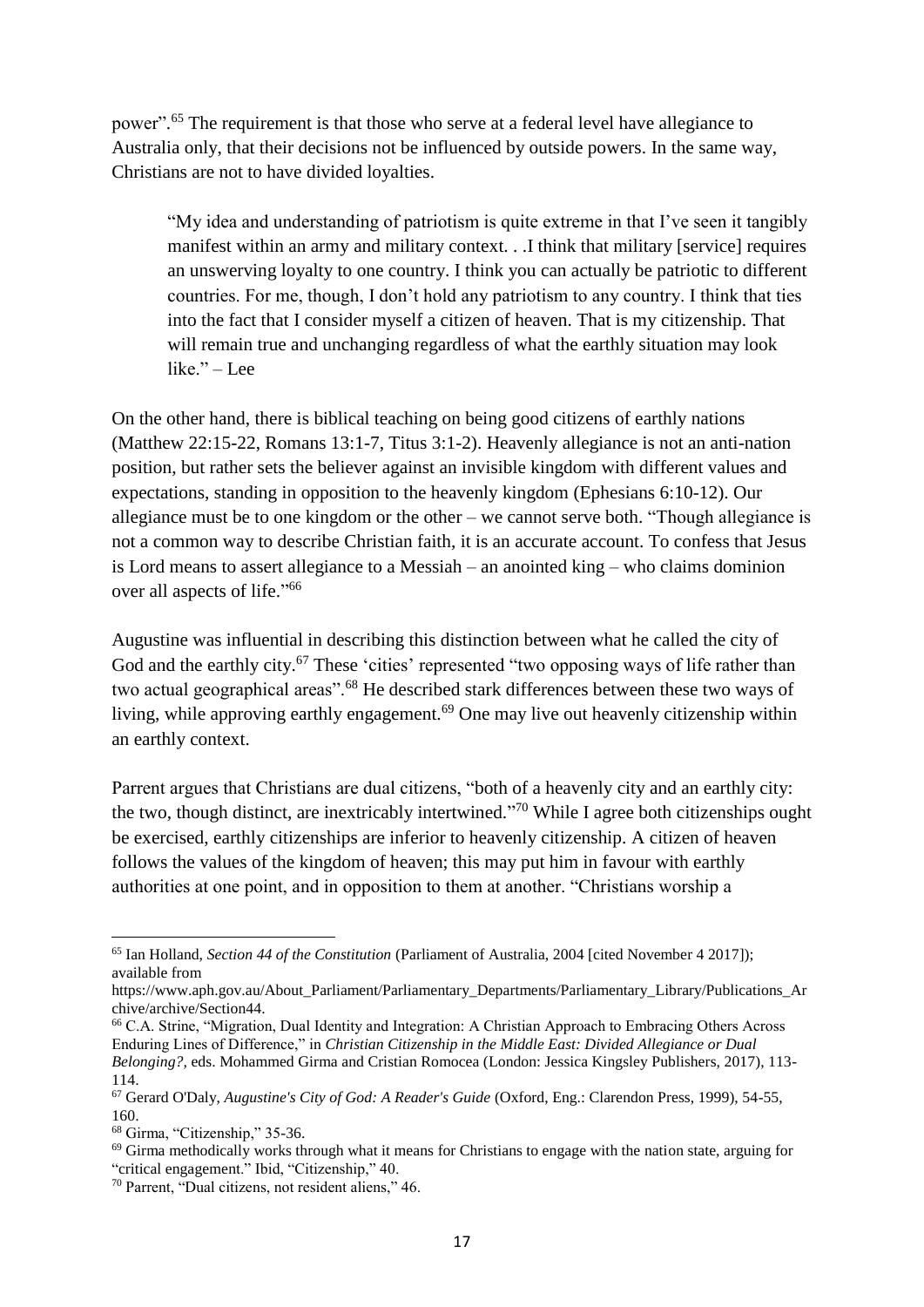transcendent God "beyond" culture. At the same time the church is called to worship God and live faithfully within a particular culture. $171$ 

### **Christians as citizens**

Bringing this all together, it becomes clear that "the very nature of Christian identity necessitates straddling lines of enduring difference and integrating into an unfamiliar and essentially temporary home<sup>"72</sup> While the Christian's enduring allegiance is to the heavenly kingdom, its values and its ruler, in order to live out those values Christians must live peacefully in earthly kingdoms (Romans 12:18).

Biggar writes that Christians cannot rightly love a person more, or less, based on ethnicity or earthly citizenship because each is created and loved by God. Yet he argues it is natural to "feel special affection for, loyalty toward, and gratitude to those communities, customs, and institutions that have benefitted her by inducting her into human goods".<sup>73</sup> That is, the Christian may rightly feel affection toward earthly connections; we may hold multiple affections, but allegiance must be given solely to the heavenly king.

Henson's distinction between patriotism and nationalism is helpful here: "Patriotism pictures humanity as a composite of many distinctive national types, enriched with the various achievements of history. Nationalism dreams of a subject world, an empire of its own wherein all men serve its interests and minister to its magnificence."<sup>74</sup> The Christian may be 'patriotic' in this sense toward multiple distinct cultural 'types', but allegiance to the kingdom of heaven is stronger.

Friesen powerfully captures this tension, writing: "We are in the world to the core – earthy creatures who belong to families, cities, countries; who share the language, the mores and customs of the culture into which we are born. Yet our lives are shaped by stories and metaphors not shared by the wider culture. We are in tension with the mores and customs of our dominant culture because we also belong to an alternative culture the people of God, a society not identical with family or citizenship."<sup>75</sup>

1

<sup>71</sup> Duane K. Friesen, "Singing God's Song as Citizens and Aliens: A Christian Theology of Culture," *Mennonite Quarterly Review* 71 (1997): 285.

 $\frac{72}{12}$  Strine, "Migration, Dual Identity and Integration," 114.

<sup>73</sup> Biggar, "The Bible, Christianity and Patriotism," 48-49.

<sup>74</sup> H Henson, *Christian Morality: Natural, Developing, Final, Gifford Lectures 1935-36* (Oxford: Claredon Press, 1936), 269. One of the TCKs I interviewed also spent time discussing the difference between patriotism and nationalism, and her concern when the two are confused.

<sup>75</sup> Friesen, "Singing God's Song as Citizens and Aliens," 285.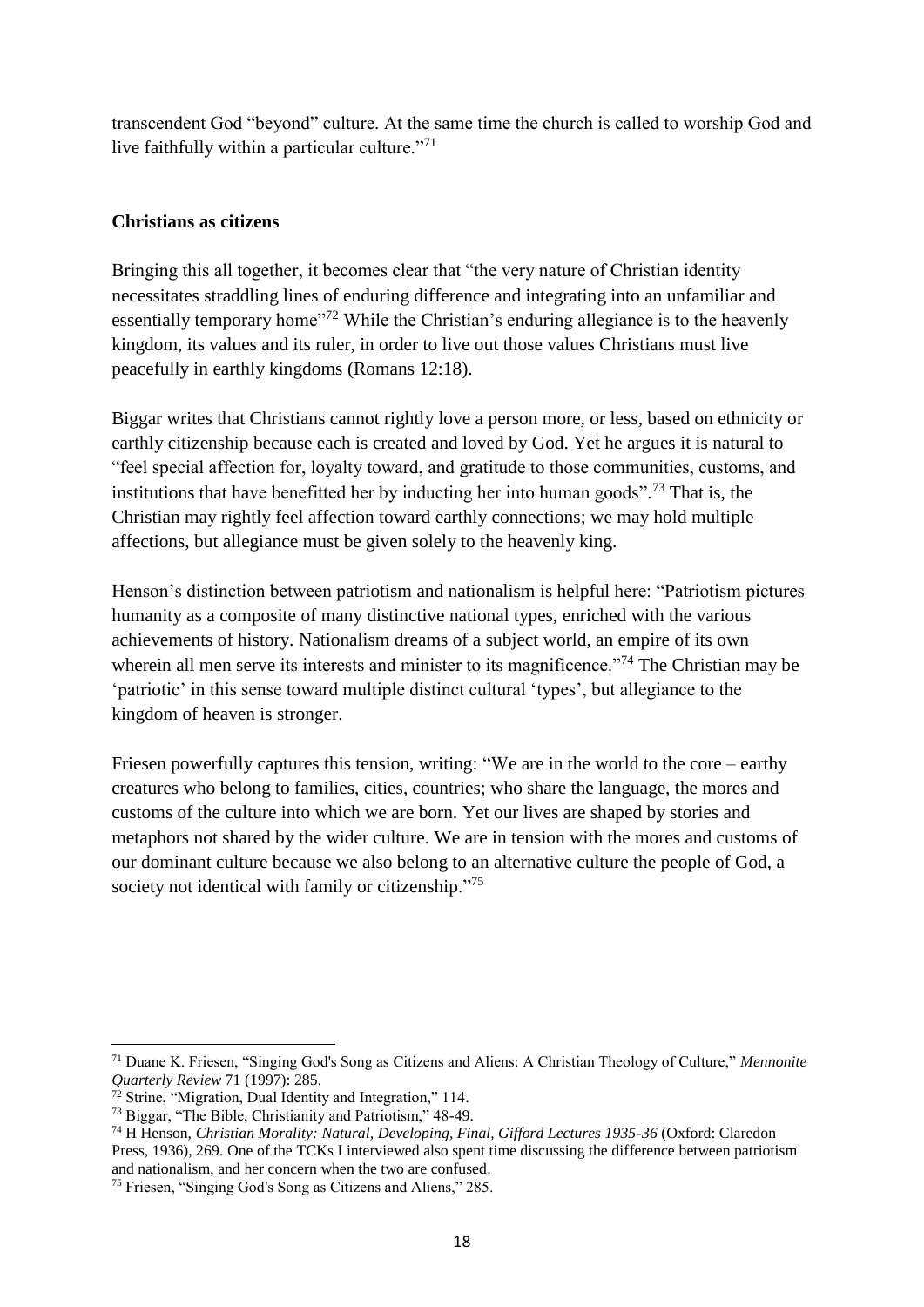### **Summary**

Citizenship is an identity with accompanying rights, privileges and responsibilities, conferred upon an individual by a governing authority. It is both geographic (linked to place) and community-based (linked to cultural engagement). The New Testament uses this imagery in a general sense (although coloured by first-century understandings of citizenship) which is still readily understood by modern citizens.

New Testament references to citizenship, and related concepts, fall into two categories. The first (in Ephesians and Revelation) paints a picture of God's kingdom transcending earthly boundaries – one people drawn from all the different groups humanity is divided into on earth. The other (in 1 Peter, Philippians, and Hebrews) speaks of Christians as foreigners on earth – expatriates whose true citizenship is in God's kingdom.

The two images work together: people from diverse backgrounds become one through unity in Christ; at the same time their identification with Christ separates them out from all other peoples of the earth. This separation challenges Christians to live peacefully in earthly nations while preserving allegiance to Jesus as their one true ruling authority.

These are concepts which, as demonstrated in chapter 1, resonate with TCKs. Chapter 3 will investigate this emotional overlap, looking into TCKs' thoughts on citizenship in heaven. Felt needs are an important part of effective communication, so thought will be given to how this overlap might be used to effectively disciple TCKs.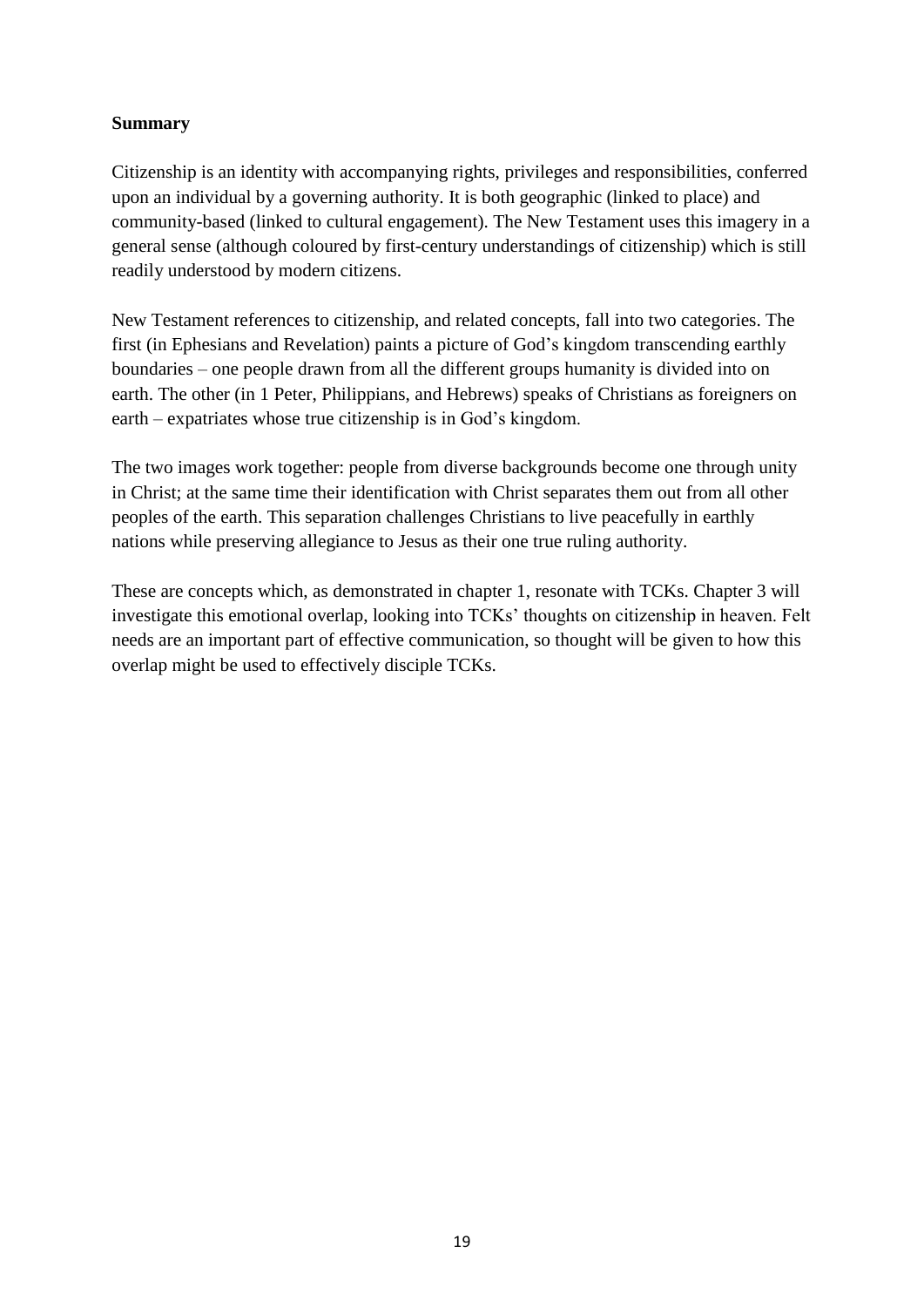## **Chapter 3 – The impact of citizenship in heaven on TCKs**

## **TCK reactions to citizenship in heaven**

TCKs do not experience home, belonging and allegiance as connected to a single concrete place or community, so they resonate with the New Testament concept of being foreigners on earth. This is not an abstract theology to them: it reflects their lived reality. 77% of TCKs surveyed identified with the feeling of being foreign on earth, saying they either often (42%) or sometimes (35%) feel this way.

Most TCKs I interviewed and surveyed responded strongly to the concept of heavenly citizenship built up through the New Testament. None of those surveyed were "ambivalent" about the concept, and only 10% were "unsure". 80% said the idea was "comforting"; 56% said it was "inspiring," that they "want to see communities that cross divides". 29% said it would be great "not having to choose between the countries I love" and 20% said that while they "don't believe in exclusive allegiance on earth" they could accept "allegiance to a greater reality". 10% said they felt relief, because "I didn't know such a place was possible".

Many TCKs lack an integrated sense of home, and feel this as a loss. "I love the way I grew up, but feel a void (I'd be willing to call it a wound, even) of not having a place to call home<sup>"76</sup> Seven of the nine TCKs I interviewed expressed a sense of comfort, some for the first time, at the idea that heaven was a single place they could call home, and belong in, forever.

"As a TCK or someone who is searching for their home or where they belong, having concepts like citizenship in heaven help us, or give us hope that one day we will belong somewhere." – Nadia

"[Being a citizen of heaven] is calming… It gives validation to the fact that I don't feel at home. Heaven is my home so it's okay that I'm so confused about where my home is, because maybe there isn't one here, there's one there. It's a huge relief. If you don't feel like you're at home, that's okay, because God is your home. For me people is my home, that's my automatic – where's home? It's love. It's where my husband is, and my kid. So, that easily transfers over." – Alexis

Three TCKs made a connection between earthly patriotism and a sense of allegiance to the kingdom of heaven. All found themselves surprised to be using the word "allegiance" as they objected to it in the context of earthly patriotism.

"I come at [citizenship in heaven] from a different point of view than others. I see it more as your identity and your allegiance – I really hate that word, allegiance, but it's

**<sup>.</sup>** <sup>76</sup> 24 year old TCK Logan as quoted in: Crossman, *Misunderstood*, 329.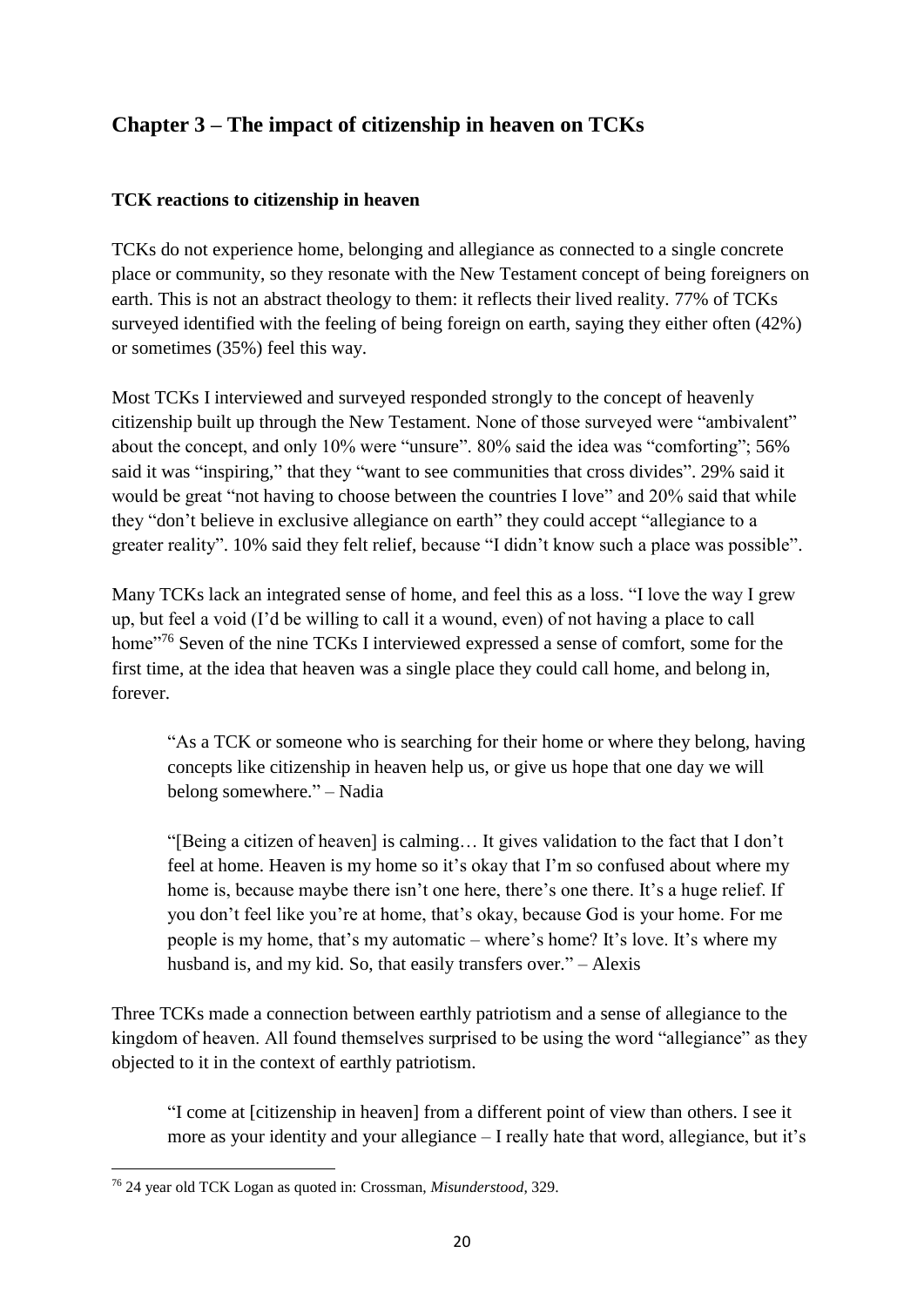the one I'm going to use – being in something that's larger. . . I guess the term for me is trying to encapsulate an identity in Christ and in the gospel... we do have a responsibility to something much greater than the nation state." – Hayley

Several TCK I interviewed picked up on the idea of heaven as a place which embraces people of all cultures. This is especially comforting to the 62% of TCKs who feel at home in international or multicultural communities. $77$ 

"For me it's a good thing, to know that I belong somewhere that I've never been to. And that I have the description of it and everything and how it will be – the gates, and the streets and everything. Having that picture and knowing that I belong there, even though I've never been there  $-I$  like that idea.  $\ldots$  For [TCKs] the idea of being in one place forever and not having to worry about language and not having to have to worry about being understood – that's something big for TCKs. . .I've never been there, I don't know how it is there, but I know I belong there." – Gabriel

#### **The kingdom of heaven as an answer to TCKs' felt needs**

Citizenship in heaven is a theological image that connects TCKs' lived experiences with gospel truth. It tells Christians that we do not belong here. We are awaiting another place  $-$  a place where all those who have been scattered will be gathered, where the lines that divided us are erased, where we are home forever. This should be a joy to all believers, but for TCKs it strikes a deep emotional cord, and offers an answer to the longing they know, and grieve, can never be fulfilled on this earth. They may struggle to feel at home, to feel belonging, anywhere on earth – but heaven is the place where they truly belong.

"I believe that there is life after death, that there's a new heaven and a new earth and new creation, that will be my eternal home... I have seen firsthand how earthly loyalties and oaths and covenants and citizenship issues are fickle... People renounce or relinquish or take up these citizenships. I'm not saying that is bad, it just proves that this whole concept of citizenship, earthly citizenship, is a fickle one. Whereas citizenship in heaven for me is, okay, I belong. I belong." – Lee

"Currently I'm a citizen of Singapore, that may change, but the constant of being a citizen of heaven is always reassuring to have. . . it means once I'm done with my time here I'm off to somewhere else, and that somewhere else is heaven. I belong there, I'm going to where actually my home is. . .It's an overwhelming thought, especially as someone who doesn't really have a home to go back to every time. It's nice to know that in the future, in the long term, in the prospect of eternity, I actually do have somewhere I do belong." – Min

**<sup>.</sup>**  $77$  Statistic on TCKs who feel they belong in an international/multicultural setting, from Chapter 1, 'Belonging'.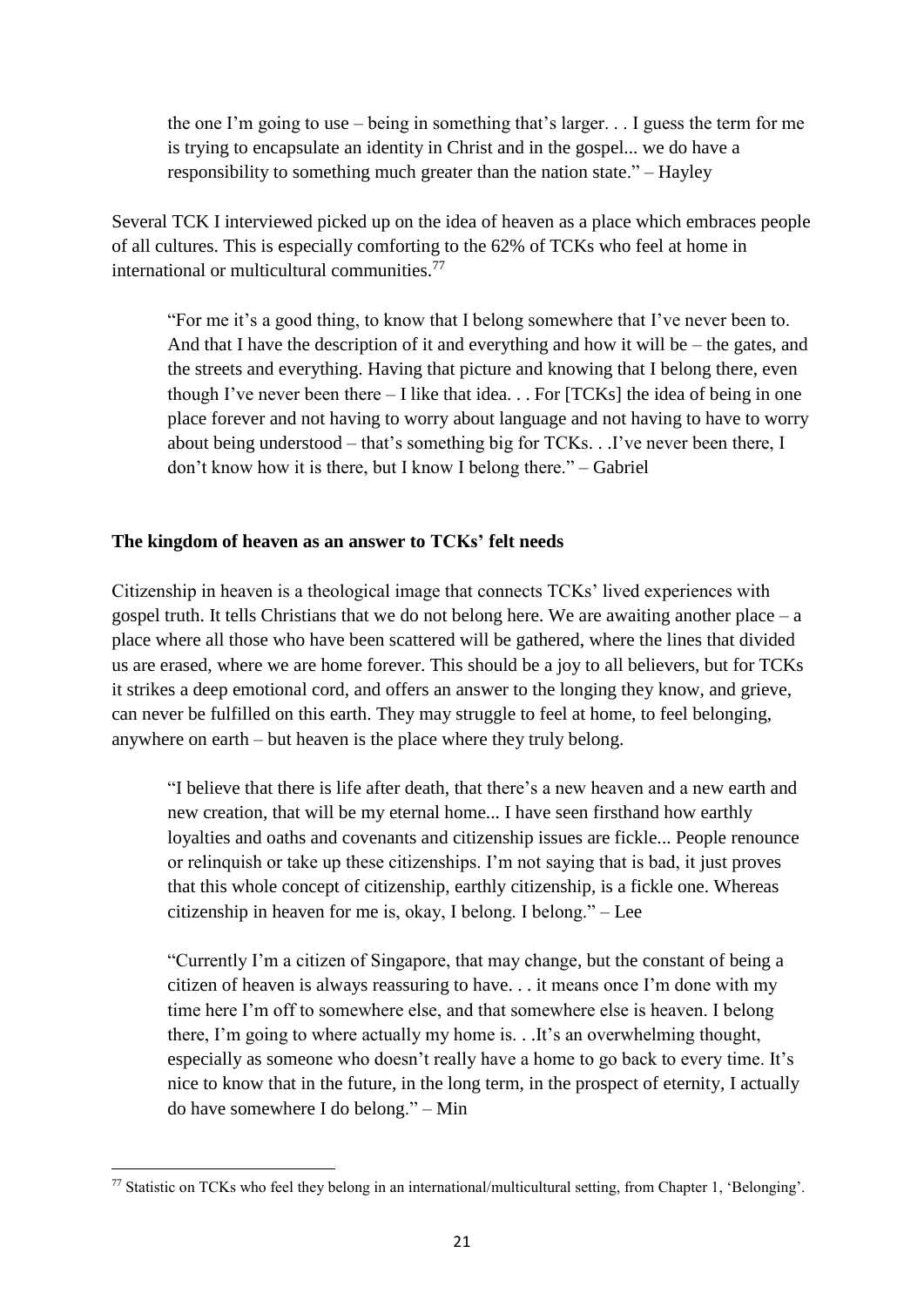The New Testament affirms that Christians' primary source of belonging is spiritual, connected to a different reality, which we have never seen or touched. This may seem abstract, yet many TCKs experience connection to places they have not visited. Concrete hope in a place of belonging that transcends earthly borders and supersedes earthly allegiances can provide comfort.

#### **Citizenship and soteriology**

**.** 

During interviews I noticed an interesting trend: every TCKs used ideas from their understanding of earthly citizenship to illustrate heavenly citizenship, often in the exact same words. One used the language of language and culture; another repeated her definition of belonging. In itself, this is logical and unremarkable. What is interesting is that the two categories they used to define citizenship carried over into their thoughts on what it means to be part of the people of God – and thus the nature of salvation. Their concepts of citizenship interacted with their soteriology.<sup>78</sup>

The distinction between their two concepts of citizenship – legal recognition and personal involvement – played out along the lines of justification and sanctification. I did not intend to discuss soteriology; I asked no questions about it and the TCKs did not specifically address it. The parallels were clear nonetheless.

"Citizenship in heaven… it's kind of something you gain through your relationship with God, but also something that can be taken away if you fall away from God, or the ultimate sin, whatever that is… Citizenship to heaven means that you're a part of heaven and that's where you'll go." – Alexis

"You are guaranteed God's presence in the future. . .Having citizenship in heaven means you have a ticket, you have a way, you have a path that you can take to be in God's presence... the condition or the criteria is Christ." – Kaito

Justification is "a pronouncement made concerning the status of a person's relationship to a particular legal standard."<sup>79</sup> TCKs' understanding of a passport as legal standing, regardless of behaviour, reflects the doctrine of justification as a "legal declaration by God" which acts in the same way as a passport – guaranteeing access to heaven "on the basis of Christ's perfect righteousness".<sup>80</sup>

<sup>&</sup>lt;sup>78</sup> There were also connections to ecclesiology and eschatology, but here I will only explore the soteriological connections.

<sup>79</sup> Andrew V. Snider, "Sanctification and justification: a unity of distinctions," *The Master's Seminary Journal* 21 (2010): 165.

<sup>80</sup> Wayne A. Grudem, *Systematic Theology: An Introduction to Biblical Doctrine* (Nottingham: Inter-Varsity Press, 2000), 723, 727.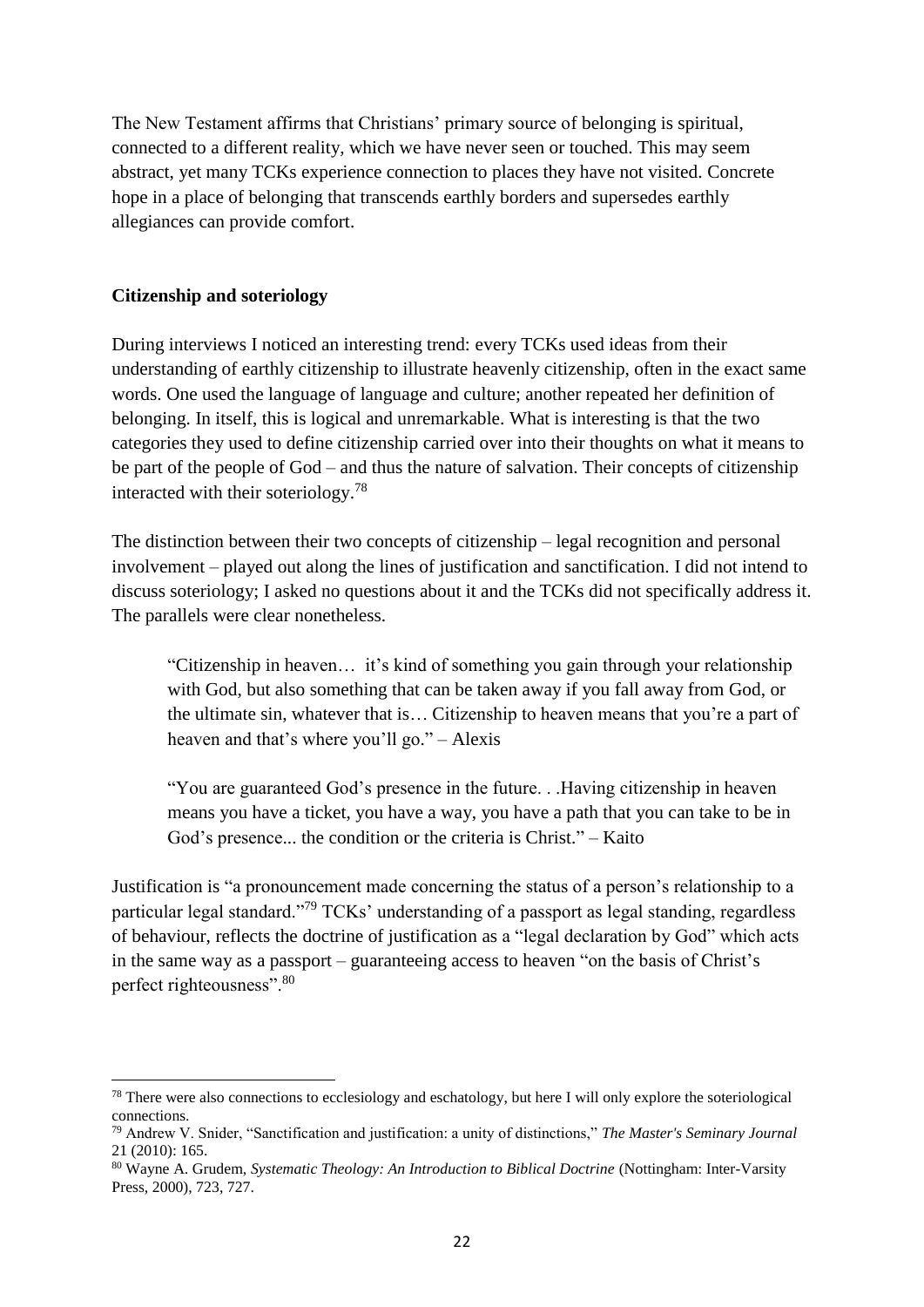Four TCKs I interviewed felt uncomfortable identifying as citizens of heaven because they did not feel they were good enough – that they could not live up to the standards of heaven. The analogy of a passport may help these TCKs internalise justification by faith. The doctrine of justification is what establishes assurance of salvation, for it is not by merit but rather a "declarative action of God, like that of a judge in acquitting the accused." $81$ 

"Do I identify with it? I would love to, I just more and more realise that I'm not that superb as I always thought myself. I'm still trying to figure out what it means to really follow Jesus. . . I would love to be a good citizen, I just don't feel like it. I feel like I have a lot to learn. I feel like there's a lot that I don't understand or know yet, but I would like to develop that." – Yannick

"I kind of thought that to be a citizen in heaven, you would have to meet some sort of requirement. What qualities would you have to have to become a citizen of heaven, or what would we have to do to acquire citizenship in heaven?" – Nadia

Many TCKs feel strongly that a passport alone is not enough for a person to be recognised as a 'true' citizen. This earthly understanding leads naturally to the doctrine of sanctification – that while we are justified by faith in Christ, we also develop identification with his kingdom over time by the way we live. Justification is an act; sanctification is "a process that continues throughout our Christian lives".<sup>82</sup> Those who are justified also strive to behave in a way that aligns with the kingdom they are citizens of, even though they fail to entirely live up to "the high standards established for them by Scripture".<sup>83</sup>

"We are like representatives of the kingdom of heaven. And we should live like citizens of heaven here on earth… For me it means to have a different mindset, a different set of values… You live here how you live when you are a citizen in heaven. You care for other people, you think that every human is equal, you respect each other. You live in a responsible way, as a citizen." – Yannick

TCKs have lived as representatives on earth, as foreigners in places they love but know are not truly theirs. This earthly understanding carries over easily to talking about how to live on earth as citizens of heaven.

"I have to keep my behaviour in check, as someone who is not really a resident here on earth, this world is not my home, I'm just passing through, I have to behave the way that is right for someone representing heaven." – Min

"I would say the same thing as to the normal citizen. . .knowing how it works, and acting like it. I guess the considered piece of paper would be the Bible. . .You can't go

 $\overline{a}$ <sup>81</sup> Millard J. Erickson, *Christian Theology*, 3rd ed. (Grand Rapids, Mich.: Baker Academic, 2013), 885.

<sup>82</sup> Grudem, *Systematic Theology*, 748.

<sup>83</sup> Allison, *Sojourners and Strangers*, 155.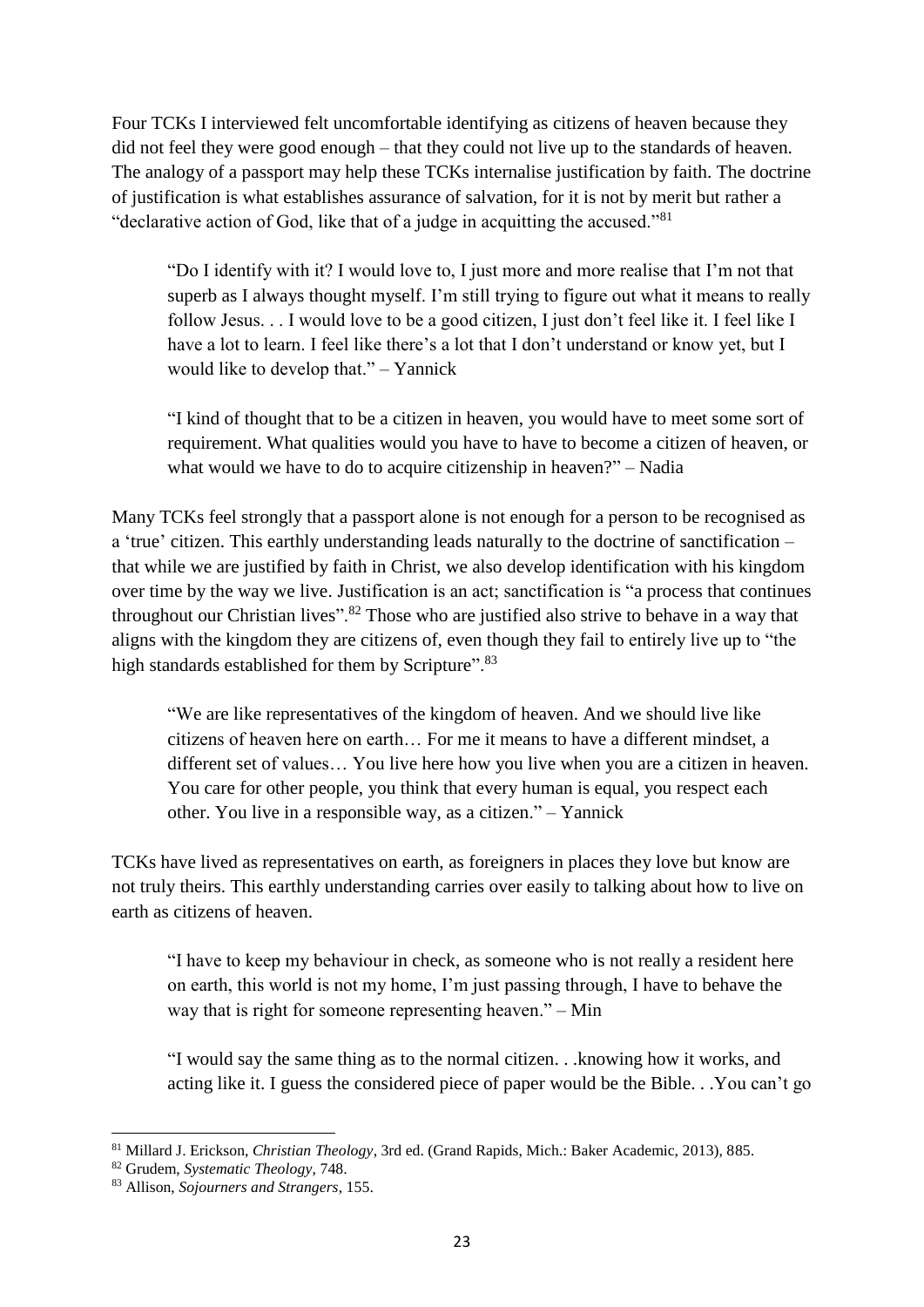to heaven and understand the place, but try to understand through the Bible and by praying and knowing God's heart. Living it out. Because Jesus came here and served as a role model, like someone we can look to and know how to live. Because he's a citizen of heaven, who came to earth and lived here. So I guess look at him, and live like him." – Gabriel

#### **Felt need as an essential tool in effective communication**

The purpose of Christian ministry "is more than to unveil Christ; it is so to unveil him that people are drawn to come to him and to receive him".<sup>84</sup> Christian ministry must communicate far more than information. Information may satisfy curiosity, but "curiosity as a strong motivation comes only after physical and social-dependency needs have been met." <sup>85</sup> To communicate truth effectively, communicators must connect with felt needs of their audiences. Information that meets felt needs results in more learning, and faster and more permanent changes in opinions, than information that is first presented and then applied.<sup>86</sup>

Hile argues any demonstration of a felt need "met by Jesus will certainly be considered 'good news'" and therefore "messages directed toward man's felt needs can and should be considered a part of the Gospel".<sup>87</sup> In this way, communicating to TCKs that their longing for home and belonging is met in Christ and his kingdom may be considered sharing the gospel. The good news of comfort for these felt needs is a worthwhile message in its own right.

The concept of citizenship in heaven can also be used as a 'bridge' to connect the reality of passports and culture assimilation familiar to TCKs to biblical truth. TCKs are usually the bridge-builders in their worlds; they "act as ambassadors, bridging the gap and facilitating communication".<sup>88</sup> When someone else does the work to "bridge the gap" – moving toward the TCK with understanding – this is extremely powerful.<sup>89</sup> Stott writes about "preaching as bridge-building," helping the listener over "an unbridged chasm between the biblical and the modern worlds".<sup>90</sup> The concept of citizenship is extremely relevant to TCK, and serves as a perfect bridge to the gospel truth of soteriology, especially justification and sanctification.

1

<sup>&</sup>lt;sup>84</sup> Stott is speaking of preaching specifically, but I see here a worthy goal for all ministry, including preaching. John R. W. Stott, *Between Two Worlds: The Challenge of Preaching Today* (Grand Rapids, Mich.: William B. Eerdmans, 1994), 325.

<sup>85</sup> Haddon W. Robinson, *Biblical Preaching: The Development and Delivery of Expository Messages*, 3rd ed. (Grand Rapids, Mich.: Baker Academic, 2014), 124. Referencing Abraham H. Maslow, *Motivation and Personality*, 2nd ed. (New York: Harper and Row, 1970).

<sup>86</sup> Robinson, *Biblical Preaching*, 122. Referencing Arthur R. Cohen, "Need for Cognition and Order of Communication as Determinants of Opinion Change," in *The Order of Presentation in Persuasion,* ed. Carl I. Hovland (New Haven: Yale University Press, 1957).

<sup>87</sup> Pat Hile, "Communicating the gospel in terms of felt needs," *Missiology* 5 (1977): 501.

<sup>88</sup> Jeffrey F. Keuss and Rob Willett, "The sacredly mobile adolescent: a hermeneutic phenomenological study toward revising of the third culture kid typology for effective ministry practice in a multivallent culture," *The Journal of Youth Ministry* 8 (2009): 12.

<sup>89</sup> Crossman, *Misunderstood*, 26.

<sup>90</sup> Stott, *Between Two Worlds*, 139.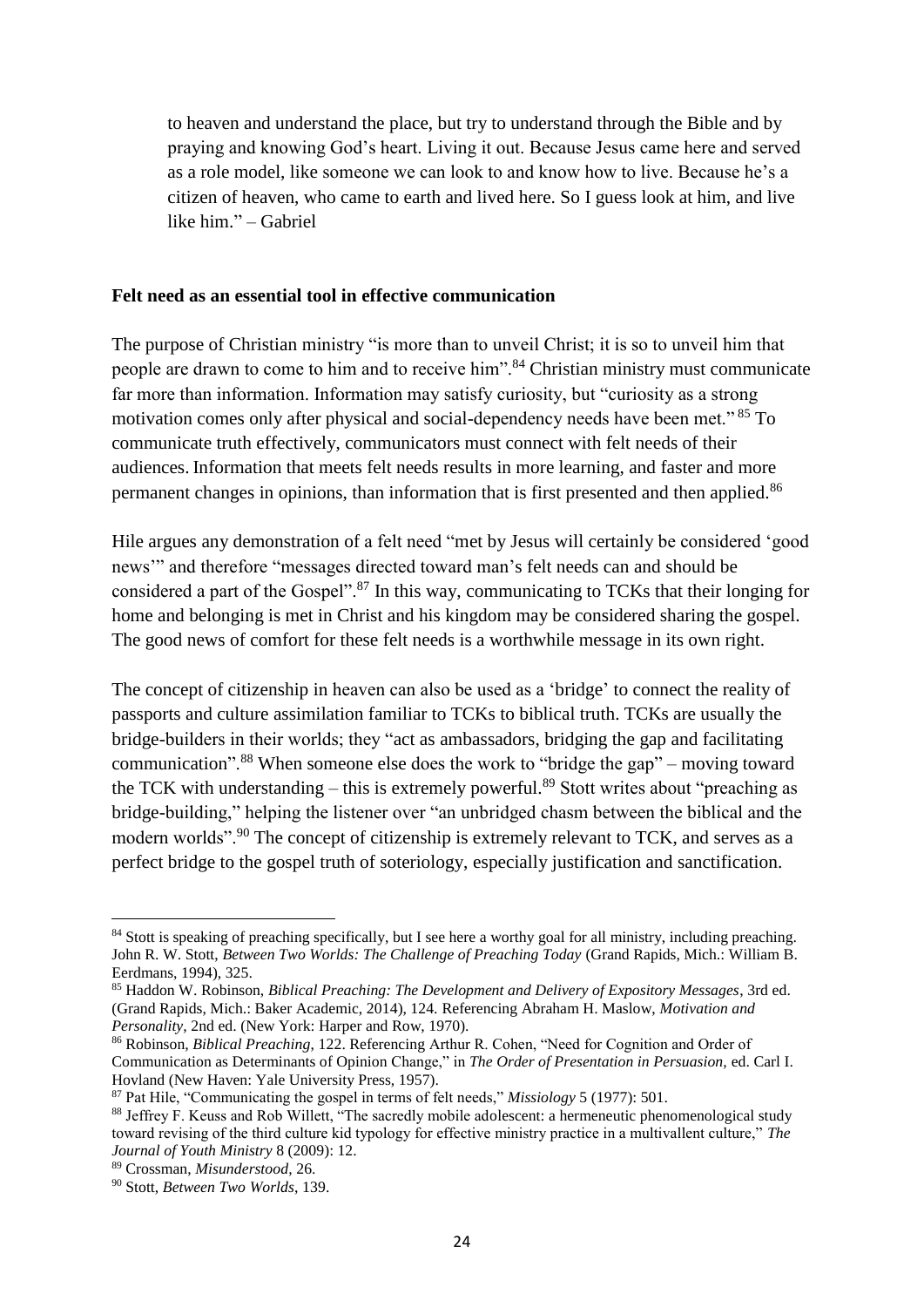### **Summary**

**.** 

Earthly citizenship is granted by a ruling authority; in the same way, citizens of heaven are granted their identity by the supreme ruling authority – God himself. Earthly citizenship comes with rights and responsibilities; in the same way, citizens of heaven are granted certain rights but also expectations of what it means to identify with this kingdom. A citizen may be recognised by their behaviour, but citizenship is not adopted – it is conferred. One does not become a Christian by acting like one, but through being declared righteous in Christ.

TCKs recognise that a passport is the one clear sign of citizenship. This is what gives you open access and legal rights. Yet they also feel that there is more to being a citizen than possessing a passport. The passport gives them legal rights; residence, cultural understanding, and contribution identify them as part of the community. This conception of citizenship illustrates doctrines of soteriology: the passport is a declaration akin to justification, while personal involvement resonates with the ongoing process of sanctification.

Clearly teaching citizenship in heaven to TCKs, with an understanding of how they connect to the issues of home, belonging and allegiance generally, will offer comfort and provide an effective means of communicating the gospel. This is illustrated beautifully by a comment from a survey participant:

"I had heard of this concept growing up, but it was only once I understood it that my life turned around. I was filled with a sense of belonging that I had maybe never felt before. This revelation brought stability, peace, and hope to my life and was crucial to me continuing and re-establishing my walk with God."<sup>91</sup>

Effective Christian ministry to TCKs will involve understanding their emotional landscape, and recognising the ways in which the gospel speaks specifically to their upbringing and experiences. The theology of "citizenship in heaven" provides one such clear overlap. For many teenagers, citizenship is just a word; for TCKs, it is a well-considered issue, often with deep emotional resonance.

 $91$  Appendix C contains more information about comments from survey participants.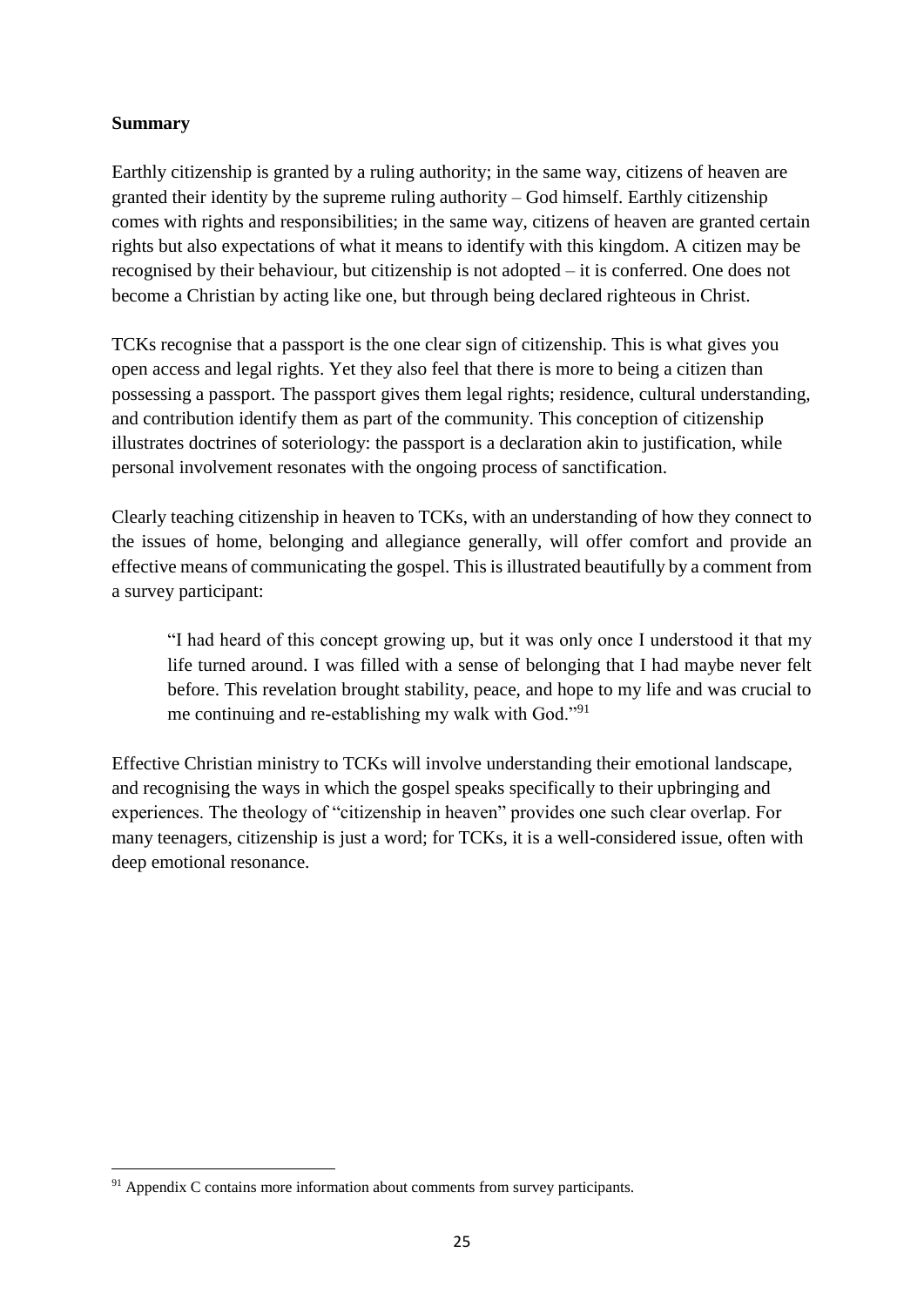## **Conclusion**

New Testament writers used images of citizenship in heaven to bring comfort and relief (and encouragement to persevere) to groups of believers struggling to live the Christian life through transition, persecution, and cultural clashes. They wrote "for the sake of readers who were πάροικοι, not because they were literally non-citizens, but because they were alienated from their communities as a result of their confession."<sup>92</sup> It should come as no surprise that these words therefore bring comfort and relief to TCKs and their experiences of life lived "in between" countries and cultures.<sup>93</sup>

Understanding the kingdom of heaven as the place they will one day call home forever – an experience of belonging centred both in people and place – speaks to deeply felt emotional needs of TCKs.

"I have this dream of a country that's completely multicultural, like maybe the UN lives there. . .I do think that it should be stressed how much relief it brings me, knowing that I'm going to get that little island when I die…That's a huge relief, because it's something that you're always aching for, and never think you're going to get, and then realising that you will – it's nice. I'm going to be around so many different cultures, and it'll be home... I'll actually get it when I go to heaven. And when you're 13 and you're 14 and you don't belong anywhere, and you feel that there's no place that's home, it would have been nice to know, to have this as a curriculum, and to know that it's completely fine if you don't have a home. You can feel really stressed, because there's not a place that's home, I don't belong anywhere. But you know, there is somewhere, and that's great! Really helpful." – Alexis

This emotional connection to lived experience makes citizenship in heaven a powerful tool to teach gospel truth to TCKs. "Listeners understand more deeply and more broadly when preachers connect biblical truths to identifiable experiences."<sup>94</sup> An Australian child living in Sydney might *know* the definition of "citizen," but a TCK *feels* what it means to be a citizen – and what it means to be a foreigner. TCKs resonate with this theology on a deeper level, giving them a perspective other Christians can benefit from. One survey participant explained interaction between a TCK upbringing and citizenship in heaven this way:

"I'm a citizen of heaven. That is the most important part of my identity and my highest allegiance. It means that my goal in life is to advance the kingdom of heaven above all else, and that I identify with other Christians more strongly than I identify with other Australians. I hope that this would be the case even if I wasn't a TCK, though my cross-cultural upbringing definitely makes this phrase in the Bible and the

**.** 

<sup>&</sup>lt;sup>92</sup> Thompson, "Strangers on the earth," 205, 206.

<sup>93</sup> Crossman, *Misunderstood*, 4.

<sup>94</sup> Bryan Chapell, *Christ-Centered Preaching: Redeeming the Expository Sermon*, 2nd ed. (Grand Rapids, Mich.: Baker Academic, 2005), 185.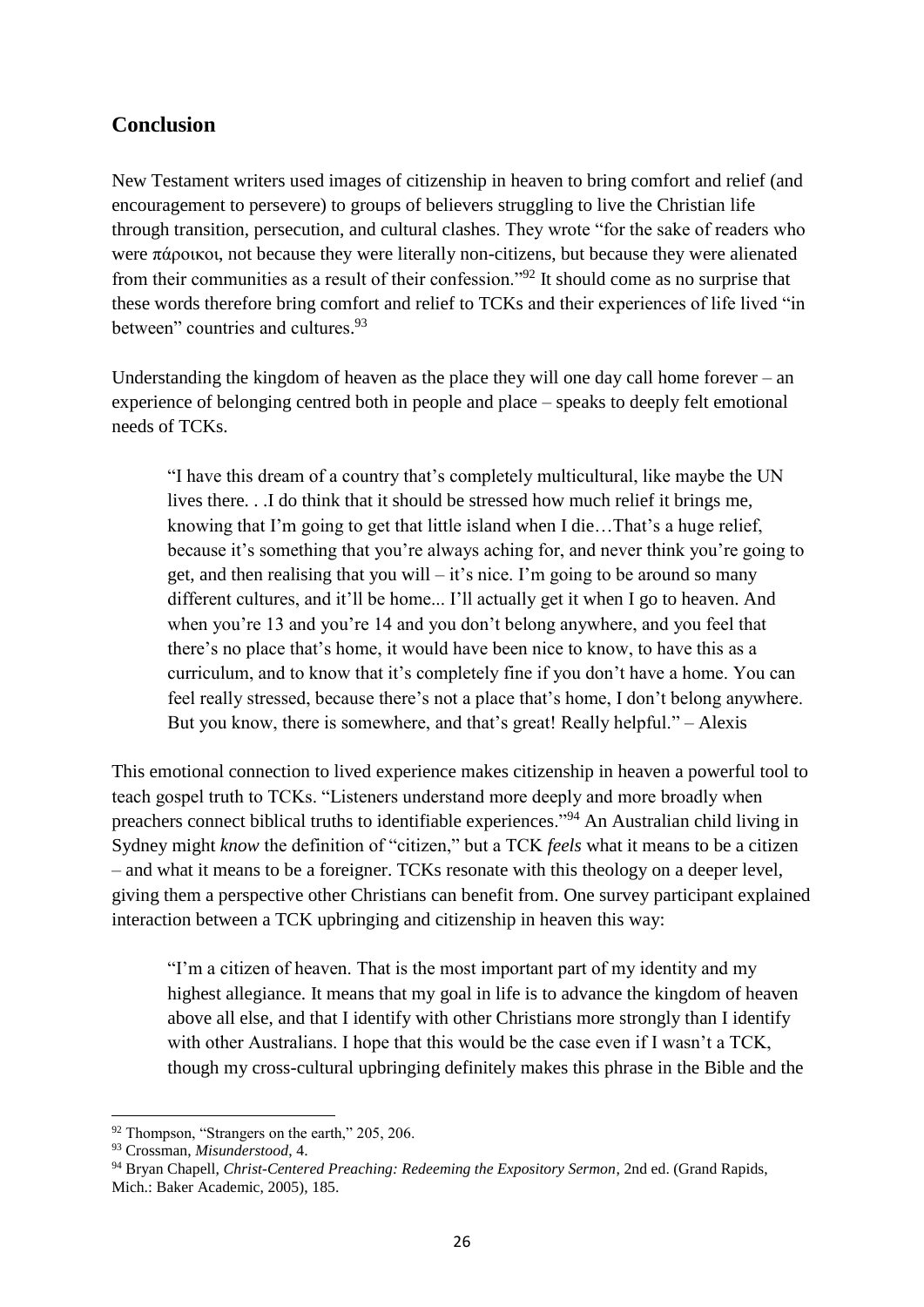concept it represents stand out to me in a way that they probably wouldn't otherwise. The fact that I don't really feel at home anywhere on earth and that I love people from very different backgrounds to me means that the concept of citizenship in heaven is a comfort to me in a way that I don't imagine it would be otherwise, and makes it an easier concept for TCKs like me to accept, but it doesn't only apply to us. It applies to all Christians."

Those of us who know and pastorally care for TCKs need to be aware not only of the impact of their international lives, but how their experiences overlap with the message of the gospel. Citizenship in heaven provides a key overlap between TCKs' felt needs and gospel truth. Understanding this, we can sensitively and effectively share Christ's message of hope to these young people in a way that speaks to both their felt needs and their true needs.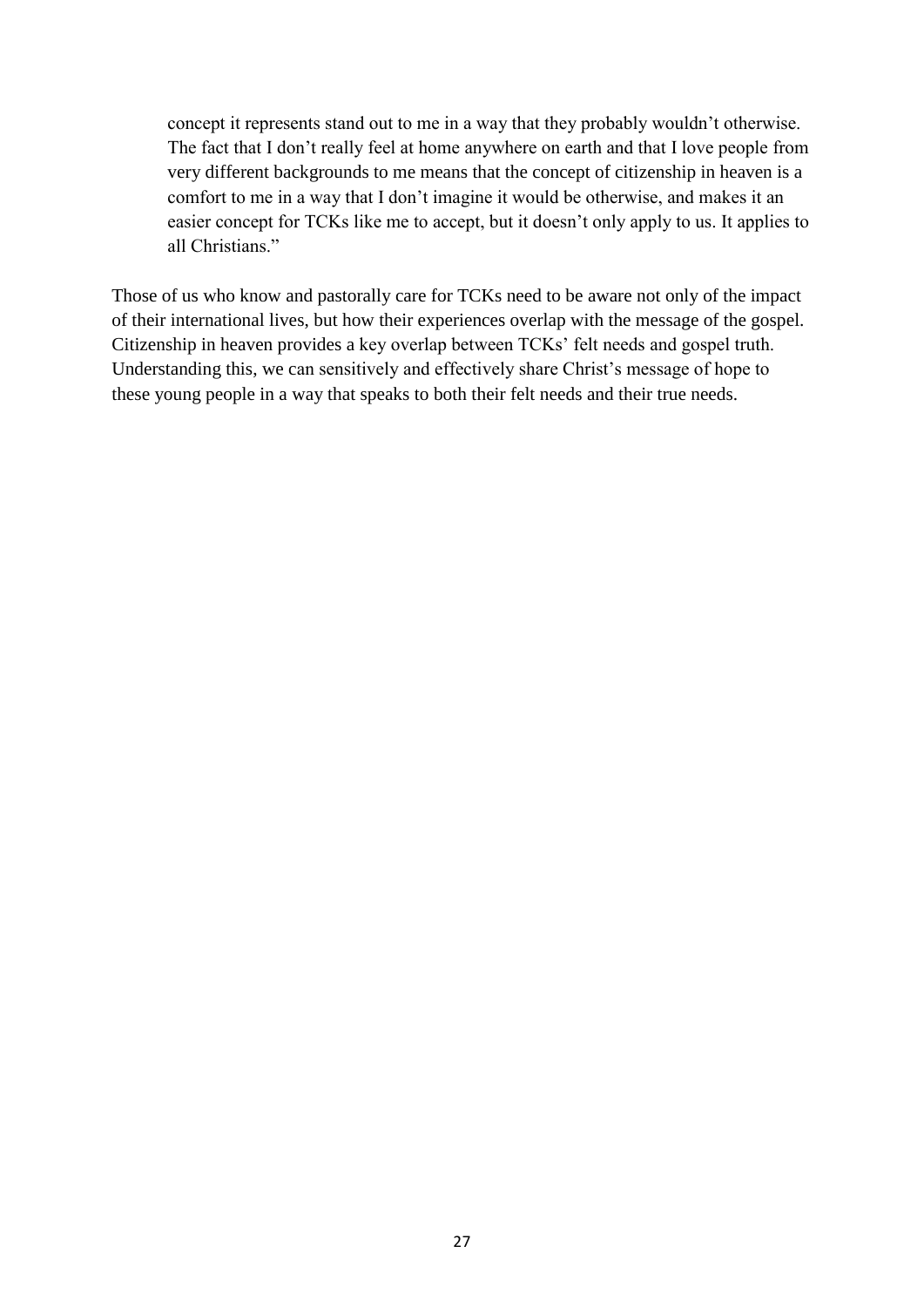## **Appendix A: Introduction to Interviewees**

I worked hard to assemble a group of Christian young adult TCKs to interview for this project which, while small, was quite diverse. The nine young people I interviewed have passports from eight countries on six continents. Five speak English as a first language, but only two grew up speaking only (or at least predominantly) English. Their families moved abroad with different parental occupations: military, international business, missionaries, diplomats, educators, and an IGO. They were schooled in local schools, international schools, Christian schools, boarding schools and were homeschooled.

### **Alexis, 25**

Alexis has a US passport and a wide range of international experiences. She lived in a military family and in an independent teaching family, totalling 7 years of childhood in South Korea and China. She studied in local school, international school, boarding school, and homeschool. She now lives in the US with her husband and their young child.

### **Bellande, 21**

Bellande is a diplomat kid with a Congolese passport who has visited DR Congo only once since leaving at age 4. He grew up attending international schools in China and currently attends university in the USA.

### **Gabriel, 19**

Gabriel is a Brazilian passport holder who lived in Cambodia through his teenage years. He is a missionary kid and attended a Christian international school.

### **Hayley, 25**

Hayley is an Australian passport holder who attended both local and international schools in China while her parents taught in a local university and an international primary school. She also spent time in Nepal and indigenous communities within Australia.

#### **Kaito, 21**

Kaito is a Japanese passport holder who moved around due to parents' work with a multinational company. He lived in China, Japan and the Netherlands while growing up, and following university studies in Canada is pursuing permanent residency there.

#### **Lee, 25**

Lee is a missionary kid who attended international school, Christian international school, and boarding school. He is a Singaporean passport holder who spent only one year of childhood in Singapore, then served two years' compulsory national service in the Singaporean military. Lee acquired permanent residency in Japan, the country he primarily lived in as a child, also lived in Canada, and has now settled in the UK as an adult.

#### **Min, 26**

Min is a Singaporean TCK from a business family which took her to international schools in China and Hongkong. As an adult she added Australia and New Zealand and is now living in Singapore for the first time.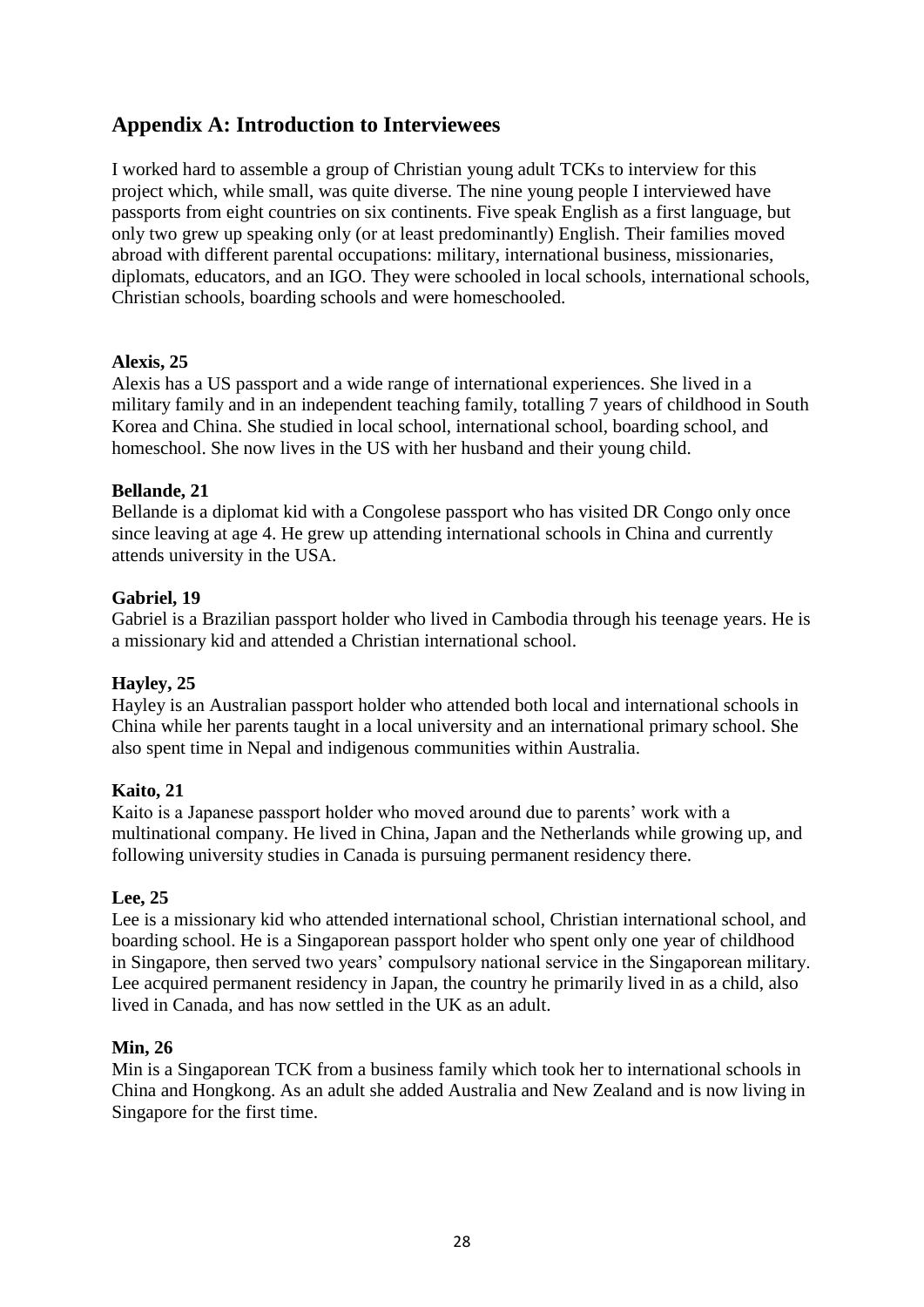### **Nadia, 19**

Nadia is a Cameroonian TCK who grew up primarily in Tanzania and Cambodia while travelling with a UN-employed parent. She attended Christian international schools abroad. Following high school she studied abroad in France and will attend university in Canada.

### **Yannick, 25**

Yannick is a bicultural and biracial missionary kid with a Swiss passport, who lived in Switzerland for only his first year of life. He grew up primarily in Germany (attending a local school) and China (attending an international school). As an adult he has settled in Germany.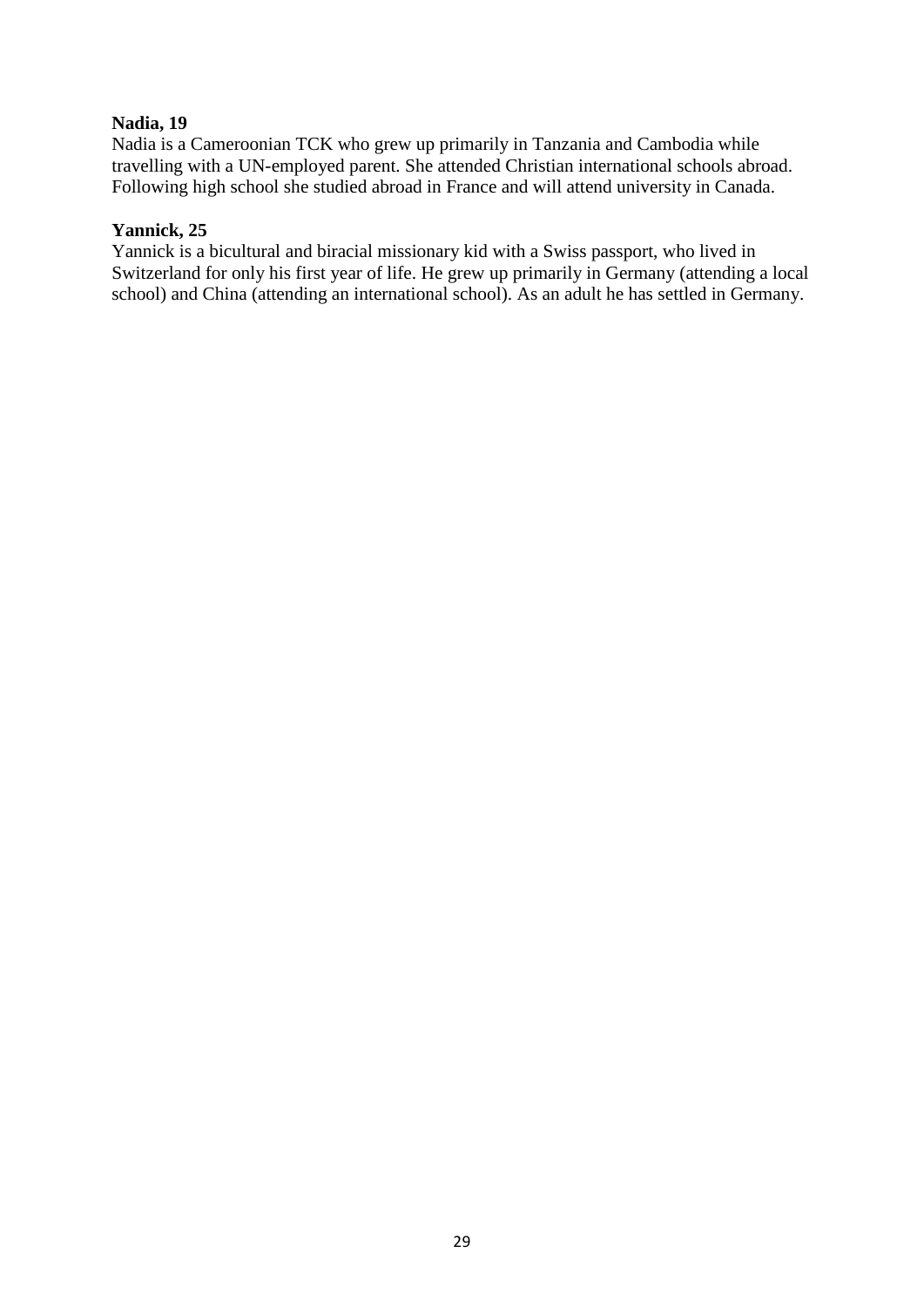## **Appendix B: Survey Questions and Statistics**

The survey asked eight questions about belonging and citizenship generally, and six questions about citizenship in heaven specifically. The questions, along with the statistics from 92 participants in my target demographic (Christian TCKs aged 16-35), are included below:

Which answer most represents what "home" is to you?

- Home is my passport country [6.5%]
- Home is the place where I grew up (not my passport country). [10%]
- Home is wherever I am currently living. [26%]
- Home is where my immediate family are. (Parents, siblings, spouse, children.) [34%]
- Home is a group of friends I belong to. [6.5%]
- Home is the Christian community I belong to. [5%]
- None of the above [12%]

Which other concepts of "home" do you also identify with?

- Home is my passport country. [33%]
- Home is the place where I grew up (not my passport country). [45%]
- Home is wherever I am currently living. [59%]
- Home is where my immediate family are. (Parents, siblings, spouse, children.) [57%]
- Home is a group of friends I belong to. [41%]
- Home is the Christian community I belong to. [40%]
- None of the above [7%]
- Other (please specify) [16 left written comments explaining their concept of home]

Where do you most feel you belong?

- In my passport country. [2%]
- In another country.  $[1\%]$
- In an international/multicultural environment. [31%]
- With my family. [49%]
- With my friends.  $[10\%]$
- At my church.  $[4\%]$
- None of the above. [3%]

Where else do you feel you belong?

- In my passport country. [34%]
- In another country. [32%]
- In an international/multicultural environment. [61%]
- With my family. [48%]
- With my friends. [56%]
- At my church. [40%]
- None of the above. [5%]
- Other (please specify) [4 left written comments explaining their concept of belonging]

What is patriotism?

• Allegiance to one country above all others. [16%]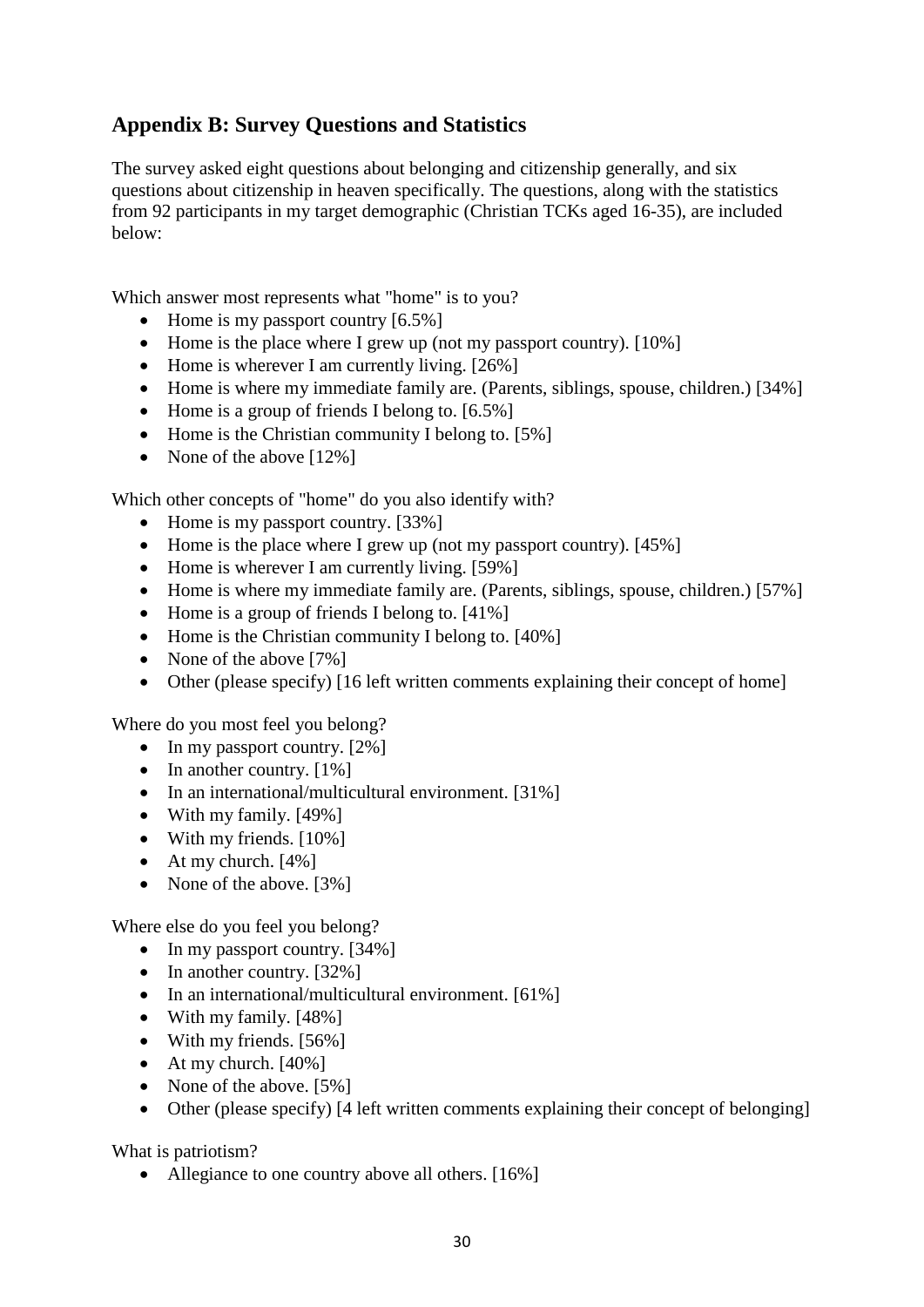- Pride in and love for one country above all others. [33%]
- Love and appreciation for one country. [20%]
- Love and appreciation for any country (can be felt for more than one country). [31%
- None of the above. [0%]

Are you patriotic?

- Yes, definitely to one country. [9%]
- Yes, definitely to more than one country. [16%]
- Yes, to one country, but I do not feel very strongly about it. [9%]
- Yes, to more than one country, but I do not feel very strongly about them. [25%]
- No. I do not feel strongly about any country. [14%]
- No, I believe patriotism is a negative/unhelpful sentiment. [10%]
- My feelings about this are flexible/change. [17%]

What is the primary definition of a citizen?

- A person who holds a passport for a certain country. [65%]
- A person who lives in a certain place. [14%]
- A person who actively contributes to a place. [13%]
- A person who is deeply connected to the language and culture of a place. [7%]
- None of the above. [1%]

Which of these must be true for a person to be considered a "real" citizen?

- Hold a passport. [65%]
- Be a resident. [47%]
- Actively contribute to the country. [41%]
- Speak the language. [30%]
- Understand the culture. [45%]
- None of the above. [6%]
- Other (please specify) [9 left written comments discussing citizenship]

Have you heard the phrase "citizens of heaven" before?

- No.  $[5\%]$
- Maybe I have a vague recollection. [4%]
- Yes at church.  $[40\%]$
- Yes I read it in the Bible. [37%]
- Yes but I'm not sure where. [13%]
- No answer  $[1\%]$

The New Testament teaches that Christians are "foreigners" on earth because they are "citizens of heaven" (Philippians 3:20, Hebrews 11:13-16, Ephesians 2:12-13, 1 Peter 2:9- 12). This means that for Christians, home, belonging and allegiance are all supposed to be centred in God's kingdom rather than earthly places and nations. This heavenly home is described as encompassing all peoples (from all places and languages) without the divisions that separate people on earth (Revelation 5:9-10, 7:9-10; Galatians 3:26-29).

- This is very familiar to me. [78%]
- This is somewhat familiar to me. [21%]
- This is completely new to me. [1%]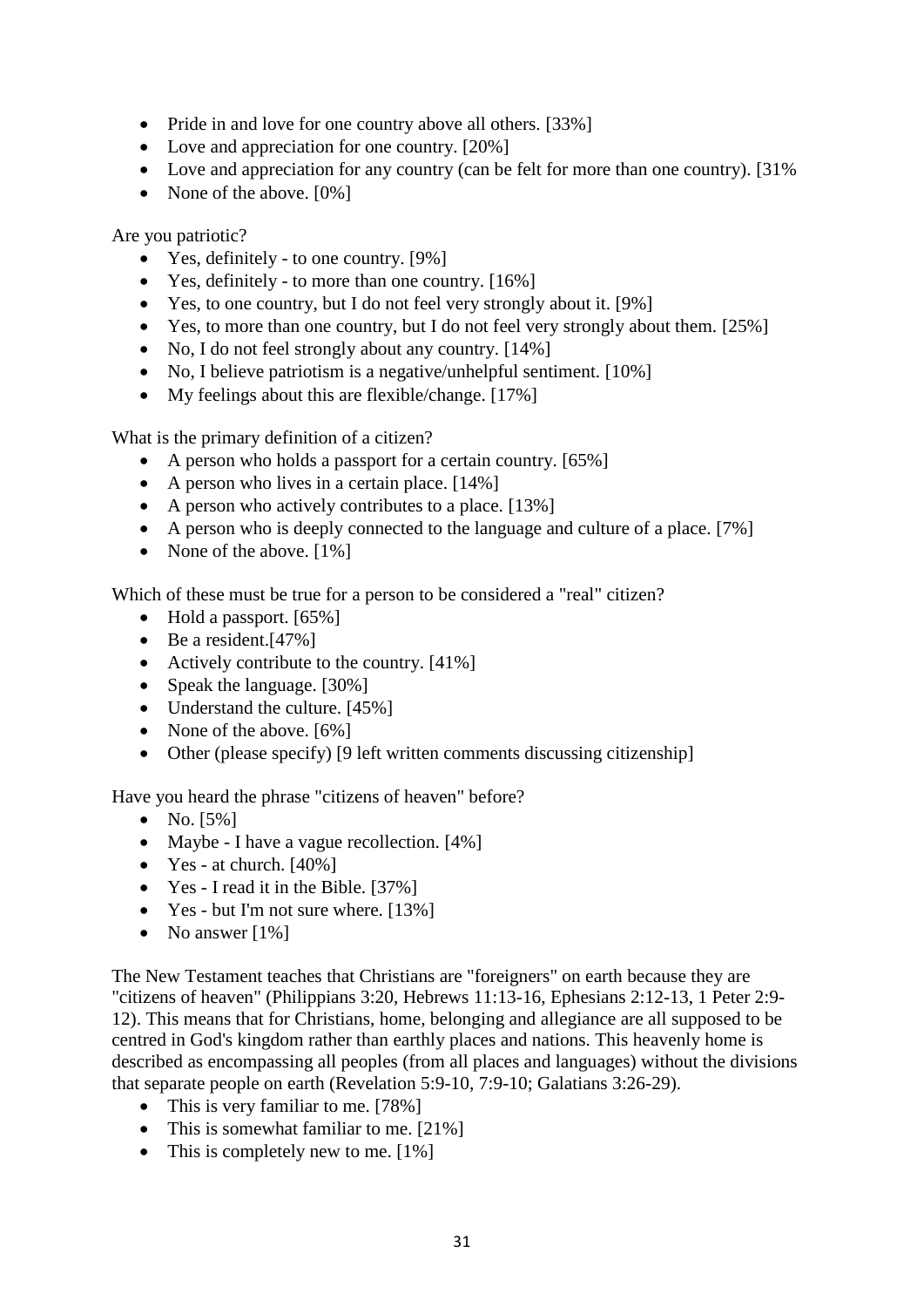Have you ever felt like a "foreigner" to earth? (That you don't belong here.)

- I often feel that way [42%]
- I sometimes feel that way [35%]
- I occasionally feel that way [15%]
- I never feel that way [3%]
- I'm not sure.  $[4\%]$

How do you feel about this concept of a heavenly kingdom that supersedes human divisions?

- Ambivalent I don't believe such a place is real. [0%]
- Unsure it's hard to imagine. [10%]
- Inspiring I want to see communities that cross divides. [56%]
- Comforting that's the sort of place I want to belong to. [80%]
- Relief I didn't know such a place was possible. [10%]
- Not having to choose between the countries I love would be great. [29%]
- I don't believe in exclusive allegiance on earth, but allegiance to a greater reality is something I can accept. [20%]
- Other (please specify) [6 left written comments elaborating on their feelings]

Do you identify as a citizen of heaven?

- Yes, definitely. [70%]
- Yes, somewhat.  $[19\%]$
- I'm not sure, but I would like to [11%]
- No, but I would like to. [0%]
- No, and I do not want to. [0%]
- I don't care.  $[0\%]$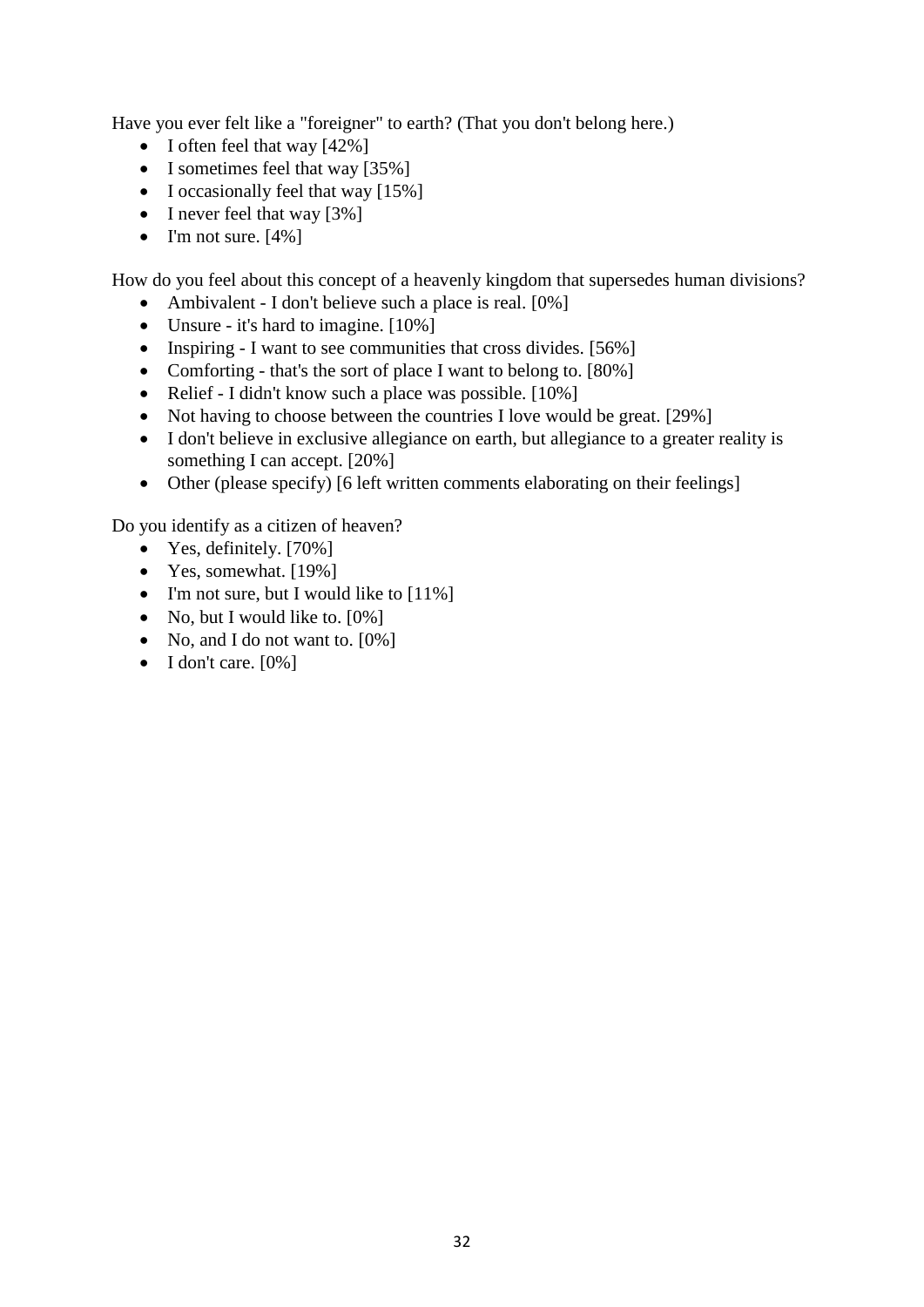## **Appendix C: Additional Material from Surveys**

I was amazed at the outpouring of eloquent responses to the final (optional) long form question of the survey: "Do you have any further comments about the concept of "citizenship in heaven"?" There were so many helpful thoughts that I obtained permission from several participants to include their comments anonymously in this appendix.<sup>95</sup> I also included two in the body of my project (with permission).

These comments illustrate the pastoral importance of "citizenship in heaven" for TCKs. They respond to its themes and message, and find in this theology comfort to help them move forward in their transient earthly lives, as well as understanding of their true place in God's kingdom, and context for how to live on earth as "sojourners and strangers".

"I found this idea so comforting as I was moving between countries and cultures. It is the most important constant to me as I still grapple with my own identity and belonging, I never have to question my belonging in heaven."

"It is a concept that I think about more than most of my friends. It was especially comforting when I first moved back to the states. There was a realization that I never felt content in either country I had lived in. Remembering that ultimately my citizenship is not placed on earth rationalized the feeling of discontentment."

"I like it because it means I don't HAVE to belong here. It is a comforting idea but not because it's a culmination of different cultures in which I want to live. It's comforting because there I will find my place despite the difficulty of doing that here – the hardship and loneliness will end."

"My heavenly citizenship definitely affects the way I approach my Australian citizenship. I see my Australian citizenship as a tool to be used for the kingdom of heaven, both in Australia and overseas. Luckily I was born an Australian citizen, because I couldn't vow to become a citizen in good conscience. It probably wouldn't hurt to be a little more loyal to Australia than I am, but I know for certain that my loyalty to heaven should be stronger. My citizenship in heaven is both my primary loyalty and a great comfort, as a citizen is one who has the right to enter. As with my Australian citizenship, I didn't earn it but was given it because of no merit of my own."

"I find it very comforting and foundational to my identity knowing that my citizenship goes beyond the material world we currently know. I do think, however, this concept – when viewed in an unhealthy manner – can lead to escapism in the church. That, I believe, is unbiblical and unproductive. We are called to engage the world we live in and not retreat from it due to discomfort or lack of national identity."

"I find this a core value in my own faith. In my experience, churches that actively practice faith based on a shared heavenly citizenship have much stronger communities than those that do not. It's an especially comforting idea to someone with a multi-cultural background that has felt out of place in one way or another their entire life."

1

<sup>&</sup>lt;sup>95</sup> Several responses to my request to include anonymous comments were along the lines of "it doesn't need to be anonymous – tell everyone about this!"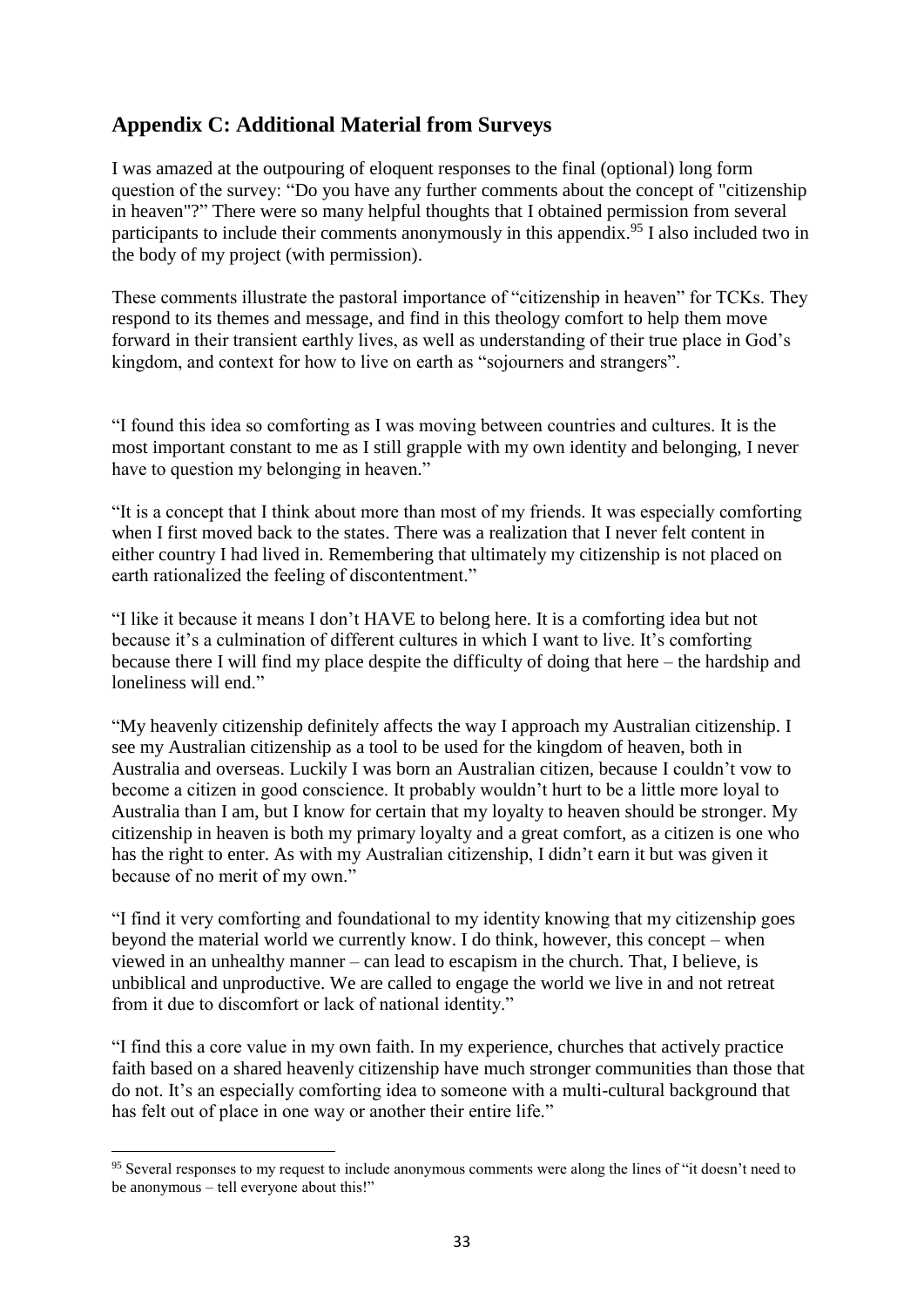"The comfort that statement provides, when I feel out of place, when I feel as though everything I've known is changed and gone, gives me the confidence to be the person my heavenly Father has made me to be."

"Quite often I have thought that I was not connecting back in society, back to my home country. I thought I was not putting myself out there enough or I was just too different for people. I then realised that had nothing to do with earthly things as much. People are generally accepting of people in my circles however it was the idea of citizen of heaven was why I did not feel so at home. I then realised that until I completely felt at home in Jesus I was not going to feel a sense of belonging. That is where I feel it is most healthy to have patriotic attitudes towards heaven/ new Jerusalem as that's where we will feel at home!"

"With the rising sentiments of division and closed borders (when globalisation actually helps economies and social standards as a whole), I need the reminder once in a while that there is more to this earth than imagined borders and political divides – there's a greater promise where there's no hurt, no tears and no pain, where everyone belongs and is made perfect and is truly joyful for each other's presence."

"My idea of citizenship in heaven is radically different from my ideas of earthly, legal citizenship. Earthly citizenship is fractured, flawed, imperfect; citizenship in heaven is the complete, holistic, perfect version."

"That idea is the sole hope I have in life on earth. Knowing that the discomfort and feelings of exclusion in this world end and there's a place of eternal belonging and dwelling with God waiting for me is the greatest thing I can look forward to."

"I'm so happy that one day I'll be truly home."

Yes, and Amen.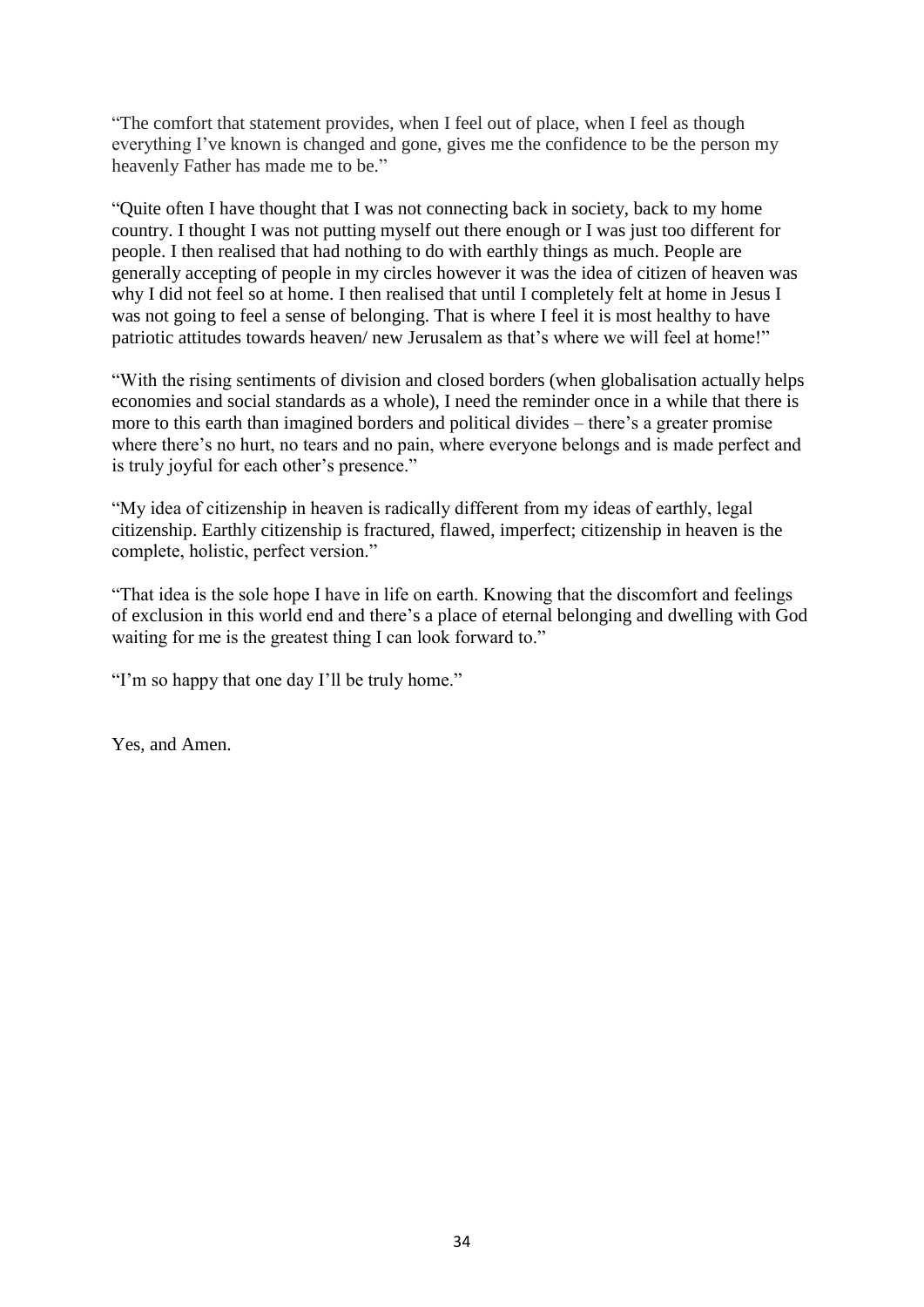#### **Bibiliography**

- . *The Macquarie Dictionary.* 2nd revised ed. NSW: Macquarie Library, 1987.
- Akin, Daniel L., David P. Nelson, and Peter R. Schemm. *A Theology for the Church.* Nashville, Tenn.: B&H Academic, 2007.
- Allison, Gregg R. *Sojourners and Strangers: The Doctrine of the Church.* Foundations of Evangelical Theology. Wheaton, Ill.: Crossway, 2012.
- Askew, Emily. "Critical spatiality: Mhay's room and the kingdom of God." *Lexington Theological Quarterly (Online)* 45 (2013): 69-78.
- Augustine, Saint Bishop of Hippo and Marcus Dods. *The City of God.* Works of Aurelius Augustine, Bishop of Hippo. Edinburgh: T&T Clark, 1949.
- Awad, Najib George. "Social Harmony in the Middle East: The Christian Contributions." in *Christian Citizenship in the Middle East: Divided Allegiance or Dual Belonging?* Edited by Mohammed Girma and Cristian Romocea. London: Jessica Kingsley Publishers, 2017.
- Bauckham, Richard, Nathan MacDonald, Daniel Driver, and Trevor Hart. *A Cloud of Witnesses: The Theology of Hebrews in its Ancient Contexts.* Library of New Testament studies. London: T&T Clark, 2008.
- Bauer, Walter, F. W. Gingrich, W. F. Arndt, and Frederick William Danker. *A Greek-English Lexicon of the New Testament and other Early Christian Literature.* 3rd ed. Chicago, Ill.: The University of Chicago Press, 2000.
- Biggar, Nigel. "The Bible, Christianity and Patriotism." in *Christian Citizenship in the Middle East: Divided Allegiance or Dual Belonging?* Edited by Mohammed Girma and Cristian Romocea. London: Jessica Kingsley Publishers, 2017.
- Borggren, Erik. "Romans 13:1-7 and Philippians 3:17-21: Paul's call to true citizenship and to gaman." *The Covenant Quarterly* 73 (2015): 26-40.
- Bruce, F. F. *Philippians.* New International Biblical Commentary. Peabody, Mass.: Hendrickson Publishers, 1983.
- Brueggemann, W. "Scripture: Old Testament." in *The Blackwell Companion to Political Theology.* Edited by P. Scott and W. T. Cavanaugh. Blackwell Companions to Religion. Oxford: Blackwell, 2004.
- Bushong, Lois J. *Belonging Everywhere & Nowhere: Insights into Counseling the Globally Mobile.* Indianapolis, Indiana: Mango Tree Intercultural Services, 2013.
- Chapell, Bryan. *Christ-Centered Preaching: Redeeming the Expository Sermon.* 2nd ed. Grand Rapids, Mich.: Baker Academic, 2005.
- Cohen, Arthur R. "Need for Cognition and Order of Communication as Determinants of Opinion Change." Pages 79-97 in *The Order of Presentation in Persuasion.* Edited by Carl I. Hovland. New Haven: Yale University Press, 1957.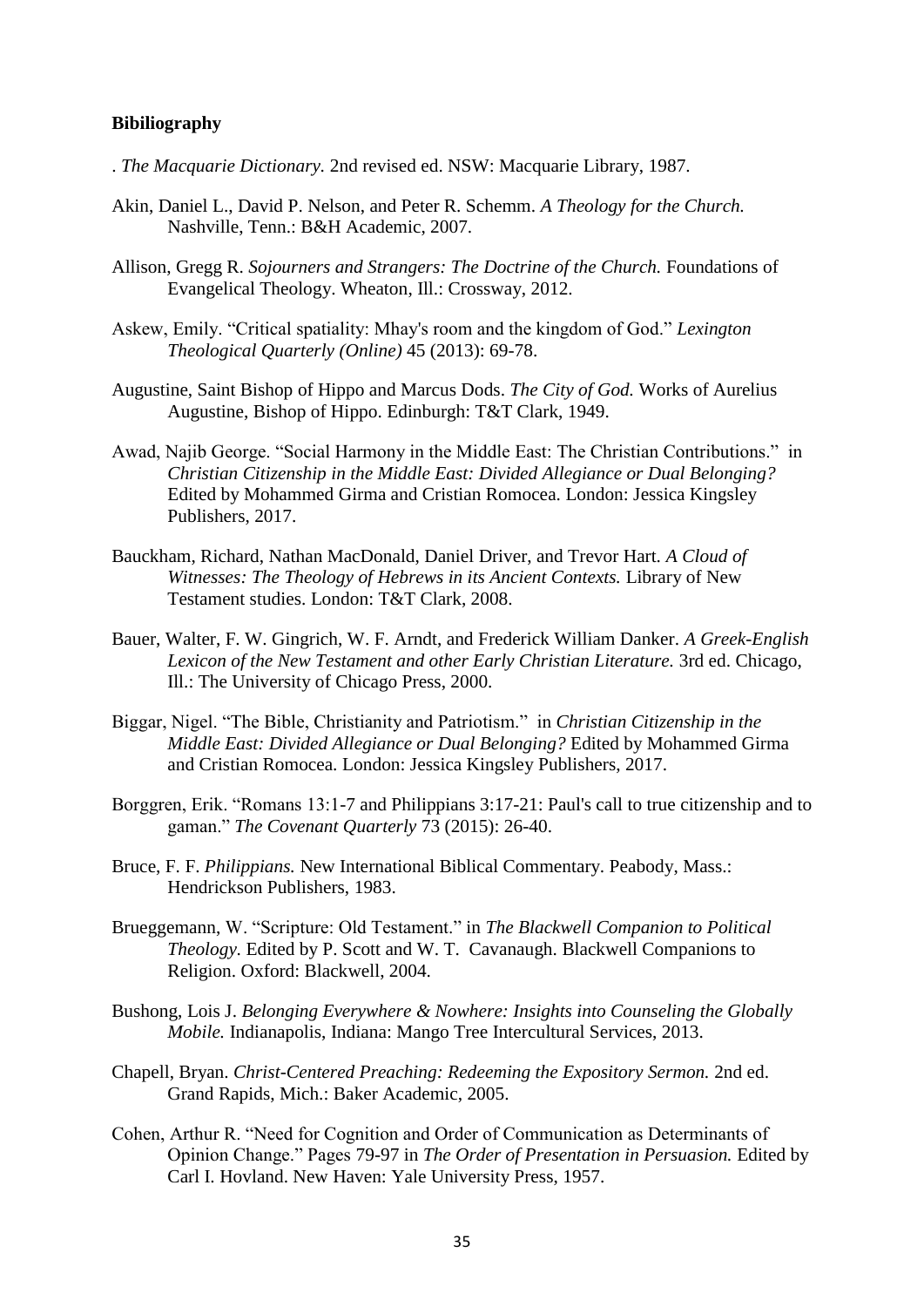- Cole, Cameron and Jon Nielson eds. *Gospel Centered Youth Ministry: A Practical Guide.* Wheaton, Illinois: Crossway, 2016.
- Crossman, Tanya. *Misunderstood: The Impact of Growing Up Overseas in the 21st Century.* United Kingdom: Summertime Publishing, 2016.
- Cunningham, Agnes. "From Strangers to Citizens: Eschatology in the Patristic Era." *Ex Auditu* 6 (1990).
- Davis, Pamela, Elisabeth C. Suarez, Nancy A. Crawford, and Mark Rehfuss. "Reentry program impact on missionary kid depression, anxiety, and stress: a three-year study." *Journal of Psychology & Theology* 41 (2013): 128-140.
- Dunning, Benjamin. "Strangers and aliens no longer: negotiating identity and difference in Ephesians 2." *Harvard Theological Review* 99 (2006): 1-16.
- Elliott, Curtis. "Theologizing Place in Displacement: Reconciling, Remaking, and Reimagining Place in the Republic of Georgia." Asbury Theological Seminary, 2015.
- Emmanuel, Glory and Harold D. Delaney. "Keeping faith: factors contributing to spiritual transformation, identity, and maturity in adolescents." *American Theological Library Association Summary of Proceedings* 67 (2013): 110-120.
- Enniss, P. C., Jr. "The Christian citizen." *Journal for Preachers* 28 (2004): 42-46.
- Erickson, Millard J. *Christian Theology.* 3rd ed. Grand Rapids, Mich.: Baker Academic, 2013.
- Fee, Gordon D. *Philippians.* IVP New Testament Commentary Series. Downers Grove, Ill.: InterVarsity Press, 2001.
- Fletcher, Andy. "The homeless VIPs: 'third-culture kids' may be one of the most neglected, and most influential, unreached people groups." *Christianity Today* 45 (2001): 80-82.
- Friesen, Duane K. "Singing God's Song as Citizens and Aliens: A Christian Theology of Culture." *Mennonite Quarterly Review* 71 (1997).
- Giddens, Anthony. *Modernity and Self-Identity: Self and Society in the Late Modern Age.* Stanford, CA: Stanford University Press, 1991.
- Girma, Mohammed. "Citizenship: A Christian Conception." in *Christian Citizenship in the Middle East: Divided Allegiance or Dual Belonging?* Edited by Mohammed Girma and Cristian Romocea. London: Jessica Kingsley Publishers, 2017.
- González, Justo L. *A History of Christian Thought: In One Volume.* Nashville: Abingdon Press, 2014.

––––––––––. *The Mestizo Augustine: A Theologian Between Two Cultures.* Downers Grove: IVP Academic, 2016.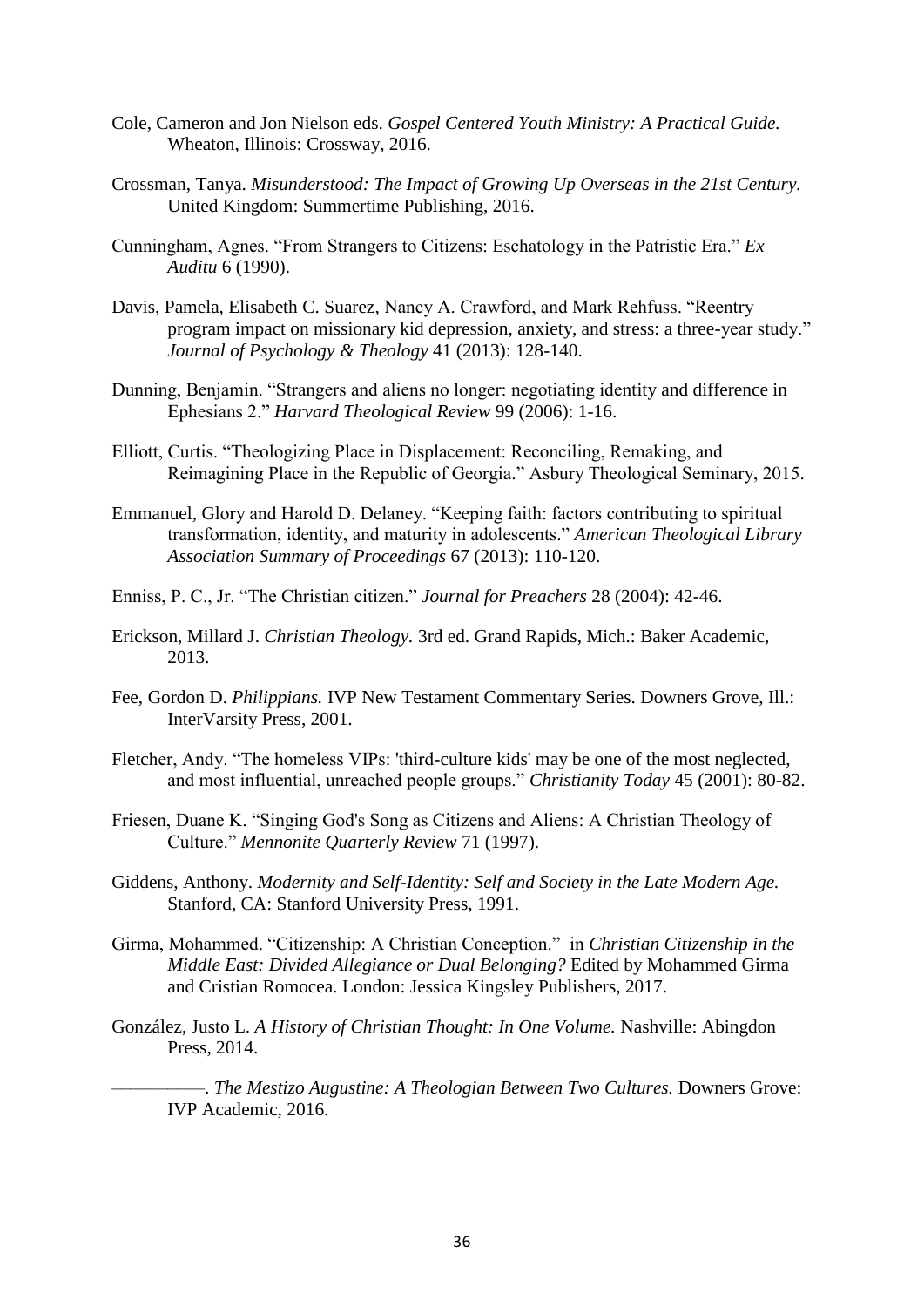- Gooding, David. *An Unshakeable Kingdom: Rock Solid Truth in Uncertain Times: An Exposition of the Epistle to the Hebrews.* Port Colborne, Ontario: Gospel Folio Press, 1989.
- Groody, Daniel G. "Crossing the Divide: Foundations of a Theology of Migration and Refugees." *Theological Studies* 70 (2009): 638-667.
- Grudem, Wayne A. *Systematic Theology: An Introduction to Biblical Doctrine.* Nottingham: Inter-Varsity Press, 2000.
- Gushiken, Kevin M. "Nurturing spiritual identity formation in youth curriculum from the theological-psychological approach of James Loder." *Christian Education Journal* 7 (2010): 319-333.
- Henson, H. *Christian Morality: Natural, Developing, Final, Gifford Lectures 1935-36.* Oxford: Claredon Press, 1936.
- Hile, Pat. "Communicating the gospel in terms of felt needs." *Missiology* 5 (1977): 499-506.
- Hill, Jonathan. *The History of Christian Thought.* Vol. 1st ed. Oxford, England: Lion Hudson Plc, 2003.
- Holland, Ian. *Section 44 of the Constitution*. Parliament of Australia, 2004 [cited November 4 2017]. Available from [https://www.aph.gov.au/About\\_Parliament/Parliamentary\\_Departments/Parliamentary](https://www.aph.gov.au/About_Parliament/Parliamentary_Departments/Parliamentary_Library/Publications_Archive/archive/Section44) Library/Publications Archive/archive/Section44.
- Hylden, Jordan. "Aliens and citizens: in the body of Christ, we learn how to be both." *Christianity Today* 52 (2008): 34-37.
- Isaacs, Marie E. *Sacred Space: An Approach to the Theology of the Epistle to the Hebrews.* Journal for the study of the New Testament. Supplement series. Sheffield, Eng.: Sheffield Academic Press, 1992.
- Karp, Paul. *High court citizenship case: Barnaby Joyce and four others ruled ineligible*. The Guardian, 2017 [cited November 4 2017]. Available from [https://www.theguardian.com/australia-news/2017/oct/27/high-court-rules-barnaby](https://www.theguardian.com/australia-news/2017/oct/27/high-court-rules-barnaby-joyce-and-four-others-ineligible-in-dual-citizenship-case)[joyce-and-four-others-ineligible-in-dual-citizenship-case.](https://www.theguardian.com/australia-news/2017/oct/27/high-court-rules-barnaby-joyce-and-four-others-ineligible-in-dual-citizenship-case)
- Kasemann, Ernst. *The Wandering People of God: An Investigation of the Letter to the Hebrews.* Minneapolis, Minn.: Augsburg Publishing House, 1984.
- Keuss, Jeffrey F. and Rob Willett. "The sacredly mobile adolescent: a hermeneutic phenomenological study toward revising of the third culture kid typology for effective ministry practice in a multivallent culture." *The Journal of Youth Ministry* 8 (2009): 7-24.
- Kietzman, Robin M., Patricia L. Pike, Joan W. Jones, and Judith E. Lingenfelter. "The lost MK: a qualitative study exploring the choice of some adult missionary kids to leave their parents' faith." *Missiology* 36 (2008): 457-473.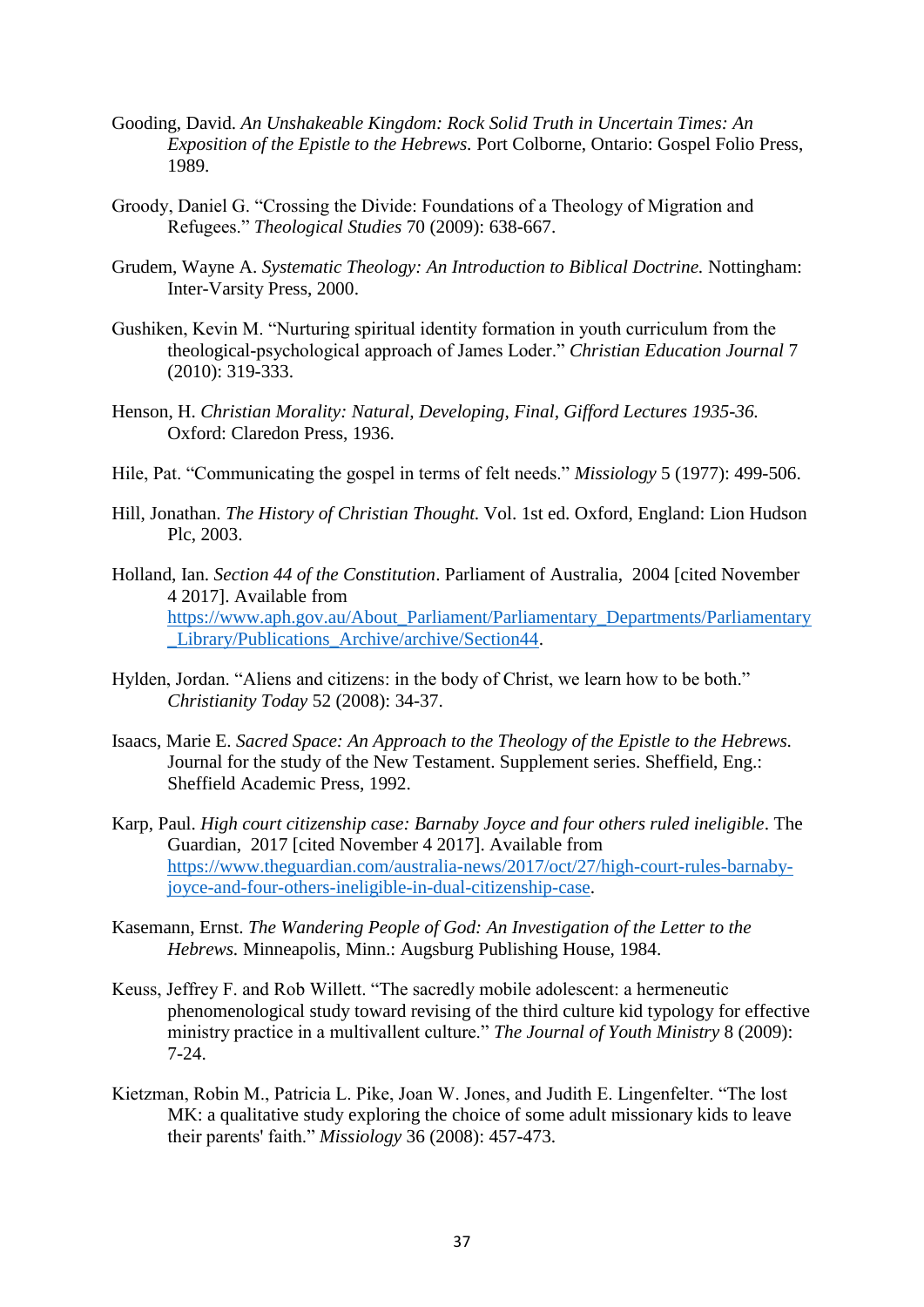- Laszlo-Herbert, Eva and Jo Parfitt eds. *The Worlds Within: An Anthology of TCK Art and Writing.* Great Britain: Summertime Publishing, 2014.
- Lyall, Francis. *Slaves, Citizens, Sons: Legal Metaphors in the Epistles.* Grand Rapids, Mich.: Academie Books, 1984.
- Maddock, James W. "Future without history: youth's crisis of commitment." *Religious Education* 71 (1976): 5-16.
- Maslow, Abraham H. *Motivation and Personality.* 2nd ed. New York: Harper and Row, 1970.
- McGrath, Alister E. *Christian Theology: An Introduction.* 5th ed. Hoboken: Wiley, 2010.
- Moulton, James Hope and George Milligan. *The Vocabulary of the Greek Testament: Illustrated from the Papyri and other Non-Literary Sources.* Grand Rapids, Mich.: William B. Eerdmans, 1980.
- Nel, Malan. "Identity formation and the challenge of individuation in youth ministry." *The Journal of Youth Ministry* 1 (2003): 79-101.
- O'Daly, Gerard. *Augustine's City of God: A Reader's Guide.* Oxford, Eng.: Clarendon Press, 1999.
- O'Donnell, James J. "Augustine: His Life and Times." Pages 8-25 in *Cambridge Companion to Augustine.* Cambridge, UK: Cambridge University Press, 2001.
- O'Shaughnessy, Christopher. *Arrivals, Departures and the Adventures In-Between.* Great Britain: Summerting Publishing, 2014.
- Ota, Doug. *Safe Passage: How Mobility Affects People & What International Schools Should Do About It.* Great Britain: Summertime Publishing, 2014.
- Parrent, Allan M. "Dual citizens, not resident aliens." *Sewanee Theological Review* 44 (2000): 44-49.
- Pascoe, Robin. *Raising Global Nomads: Parenting Abroad in an On-Demand World.* Vancouver: Expatriate Press, 2006.
- Patzia, Arthur G. *Ephesians, Colossians, Philemon.* Grand Rapids, MI: Baker Books, 2011.
- Pittman, Lisa and Diana Smit. *Expat Teens Talk: Peers, Parents and Professionals offer support, advice and solutions in response to Expat Life challenges as shared by Expat Teens.* Great Britain: Summertime Publishing, 2011.
- Pollock, David C. and Ruth E.. Van Reken. *Third Culture Kids: Growing Up Among Worlds.* 2 ed. Boston, MA: Nicholas Brealey Publishing, 2009.
- Priest, Robert J. "Etiology of adult missionary kid (AMK) life-struggles." *Missiology* 31 (2003): 171-192.
- Ramirez, Eduardo M. "A neighbor to be known: recognizing difference and otherness in youth ministry." *The Journal of Youth Ministry* 3 (2005): 67-78.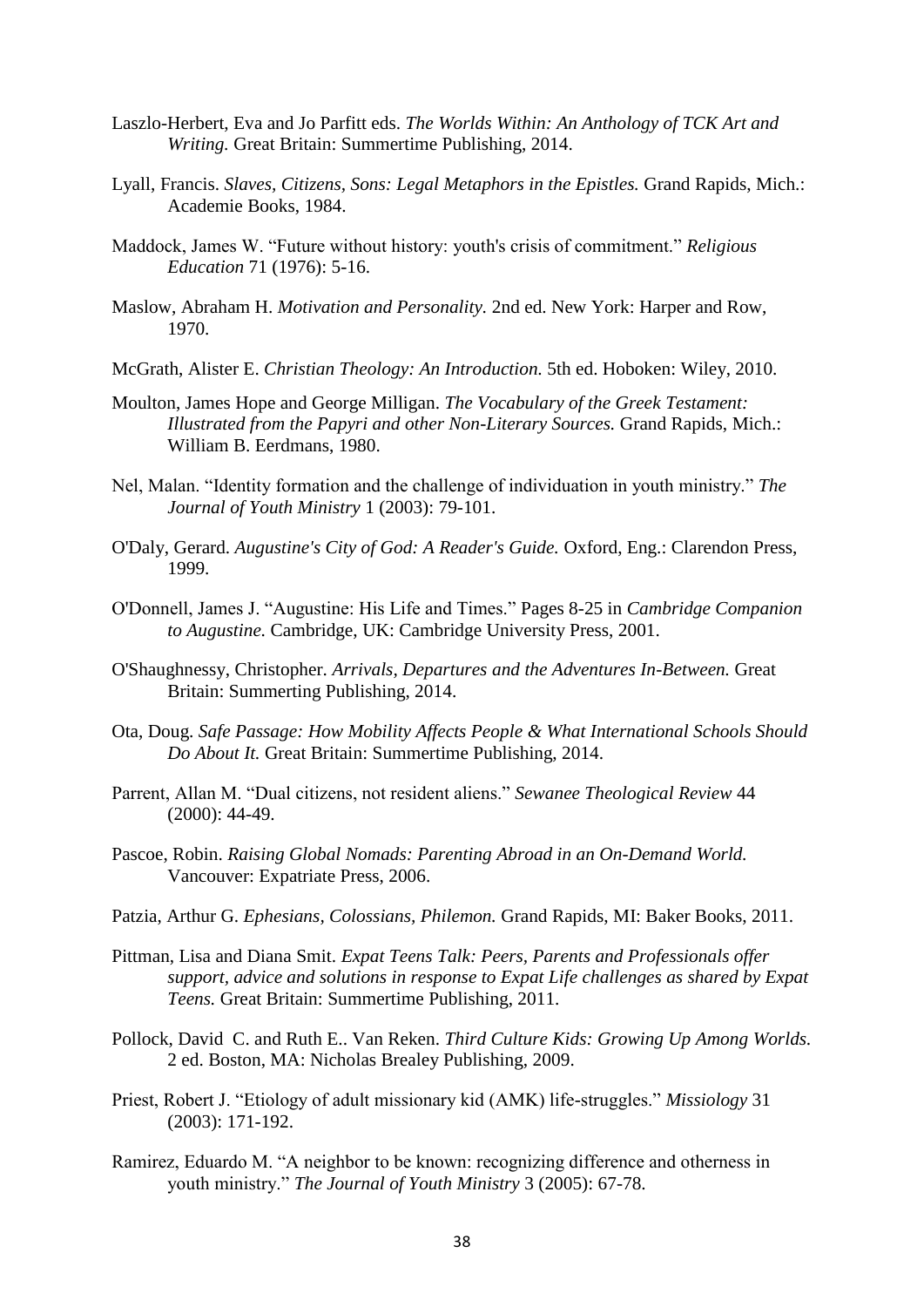- Reasoner, M. "Citizenship." Pages 139-141 in *Dictionary of Paul and his Letters.* Edited by Gerald F. Hawthorne and Ralph P. Martin. The IVP Bible Dictionary series. Downers Grove, Ill.: InterVarsity Press, 1993.
- Recker, Robert Richard. "The redemptive focus of the Kingdom of God." *Calvin Theological Journal* 14 (1979): 154-186.
- Reijnen, Anne Marie. "Travellers, dwellers and citizens: an ecumenical journey of faith through space." *Communio viatorum* 57 (2015): 181-192.
- Remeikis, Amy and Paul Karp. *Dual-citizenship high court ruling: the stakes of the case – explainer*. The Guardian, 2017 [cited November 4 2017]. Available from [https://www.theguardian.com/australia-news/2017/oct/10/dual-citizenship-high-court](https://www.theguardian.com/australia-news/2017/oct/10/dual-citizenship-high-court-ruling-the-stakes-of-the-case-explainer)[ruling-the-stakes-of-the-case-explainer.](https://www.theguardian.com/australia-news/2017/oct/10/dual-citizenship-high-court-ruling-the-stakes-of-the-case-explainer)
- Ridderbos, Herman. *The Coming of the Kingdom.* Philadelphia, Pa.: Presbyterian & Reformed Publishing Co, 1962.
- Robinson, Haddon W. *Biblical Preaching: The Development and Delivery of Expository Messages.* 3rd ed. Grand Rapids, Mich.: Baker Academic, 2014.
- Romocea, Cristian. "Introduction." in *Christian Citizenship in the Middle East: Divided Allegiance or Dual Belonging?* Edited by Mohammed Girma and Cristian Romocea. London: Jessica Kingsley Publishers, 2017.
- Root, Andrew. "Divorce, young people and youth ministry: the loss of family as the loss of being." *The Journal of Youth Ministry* 10 (2011): 67-84.
- Ryan, Ben. "Citizens, Migrants and States." in *Christian Citizenship in the Middle East: Divided Allegiance or Dual Belonging?* Edited by Mohammed Girma and Cristian Romocea. London: Jessica Kingsley Publishers, 2017.
- Sand-Hart, Heidi. *Home Keeps Moving: A Glimpse into the Extraordinary Life of a Third Culture Kid.* Hagerstown, Md.: McDougal Publishing, 2010.
- Scott, Ernest Findlay. "Citizens of two worlds: the individual Christian and the state." *Interpretation* 4 (1950): 427-438.
- Selby, Susan, Nicole Moulding, Sheila Clark, Alison Jones, Annette Braunack-Mayer, and Justin Beilby. "Back Home: A Qualitative Study Exploring Re-entering Cross-Cultural Missionary Aid Workers' Loss and Grief." *Omega* 59 (2009): 19-38.
- Sherwin-White, A. N. *The Roman Citizenship.* 2nd ed. Oxford, Eng.: Clarendon Press, 1996.

––––––––––. *Roman Society and Roman Law in the New Testament.* Twin Brooks Series. Grand Rapids, Mich.: Baker Book House, 1984.

- Simens, Julia. *Emotional Resilience and the Expat Child: Practical Storytelling Techniques That Will Strengthen the Global Family.* Summertime Publishing, 2011.
- Smith, Carolyn D. ed. *Strangers at Home: Essays on the Effects of Living Overseas and Coming "Home" to a Strange Land.* Bayside NY: Aletheia Publications, 1996.